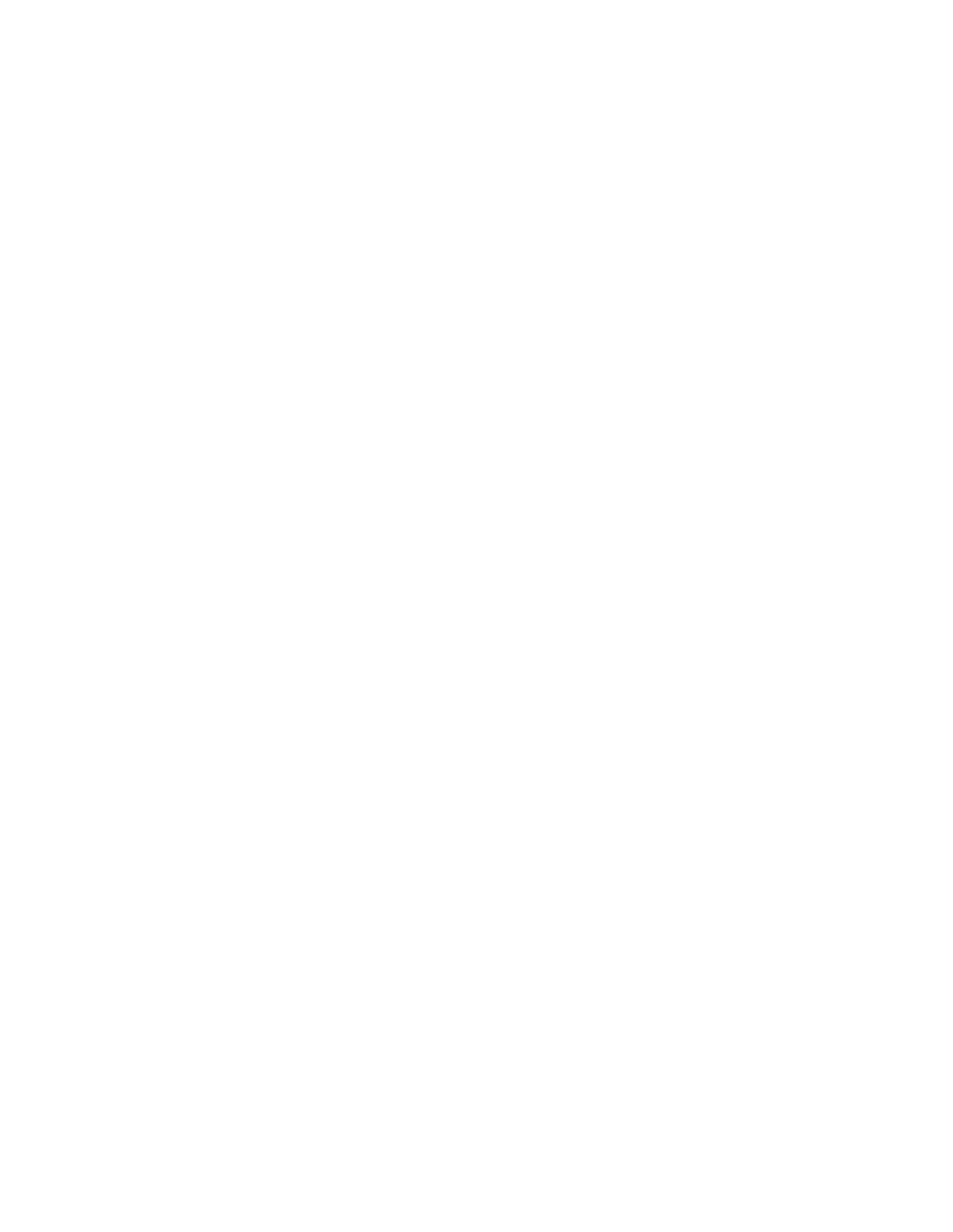CHAPTER 169  $\overline{\phantom{a}}$  . The set of the set of the set of the set of the set of the set of the set of the set of the set of the set of the set of the set of the set of the set of the set of the set of the set of the set of the set o

### **HUMAN SERVICES - SOCIAL SERVICES**  $\frac{1}{2}$  ,  $\frac{1}{2}$  ,  $\frac{1}{2}$  ,  $\frac{1}{2}$  ,  $\frac{1}{2}$  ,  $\frac{1}{2}$  ,  $\frac{1}{2}$

**HOUSE BILL 13-1117**

)))))

BY REPRESENTATIVE(S) Hamner, Ferrandino, Labuda, May, Peniston, Primavera, Singer, Tyler, Young, Court, Fields, Fischer, Ginal, Hullinghorst, Kraft-Tharp, Lebsock, Mitsch Bush, Moreno, Pabon, Rosenthal, Salazar, Schafer, Williams, Ryden; also SENATOR(S) Hodge and Kerr, Aguilar, Heath, Hudak, Johnston, Kefalas, Nicholson, Schwartz, Todd, Ulibarri, Jahn, Newell, Tochtrop.

## AN ACT

#### **CONCERNINGALIGNMENT OFCHILDDEVELOPMENTPROGRAMS,AND,INCONNECTIONTHEREWITH, MAKING AND REDUCING AN APPROPRIATION.**

*Be it enacted by the General Assembly of the State of Colorado:*

**SECTION 1. Legislative declaration.** (1) The general assembly finds that:

(a) The early childhood system in Colorado includes four system sectors that address the needs of children, including early learning, child health, child mental health, and family support and parent education. Research confirms that these areas, along with prenatal health, are interrelated and that it is difficult, if not impossible, to separate children's emotional, behavioral, and learning needs from their prenatal and child health and wellness or from the involvement and support of their families.

(b) The programs that serve the maternal health, child health, and early childhood needs of children and their families across the four system sectors often continue providing services or work with other programs to provide a continuum of services to ensure that, as they develop, these children have access to the services and supports they need to grow into healthy, educated adults who are well-prepared to positively contribute to their society;

(c) The support systems and services that comprise Colorado's early childhood systemhave historically been spread across multiple public agencies, including but not limited to the departments of education, human services, public health and environment, health care policy and financing, and higher education, as well as various private entities;

*Capital letters indicate new material added to existing statutes; dashes through words indicate deletions from existing statutes and such material not part of act.*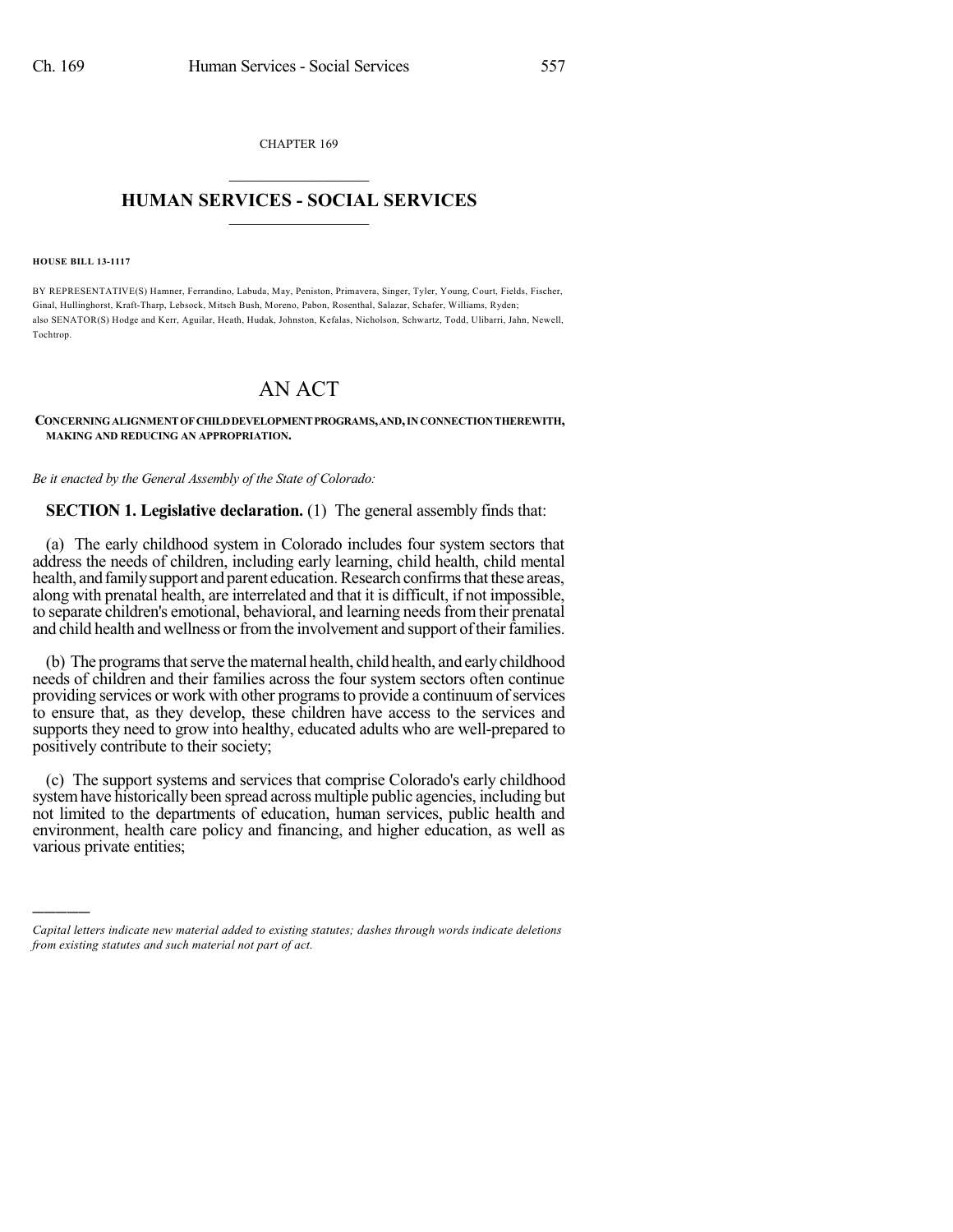(d) Resources that are available for services and supports for families and children are derived from several public funding sources. Each source has its own program standards and eligibility, reporting, data-tracking, and funding requirements, making it very difficult for programs that provide services and supports for children to be able to efficiently combine the various funding sources.

(e) The community of early childhood services providers in Colorado has for several years worked to establish a coordinated structure within state government to provide and coordinate the provision of services across the four system sectors for pregnant women, children from birth to eight years of age, and their families. Coordinating these services through a single system will:

(I) Enhance the quality of early childhood services by holding programs accountable to guidelines, standards, and assessments of service delivery and outcomes and implementing a unified approach to resource allocation and referral for families to services and programs;

(II) Strengthen the link between state-level programs and services and the local system of service delivery that exists in counties throughout the state;

(III) Improve the efficiency, effectiveness, and quality in delivering early childhood services to pregnant women, children, and their families at the state and local levels;

(IV) Provide greater support for and improve the ability of program and service providers to work with state and local early childhood programs in providing services to pregnant women, children, and their families;

(V) Improve coordination among state departments with regard to the programs that serve pregnant women, children, and their families and that are implemented within each department; and

(VI) Improve the coordination of the state's efforts at early identification, promotion, prevention, and intervention with regard to the full spectrum of services provided to pregnant women, children, and their families across the four system sectors of early learning, child health, child mental health, and family support and parent education. Improving the coordination among these programs will improve the state's ability to set a solid foundation for families and their children as they continue to develop academically, physically, emotionally, and socially.

(2) Therefore, the general assembly finds that it is in the best interests of the children of the state and their families for an office to exist within the department of human services that will coordinate the wide range of maternal health, child health, and early childhood programs that are in the department of human services and in other state departments with the goal of improving outcomes for children and their families.

**SECTION 2.** In Colorado Revised Statutes, 26-1-111, **add** (2) (t) as follows:

**26-1-111. Activities of the state department under the supervision of the executive director - cash fund - report - rules - statewide adoption resource**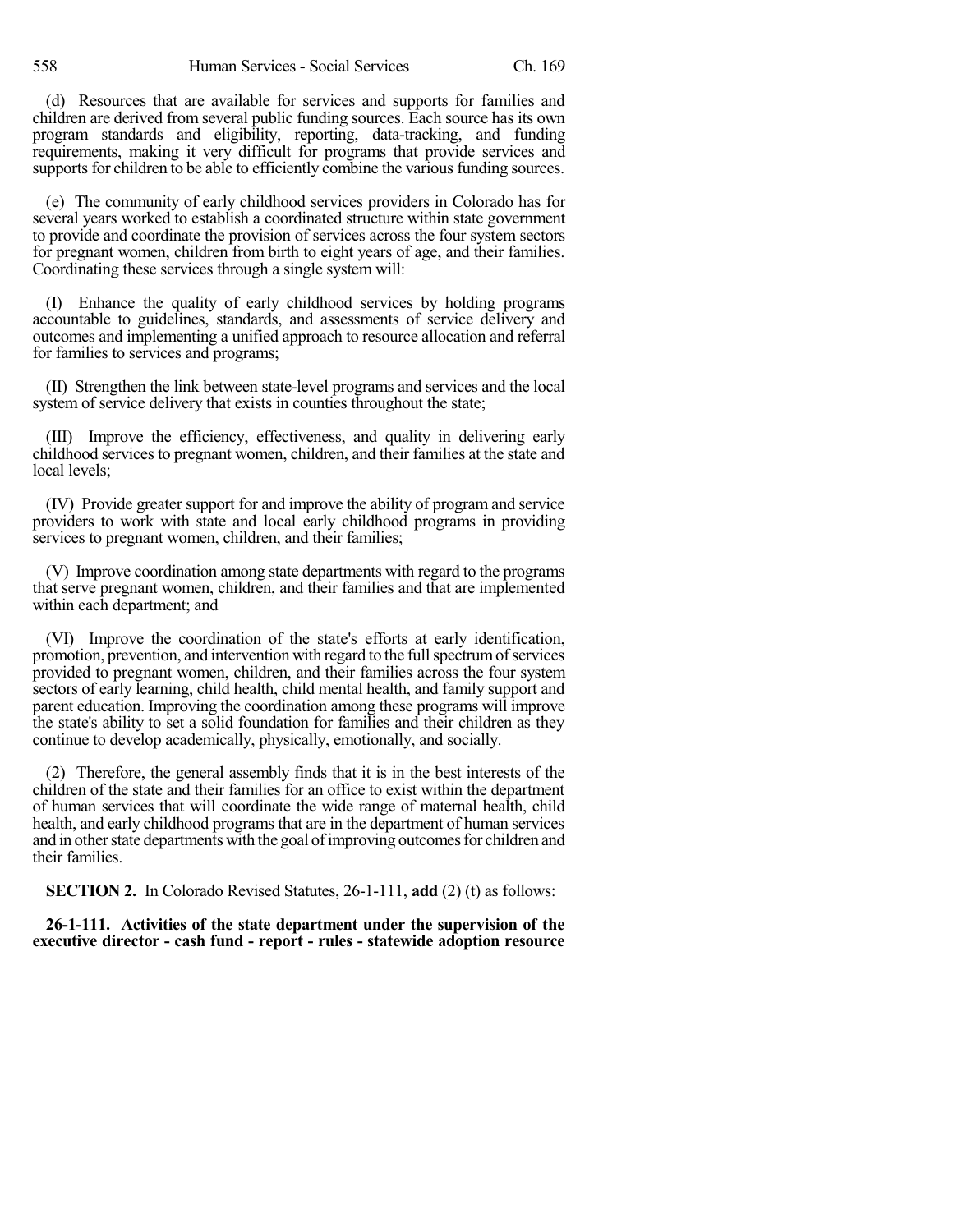**registry.** (2) The state department, under the supervision of the executive director, shall:

(t) ADMINISTER EARLY CHILDHOOD PROGRAMS IN ACCORDANCE WITH STATUTE AND RULE AND,WHERE APPLICABLE,REVIEW APPLICATIONS SUBMITTED BY ENTITIES TO RECEIVE FUNDING THROUGH THE PROGRAMS, AWARD GRANTS BASED ON THE APPLICATIONS, OR IN THE CASE OF THE NURSE HOME VISITOR PROGRAM, APPLICATIONS SELECTED BY THE HEALTH SCIENCES CENTER, AND NOTIFY THE STATE BOARD OF THE GRANTS AWARDED AND THE AMOUNTS OF THE GRANTS. PARTICIPATION IN AN EARLY CHILDHOOD PROGRAM ADMINISTERED BY THE STATE DEPARTMENT IS VOLUNTARY. THE EARLY CHILDHOOD PROGRAMS ARE NOT DESIGNED OR INTENDED TO INTERFERE WITH THE RIGHTS OF PARENTS TO RAISE THEIR CHILDREN.

**SECTION 3.** In Colorado Revised Statutes, **add with amended and relocated provisions** article 6.2 to title 26 as follows:

## **ARTICLE 6.2 Early Childhood Leadership Commission**

**26-6.2-101. [Formerly 24-44.7-101] Legislative declaration.** (1) The general assembly hereby finds that:

(a) Public investments for PREGNANT WOMEN AND young children from birth to eight years of age fall behind investments for older Colorado children and lag behind national trends;

(b) Resources that are available for services and supports for young children are derived from, at a minimum, twenty-three different public funding sources;

(c) Programs that provide services and supports for young children blend multiple sources of public funding, although each source has its own program standards and eligibility, reporting, data-tracking, and funding requirements;

(d) The early childhood system in Colorado comprises four system sectors that address the needs of children, including early learning, child health, child mental health, and family support and parent education. Research confirms that these areas are interrelated and that it is difficult, if not impossible, to separate children's learning needs from their health and wellness or from the involvement and support of their families.

(e) The support systems and services that compose Colorado's early childhood system are currently spread across multiple public agencies, including but not limited to the departments of education, human services, public health and environment, health care policy and financing, and higher education, as well as various private entities;

 $(f)$  There are at least six separate councils or commissions created in statute or by executive order that address issues relating to services and supports for young children and a myriad of related groups created by public and private organizations that specialize in early childhood issues;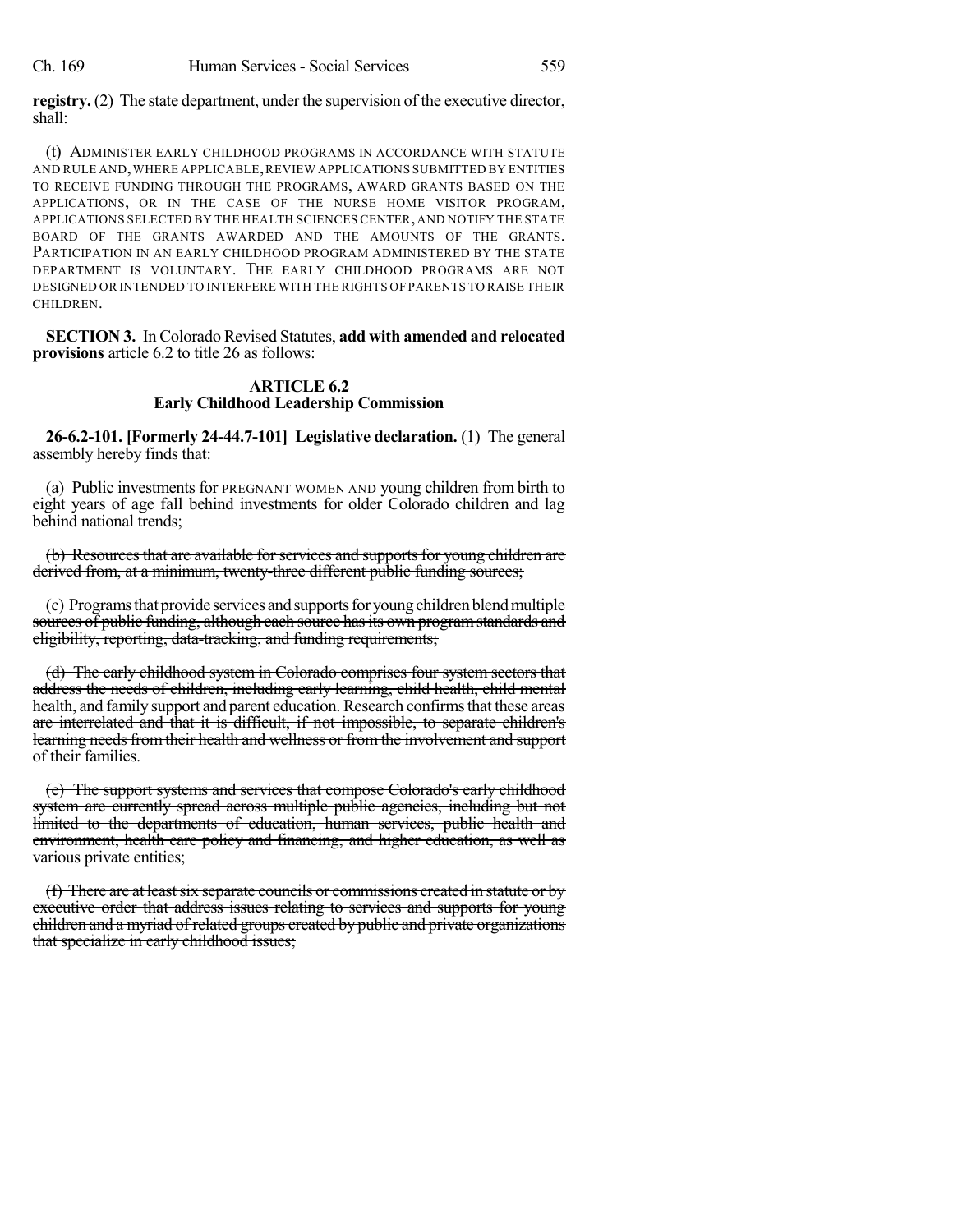$\left(\frac{g}{g}\right)$  (b) For the state's early childhood system to operate effectively, the efforts of the public and private agencies that compose the system must be efficiently coordinated, aligned to state and federal standards, and made accountable across state systems; and

 $\left(\frac{h}{h}\right)$ (c) While there are several planning efforts related to early childhood services and collaborative bodies within state and local governments, there is no single venue to allow high-level decision making among policy makers, to collectively study recommendations, and to make joint policy and funding recommendations.

(2) The general assembly further finds that:

(a) A commission to assist in coordinating services and supports for PREGNANT WOMEN AND young children from birth to eight years of age will improve the deliveryofthose services andimprove the educational, health, emotional andmental health, child welfare, and employment outcomes for these children and their families; and

(b) A commission to assist in coordinating the delivery of services and supports for PREGNANT WOMEN AND young children will also significantly improve Colorado's workforce and economic development by:

(I) Helping to ensure a healthy, well-educated workforce far into the future;

(II) Supporting those persons who currentlyprovide earlychildhood services and supports and creating additional employment opportunities;

(III) Supporting parents of young children who need dependable, high-quality child care and supportive services in order to be fully engaged and productive in their jobs; and

(IV) Supporting the market in early childhood services and products as a vibrant element of the state's economy.

(3) The general assemblyfinds, therefore, that it is essential to create a high-level, interagency, public-private leadership commission to identify opportunities for, and address barriers to, the coordination of federal and state early childhood policies and procedures that affect the health and well-being of Colorado's children.

**26-6.2-102. Definitions.** AS USED IN THIS ARTICLE, UNLESS THE CONTEXT OTHERWISE REQUIRES:

(1) "COMMISSION" MEANS THE EARLY CHILDHOOD LEADERSHIP COMMISSION CREATED IN SECTION 26-6.2-103.

(2) "STATE DEPARTMENT" MEANS THE STATE DEPARTMENT OF HUMAN SERVICES CREATED IN SECTION 26-1-105.

**26-6.2-103. [Formerly 24-44.7-102] Early childhood leadership commission - created - mission.**(1) There is hereby created in the office of the governor STATE DEPARTMENT the early childhood leadership commission. referred to in this article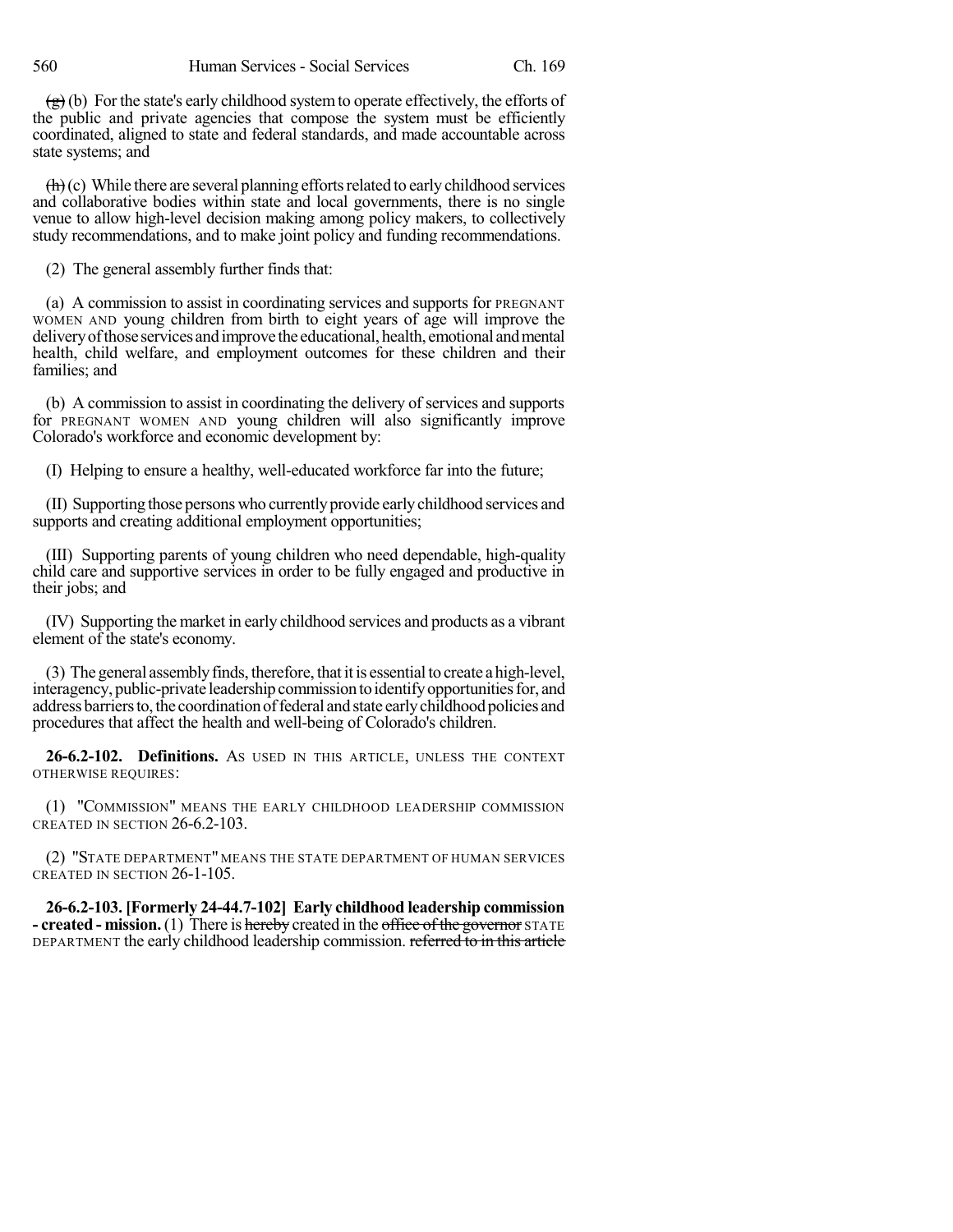as the "commission". The purpose of the commission shall be IS to ensure and advance a comprehensive service delivery system for PREGNANT WOMEN AND children from birth to eight years of age using data to improve decision-making, alignment, and coordination among federally funded and state-funded services and programs for PREGNANT WOMEN AND young children and their families. At a minimum, the comprehensive service delivery system for PREGNANT WOMEN AND children shall MUST include services in the areas of PRENATAL HEALTH, child health, child mental health, early learning, and family support and parent education.

(2) The commission shall consist of up to thirty-five TWENTY members as follows:

(a) The executive directors of each of the following agencies or their designees:

(I) The STATE department of human services;

(II) The department of public health and environment;

(III) The department of health care policy and financing; and

(IV) The department of higher education;

(b) The commissioner of education or his or her designee;

(c) The executive director of the office of information technology or his or her designee;

(d) The director of the office of economic development or his or her designee;

 $(e)$  (c) The head start state collaboration director for Colorado; AND

 $(f)(d)$  No more than twenty-three FOURTEEN persons appointed by the governor, which persons collectively have the following expertise, affiliations, or backgrounds:

(I) Representatives of local government groups;

(II) A representative from the state work force development council created in article 46.3 of this title;

(III) (II) Representatives of school districts;

### (IV) Representatives of head start programs;

(V) (III) Providers of early childhood supports and services;

(VI) (IV) Persons whose families receive early childhood supports or services;

(VII) (V) Representatives of statewide FOUNDATIONS AND nonprofit organizations involved in early childhood issues;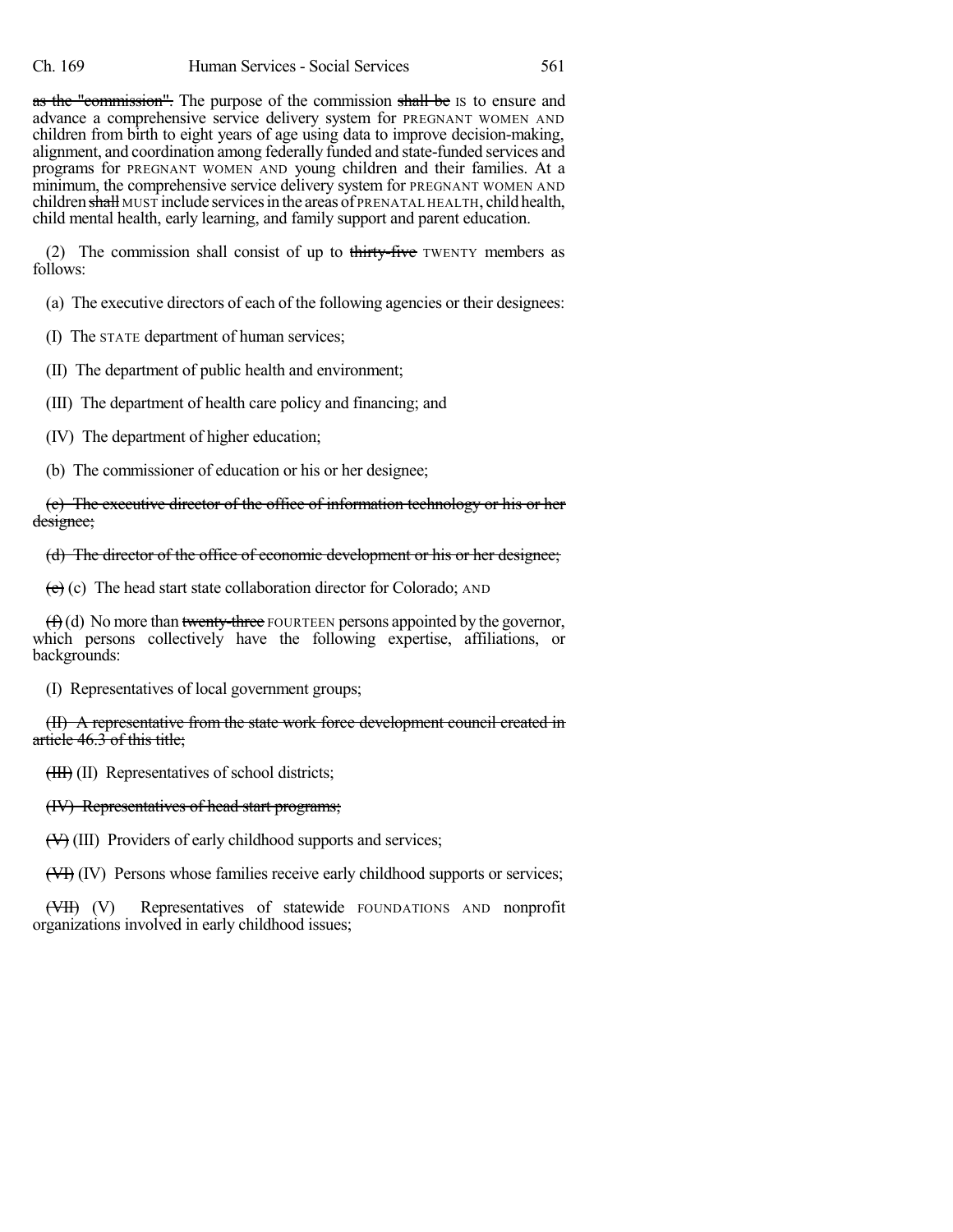(VIII) (VI) Members of the business community; and

(VII) REPRESENTATIVES OF THE LOCAL PUBLIC HEALTH COMMUNITY.

(g) Four legislative members appointed as follows:

(I) Two representatives, one each appointed by the speaker and the minority leader of the house of representatives; and

(II) Two senators, one each appointed by the president and the minority leader of the senate.

(3) (a) In appointing persons to the commission, the governor shall ensure that the appointed persons reflect the gender balance and ethnic diversity in the state and provide representation from throughout the state and that the commission includes representation of persons with disabilities.

(b) The persons appointed to the commission pursuant to  $\frac{\text{parameter of}}{\text{mean of } \text{min}}$ PARAGRAPH  $(d)$  of subsection (2) of this section shall:

(I) Serve at the pleasure of the governor; and

(II) Serve without compensation but may receive reimbursement for reasonable expenses incurred in fulfilling their duties on the commission, subject to the availability of moneys pursuant to section 24-44.7-104 26-6.2-105.

(c) If a vacancy occurs in the positions appointed pursuant to paragraph  $(f)$  $PARAGRAPH$  (d) of subsection (2) of this section, the governor shall appoint a person to fill the vacancy.

(d) Notwithstanding any provision of this section to the contrary, the governor may identify one or more of the persons appointed as of March 11, 2010, to the governor's early childhood leadership commission created by executive order B 2010-002 as a member initially appointed to the commission pursuant to paragraph (f) of subsection (2) of this section.

(4) (a) The appointing authorities specified in paragraph (g) of subsection (2) of this section shall appoint the legislative members in January of each odd-numbered year, beginning in January 2011. The legislative members shall serve two-year terms. The appointing authorities may appoint persons to serve consecutive terms. If a vacancy arises in a legislative position, the appropriate appointing authority shall fill the vacancy for the remainder of the unexpired term on the commission.

(b) Notwithstanding the provisions of paragraph (a) of this subsection (4) to the contrary, the appointing authorities specified in paragraph  $(g)$  of subsection  $(2)$  of thissection shall each appoint a legislative member within thirty days after August 11, 2010, who shallserve as a member ofthe commission through December 2010.

(c) The legislative members appointed pursuant to paragraph (g) of subsection  $(2)$  of this section shall serve without compensation but may receive reimbursement for reasonable expenses incurred in fulfilling their duties on the commission, subject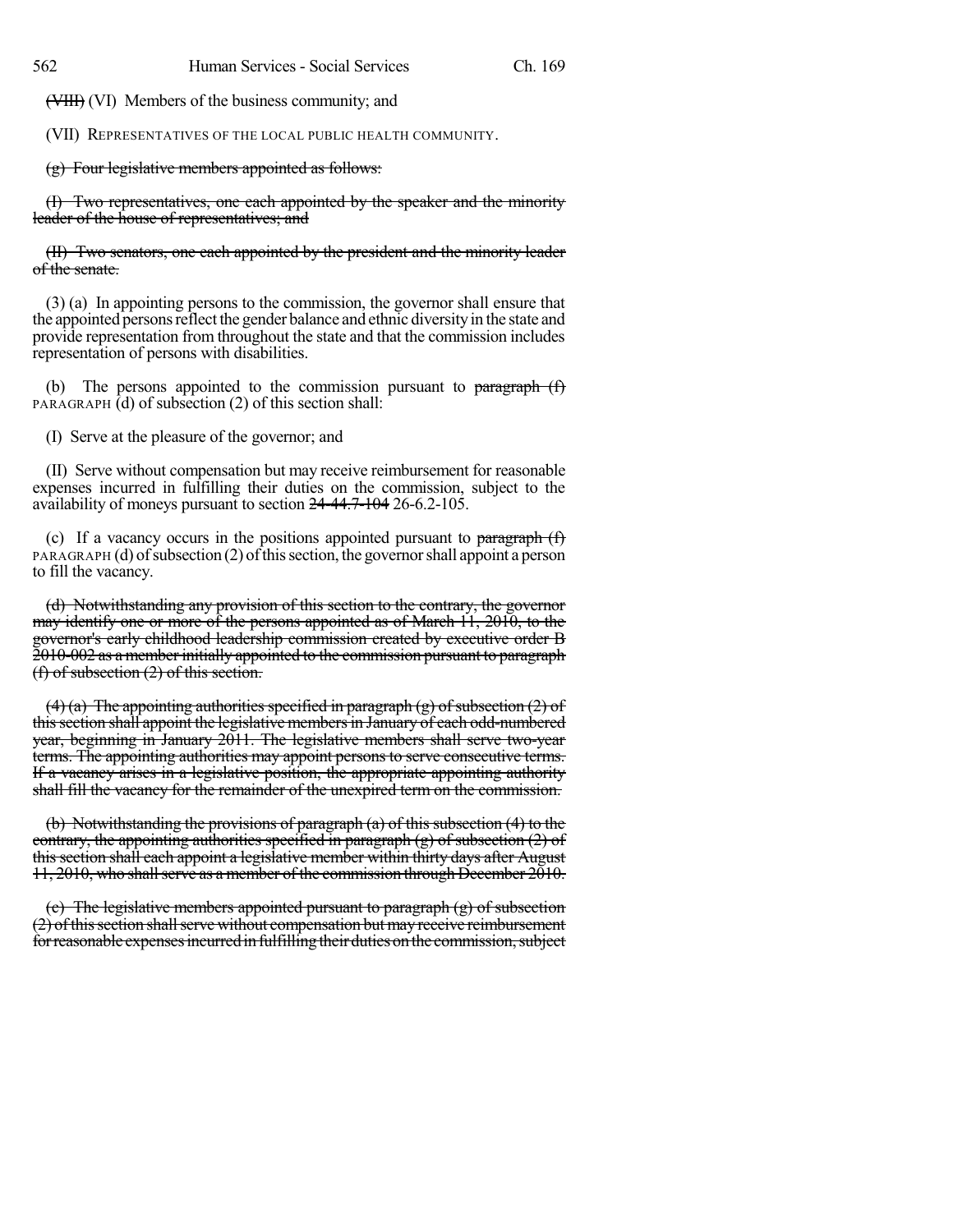## to the availability of moneys pursuant to section 24-44.7-104.

 $(5)$  (4) The governor shall appoint three persons from among the members of the commission, one representing business interests, one representing private, nonprofit entities, and one representing public entities, to serve as co-chairs of the commission. The commission shall meet regularly at the direction of the co-chairs and as often as necessary to fulfill its duties. The co-chairs may appoint working groups andsubcommitteesto assistthe commission in itswork ortoaddressspecific issues. The working groups and subcommittees, at the discretion of the co-chairs, may consist of any combination of members of the commission and other persons from the community.

 $(6)$  (5) The commission, IN COLLABORATION WITH THE EXECUTIVE DIRECTOR OF THE STATE DEPARTMENT, may appoint an executive director to assist the commission in fulfilling its duties pursuant to this article. The executive director may appoint such additional persons as may be necessary to assist the commission. The executive director and any other persons appointed pursuant to this subsection  $(\theta)$  (5) shall be compensated from moneys credited to the early childhood leadership commission fund created in section 24-44.7-104 SECTION 26-6.2-105.

 $(7)$  (6) The governor's office, THE STATE DEPARTMENT, and the OTHER agencies represented on the commission may, at the request of the commission and within existing appropriations, provide necessary support to the commission, including but not limited to administrative support, data, and other analytical information. In addition, the commission may accept in-kind contributionsfrompublic and private entities to the extent necessary to cover the expenses of the commission.

**26-6.2-104. [Formerly 24-44.7-103] Early childhood leadership commission - duties.** (1) In addition to any other duties specified in law, the commission shall have HAS the following duties:

(a) To provide advice and recommendations to the general assembly concerning methods to promote the sharing and use of common data for planning and accountability by state programs and agencies that support young children. The commission shall work with the government data advisory board created in section 24-37.5-703, C.R.S., in developing these recommendations.

 $\left(\mathbf{b}\right)$  (a) To identify opportunities for, and barriers to, the alignment of standards, rules, policies, and procedures across programs and agencies that support young children and to recommend to the APPROPRIATE COMMITTEES OF REFERENCE OF THE general assembly PURSUANT TO PART 2 OF ARTICLE 7 OF TITLE 2, C.R.S., and to government and nonprofit agencies and policy boards changes to enhance the alignment and provision of services and supports for young children;

(b) TO ADVISE AND MAKE RECOMMENDATIONS TO THE STATE DEPARTMENT AND TO OTHER RELEVANT EARLY CHILDHOOD ENTITIES CONCERNING IMPLEMENTATION OF THE EARLY CHILDHOOD COLORADO FRAMEWORK;

(c) TO ASSIST PUBLIC AND PRIVATE AGENCIES IN COORDINATING EFFORTS ON BEHALF OF PREGNANT WOMEN AND CHILDREN, INCLUDING SECURING FUNDING AND ADDITIONAL INVESTMENTS FOR SERVICES AND PROGRAMS FOR CHILDREN AND THEIR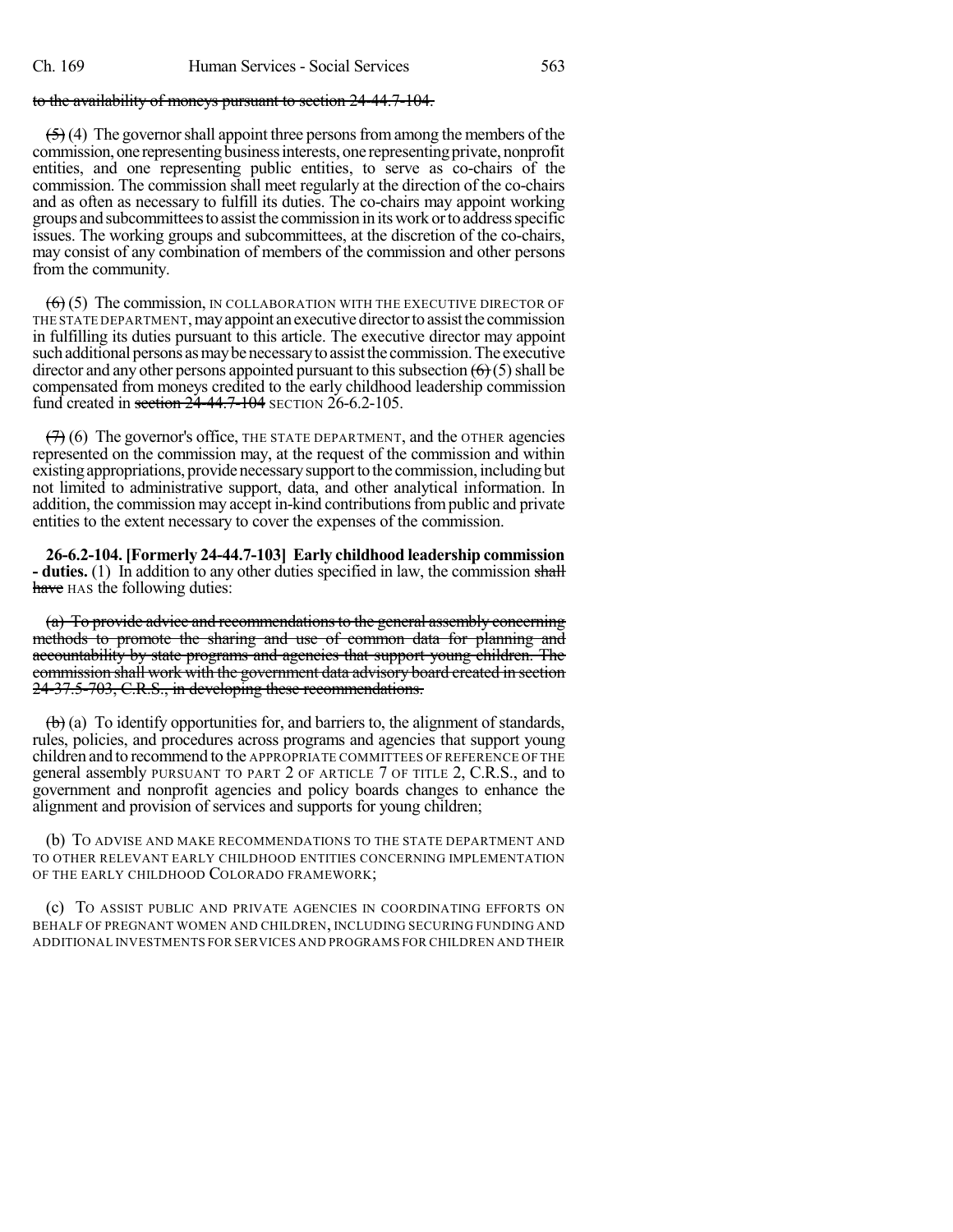FAMILIES;

 $\left(\frac{e}{c}\right)$  (d) To consider and recommend waivers from state regulations on behalf of early childhood councils as provided in section  $26-6.5-104$  (1); C.R.S.;

(d) To develop methods for using interagency data to inform comprehensive policy and budget decisions relating to children's services and supports;

(e) To ensure the interagency data system infrastructure allows for statewide needs assessments concerning the quality and availability of early childhood services, including but not limited to health, mental health, behavioral health, child protection, family support, and early learning services; and

(e) To develop recommendations regarding MONITOR THE ONGOING DEVELOPMENT, PROMOTION, AND IMPLEMENTATION OF:

(I) Aquality, cohesiveprofessional development andcareer advancementsystem; including performance metrics to guide continuous improvement processes for professionals working with young children.

(II) HIGH-QUALITY, COMPREHENSIVE EARLY LEARNING STANDARDS; AND

(III) THE SHARING AND USE OF COMMON DATA FOR PLANNING AND ACCOUNTABILITY AMONG EARLY CHILDHOOD PROGRAMS;

(f) TO DEVELOP STRATEGIES AND MONITOR EFFORTS CONCERNING INCREASING CHILDREN'S SCHOOL READINESS;

(g) TO DEVELOP STRATEGIES AND MONITOR EFFORTS CONCERNING INCREASING PARTICIPATION IN AND ACCESS TO CHILD CARE AND EARLY EDUCATION PROGRAMS; AND

(h) TO DEVELOP STRATEGIES AND MONITOR EFFORTS CONCERNING PROMOTING FAMILY AND COMMUNITY ENGAGEMENT IN CHILDREN'S EDUCATION AND DEVELOPMENT.

(2) The commission shall review the overall governance system for early childhood services and supports within the state and develop recommendations concerning the feasibility and efficacy of creating a state-level oversight and coordination structure for the delivery of services and supports to young children.

 $(3)$  (2) In fulfilling its duties, the commission shall collaborate, at a minimum, with:

(a) Repealed.

 $\left(\mathbf{b}\right)$  (a) Members of the early childhood councils established pursuant to section 26-6.5-103; C.R.S.; AND

(c) The prevention leadership council created in the STATE department of public health and environment through the implementation of section 25-20.5-107, C.R.S.;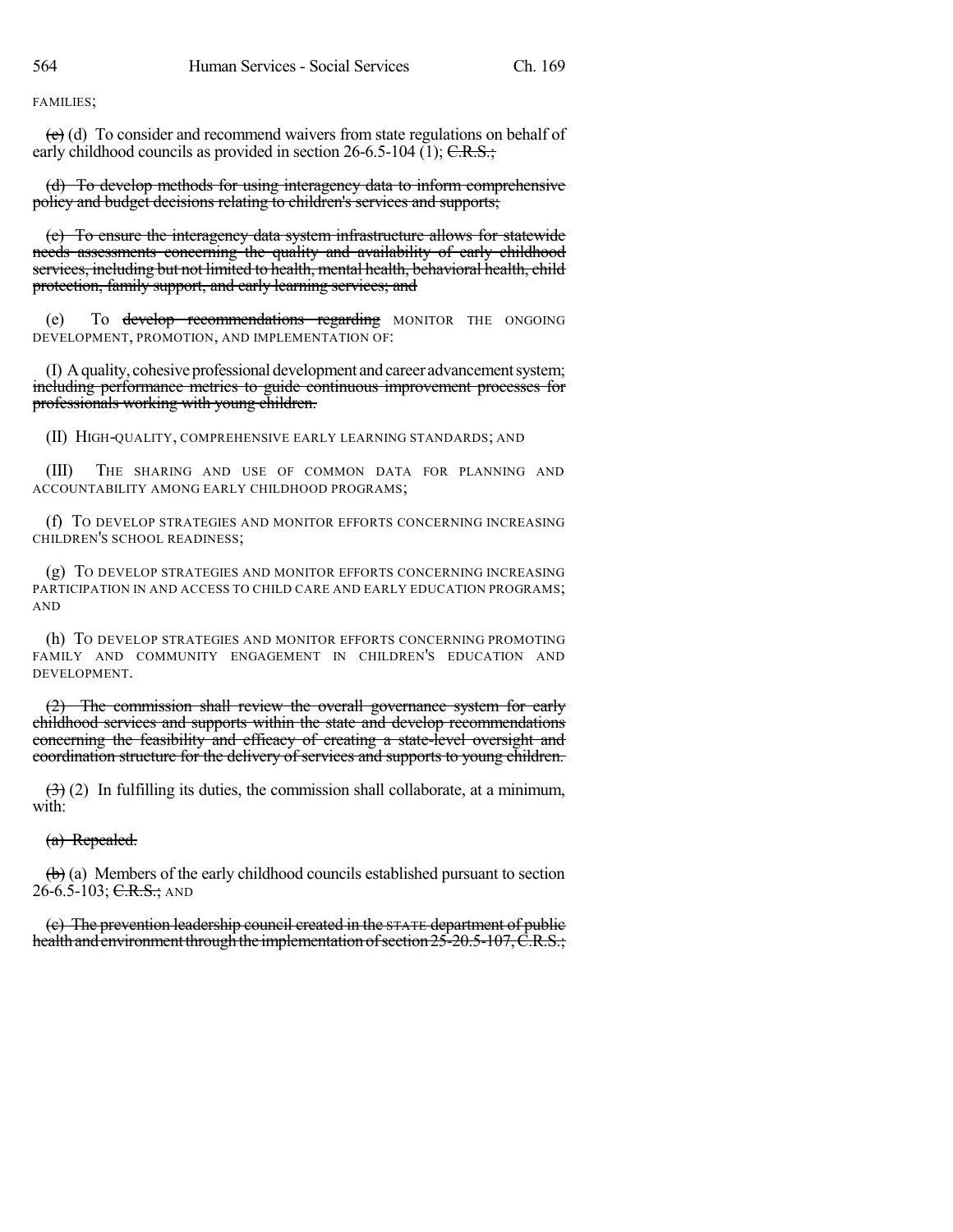(d) The state work force development council created in article 46.3 of this title;

(e) The government data advisory board created in section 24-37.5-703;

(f) The economic opportunity poverty reduction task force created in section 2-2-1404, C.R.S.;

 $\left(\frac{g}{g}\right)$ (b) Any other boards, commissions, and councils existing within the executive branch agencies that address services and supports for young children. and

(h) Any statewide organizations that work in the areas of child protection or criminal justice.

(4) On or before January 31, 2011, and on or before January 31 each year thereafter, the commission shall meet in a joint session with the governor and the health and human services committees and education committees of the house of representatives and the senate, or anysuccessor committees, to report its advice and recommendations, including any recommended legislative or regulatory changes, concerning the issues specified in this section. At the joint meeting held on or before January 31, 2012, the commission shall report its recommendations concerning creation of a state-level oversight and coordination structure for the delivery of services and supports to young children.

**26-6.2-105. [Formerly 24-44.7-104] Early childhood leadership commission fund - created.** (1) There is hereby created in the state treasury the early childhood leadership commission fund, referred to in this section as the "fund". The fund shall consist of such federal moneys as the governor may allocate to the fund. The fund shall not include appropriations of moneys from the state general fund. The moneys in the fund are available to the commission for administrative costs and the expenses incurred by the commission in fulfilling its duties pursuant to this article.

(2) Any moneys in the fund not expended for the expenses of the commission may be invested by the state treasurer as provided by law. All interest and income derived from the investment and deposit of moneys in the fund shall be credited to the fund. Any unexpended and unencumbered moneys remaining in the fund at the end of a fiscal year shall remain in the fund and shall not be credited or transferred to the general fund or another fund.

**26-6.2-106. [Formerly 24-44.7-105] Repeal of article.** This article isrepealed, effective July 1, 2013 SEPTEMBER 1, 2018. PRIOR TO ITS REPEAL, THE COMMISSION SHALL BE REVIEWED AS PROVIDED IN SECTION 2-3-1203 (3), C.R.S.

**SECTION 4.** In Colorado Revised Statutes, **add with amended and relocated provisions** article 6.4 to title 26 as follows:

## **ARTICLE 6.4 Colorado Nurse Home Visitor Program**

**26-6.4-101. [Formerly 25-31-101] Short title.** This article shall be known and may be cited as the "Colorado Nurse Home Visitor Program Act".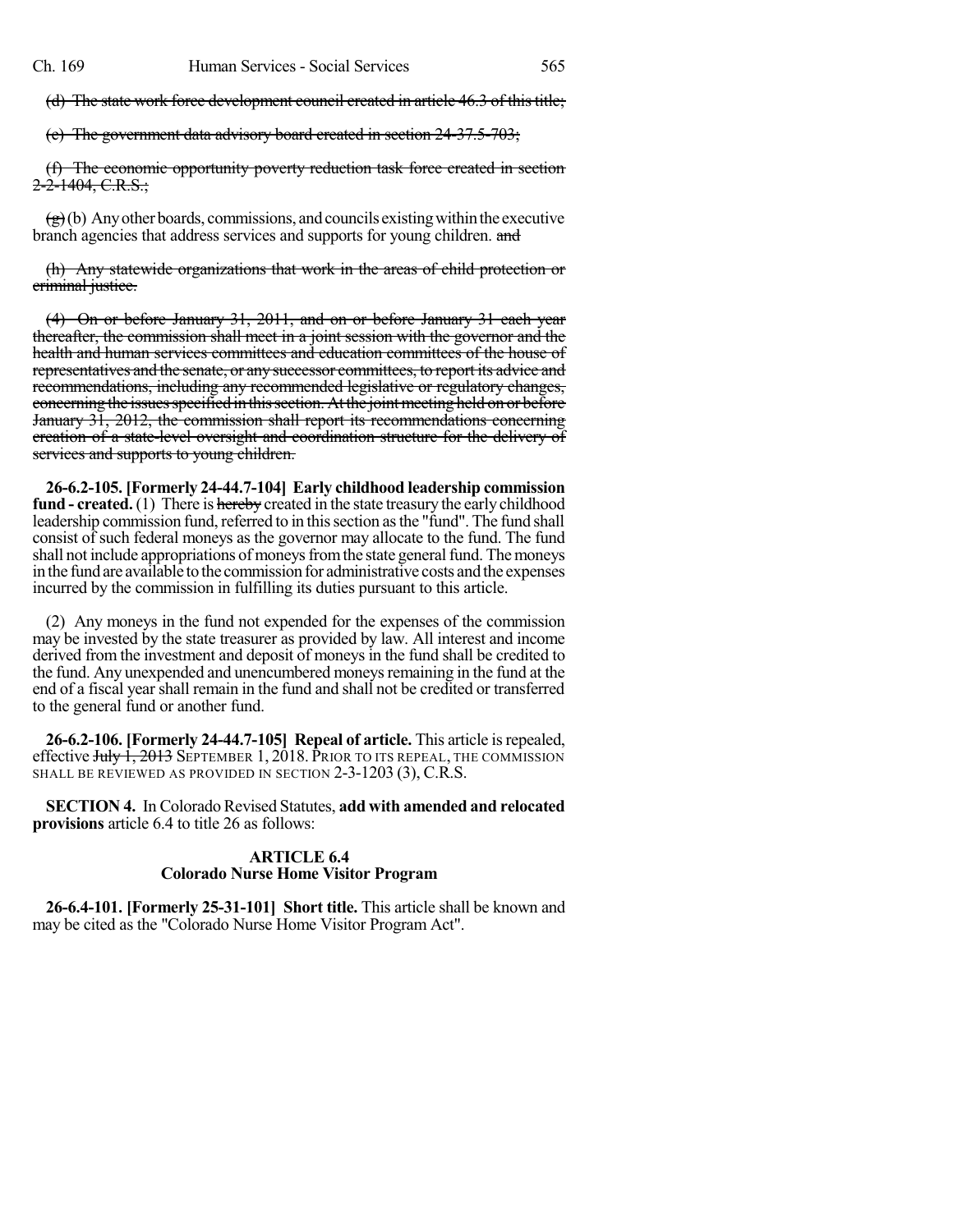**26-6.4-102. [Formerly 25-31-102] Legislative declaration.** (1) The general assembly hereby finds that, in order to adequately care for their newborns and young children, new mothers may often benefit from receiving professional assistance and information. Without such assistance and information, a young mother may develop habits or practices that are detrimental to her health and well-being and the health and well-being of her child. The general assembly further finds that inadequate prenatal care and inadequate care in infancy and early childhood often inhibit a child's ability to learn and develop throughout his or her childhood and may have lasting, adverse effects on the child's ability to function as an adult. The general assembly recognizes that implementation of a nurse home visitor program that provides educational, health, and other resources for new young mothers during pregnancy and the first years of their infants' lives has been proven to significantly reduce the amount of drug, including nicotine, and alcohol use and abuse by mothers, the occurrence of criminal activity committed by mothers and their children under fifteen years of age, and the number of reported incidents of child abuse and neglect. Such a program has also been proven to reduce the number of subsequent births, increase the length of time between subsequent births, and reduce the mother's need for other forms of public assistance. It is the intent of the general assembly that such a program be established for the state of Colorado, beginning with a limited number of participants and expanding by the year 2010 to be available to all low-income, first-time mothers in the state who consent to receiving services.

(2) The general assembly further finds that, to implement such a program efficiently and effectively and to promote the successful implementation of partnerships between state public entities and the private sector, responsibility for the program should be divided between the STATE department, which shall be responsible for financial administration of the program, and a health sciences facility at the university of Colorado, which shall be responsible for programmatic and clinical support, evaluation, and monitoring for the program, and such other responsibilities as described in this article. It is the intent of the general assembly that the STATE department and the health sciences facility work collaboratively to share information in order to promote efficient and effective program implementation; however, neither entity is responsible for the other entity's statutorily prescribed duties.

**26-6.4-103.[Formerly25-31-103] Definitions.**Asusedinthis article, unlessthe context otherwise requires:

(1) "Department" means the department of public health and environment created  $\frac{\text{in section} - 25 - 1 - 102}{\text{in section} - 25 - 1 - 102}$ .

(2) (1) "Entity" means any nonprofit, not-for-profit, or for-profit corporation, religious or charitable organization, institution of higher education, visiting nurse association, existing visiting nurse program, county, district, or municipal public health agency, county department of social services, political subdivision of the state, or other governmental agency or any combination thereof.

 $(3)$  (2) "Health sciences facility" means the Anschutz medical campus or a successor facility located at the university of Colorado health sciences center that is selected by the president of the university of Colorado pursuant to section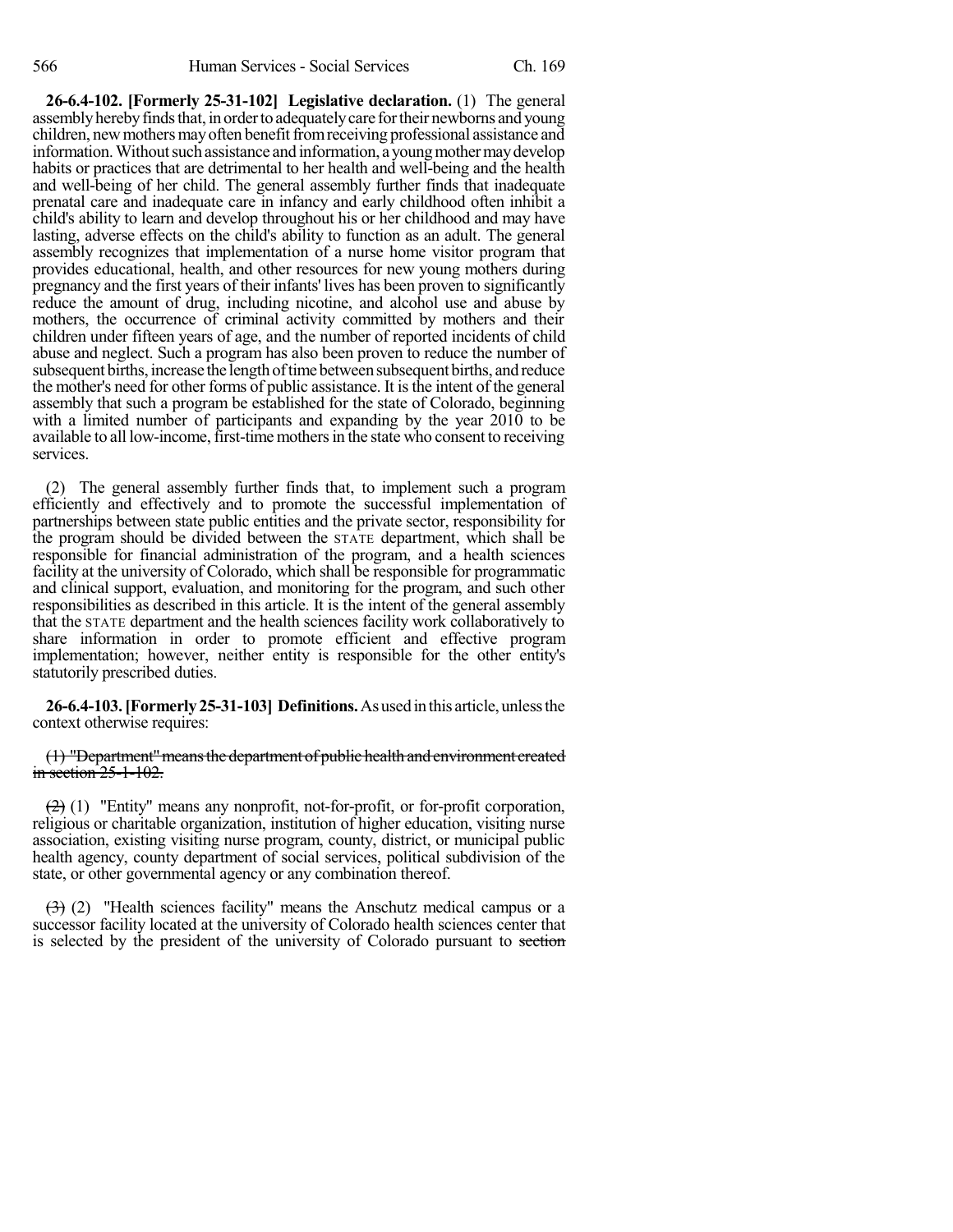25-31-105 SECTION 26-6.4-105 to assist the state board in administering the program.

 $(4)(3)$  "Low-income" means an annual income that does not exceed two hundred percent of the federal poverty line.

 $(5)$  (4) "Master settlement agreement" means the master settlement agreement, the smokeless tobacco master settlement agreement, and the consent decree approved and entered by the court in the case denominated *State of Colorado, ex rel. Gale A. Norton, Attorney General v. R.J. Reynolds Tobacco Co.; American Tobacco Co., Inc.; Brown & Williamson Tobacco Corp.; Liggett & Myers, Inc.; LorillardTobaccoCo.,Inc.;PhilipMorris,Inc.;United StatesTobaccoCo.;B.A.T. Industries, P.L.C.; TheCouncil For Tobacco Research--U.S.A., Inc.; and Tobacco Institute, Inc.,* Case No. 97 CV 3432, in the district court for the city and county of Denver.

 $(6)(5)$  "Nurse" means a person licensed as a professional nurse pursuant to article 38 of title 12, C.R.S., or accredited by another state or voluntary agency that the state board of nursing has identified by rule pursuant to section 12-38-108 (1) (a), C.R.S., as one whose accreditation may be accepted in lieu of board approval.

(6) "Program" means the nurse home visitor program established in this article.

(7) "State board" means the state board of health created in section  $25$ -1-103 HUMAN SERVICES CREATED IN SECTION 26-1-107.

(8) "STATE DEPARTMENT" MEANS THE STATE DEPARTMENT OF HUMAN SERVICES CREATED IN SECTION 26-1-105.

**26-6.4-104. [Formerly 25-31-104] Nurse home visitor program - created rules.** (1)(a) There is hereby established the nurse home visitor program to provide regular, in-home, visiting nurse services to low-income, first-time mothers, with their consent, during their pregnancies and through their children's second birthday. The program shall provide trained visiting nurses to help educate mothers on the importance of nutrition and avoiding alcohol and drugs, including nicotine, and to assist and educate mothers in providing general care for their children and in improving health outcomes for their children. In addition, visiting nurses may help mothers in locating assistance with educational achievement and employment. Any assistance provided through the programshall be provided only with the consent of the low-income, first-time mother, and she may refuse further services at any time.

(b) THE NURSE HOME VISITOR PROGRAM CREATED IN ARTICLE 31 OF TITLE 25, C.R.S., AS IT EXISTED PRIOR TO THE EFFECTIVE DATE OF THIS ARTICLE, IS TRANSFERRED TO THE STATE DEPARTMENT OF HUMAN SERVICES. ALL RULES, ORDERS, AND AWARDS OF THE STATE BOARD OF HEALTH CONCERNING THE NURSE HOME VISITOR PROGRAM ADOPTED PRIOR TO THE EFFECTIVE DATE OF THIS ARTICLE CONTINUE TO BE EFFECTIVE UNTIL REVISED, AMENDED, REPEALED, OR NULLIFIED PURSUANT TO LAW. ALL GRANTS IN EXISTENCE AS OF THE EFFECTIVE DATE OF THIS ARTICLE ARE VALID THROUGH JUNE 30, 2014, AND MAY BE EXTENDED OR RENEWED BEYOND SAID DATE.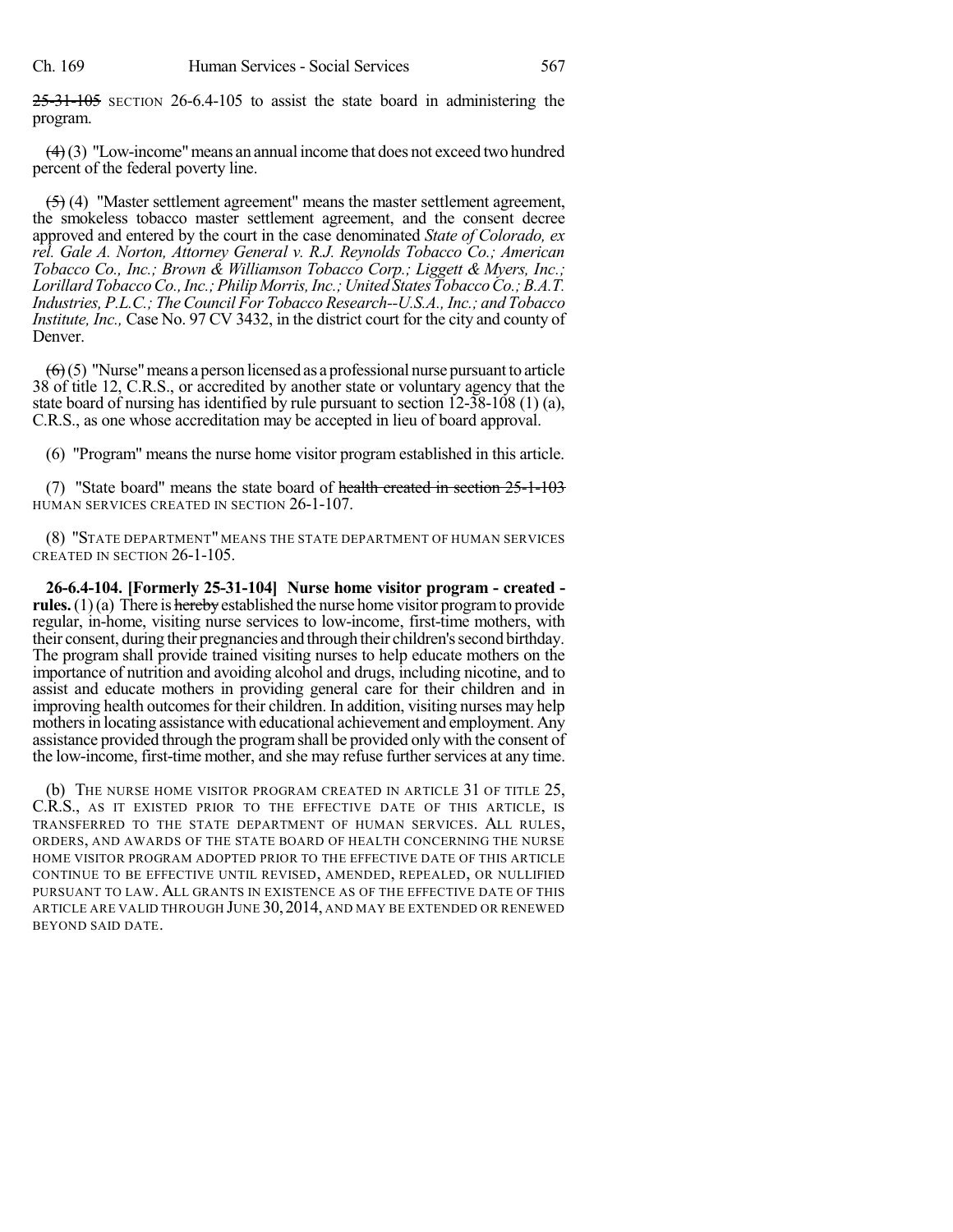(2) The program shall be administered in communities throughout the state by entities selected on a competitive basis by the HEALTH SCIENCES FACILITY AND APPROVED BY THE state board. Any entity thatseeksto administerthe programshall submit an application to the  $STATE$  department as provided in section  $25-31-106$ SECTION 26-6.4-106. The entities selected pursuant to section 25-31-107 shall be SECTION 26-6.4-107ARE expected to provide servicesto aminimumof one hundred low-income, first-time mothers in the community in which the entity administers the program; except that the state board may grant a waiver of this requirement if the population base of the community does not have the capacity to enroll one hundred eligible families. The state board shall consult with the health sciences facility prior to granting the waiver to ensure that the entity can implement the program within the smaller community and maintain compliance with the programrequirements. A mother shall be IS eligible to receive services through the program if she is pregnant with her first child, or her first child is less than one month old, and her gross annual income does not exceed two hundred percent of the federal poverty line.

(3) The state board shall promulgate, pursuant to the provisions of article 4 of title 24, C.R.S., rules for the implementation of TO IMPLEMENT the program. The state board shall base the rules establishing program training requirements, program protocols, program management information systems, and program evaluation requirements on research-based model programs that have been implemented in one or more other states for a period of at least five years and have shown significant reductions in:

(a) The occurrence among families receiving services through the model program of infant behavioral impairments due to use of alcohol and other drugs, including nicotine;

(b) The number of reported incidents of child abuse and neglect among families receiving services through the model program;

(c) The number of subsequent pregnancies by mothers receiving services through the model program;

(d) The receipt of public assistance by mothers receiving services through the model program;

(e) Criminal activity engaged in bymothersreceiving servicesthrough themodel program and their children.

(4) Notwithstanding the provisions of subsection (3) of this section, the board shall adopt rules pursuant to which a nurse home visitation program that is in operation in the state as of July 1, 1999, may qualify for participation in the program if it can demonstrate that it has been in operation in the state for a minimum of five years and that it has achieved a reduction in the occurrencesspecified in subsection (3) of this section. Any program so approved shall be IS exempt from the rules adopted regarding program training requirements, program protocols, program management information systems, and program evaluation requirements so long as said THE program continues to demonstrate a reduction in the occurrences specified in subsection (3) of this section.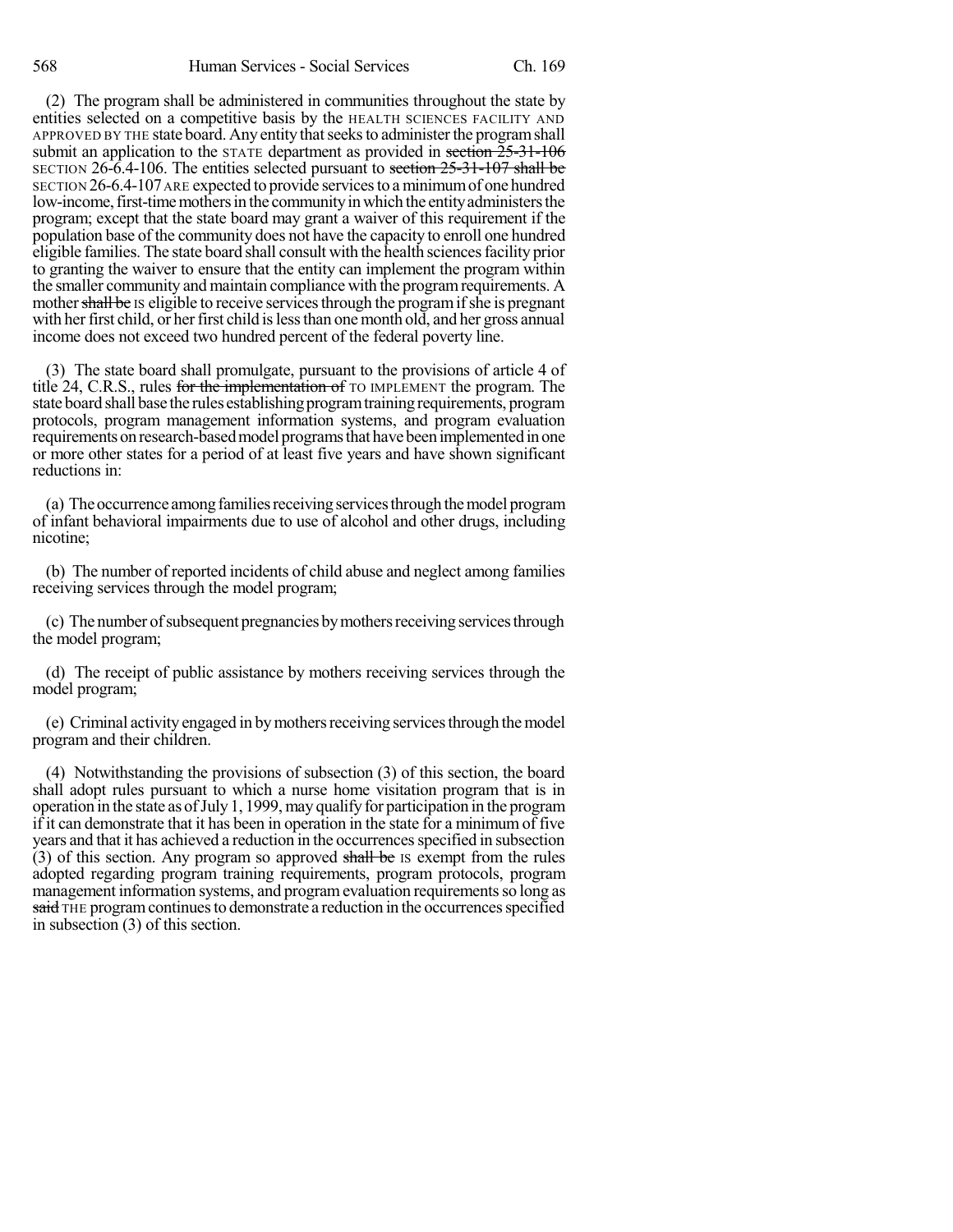(5) The STATE department may propose to the state board rules concerning program applications under section  $25-31-106$  (1) SECTION 26-6.4-106. Any such proposal shall be made in consultation with the health sciences facility.

**26-6.4-105. [Formerly 25-31-105] Health sciences facility - duties.** (1) The president of the university of Colorado shall identify a facility at the university of Colorado health sciences center with the knowledge and expertise necessary to:

(a) Assist the state board in BY selecting AND PRESENTING entities from among the applications submitted pursuant to section  $25-31-106$  SECTION 26-6.4-106;

(b) Provide programmatic and clinical support, evaluation, and monitoring for the program, including nurse practice support and training, clinical and programmatic technical assistance, compliance monitoring and support, program development and implementation support, and performance improvement monitoring and support, in communities throughout the state;

(c) Cooperate with the STATE department in connection with the STATE department's financial administration of the program; and

(d) Work with the state auditor's office as required in section  $2-3-113$  (4), C.R.S.

 $(1.5)$  The health sciences facility is not responsible for the duties assigned to the STATE department with respect to the program under section  $25-31-107$  (2) (a.5) SECTION 26-6.4-107 (2) (a.5).

(2) The health sciences facility shall perform the duties set forth in subsection  $(1)$ of thissection to ensure that the programisimplemented and operated according to the program training requirements, protocols, management information systems, and evaluation requirements established by rule of the state board. The health sciences facility shall evaluate overall program implementation, operation, and effectiveness, and include that evaluation, along with any recommendations concerning the program's selected entities or changes in the program's implementation, operation, and effectiveness, including program training requirements, protocols, management information systems, or evaluation requirements, in the annual report submitted to the STATE department pursuant to section 25-31-108 SECTION 26-6.4-108.

(3) The STATE department shall compensate the health sciences facility for the health sciences facility's actual costs incurred in performing its duties under this article, as determined by the health sciences facility. Such duties and actual costs shall be included in the scope of work in the agreement between the STATE department and the health sciences facility for implementation of those duties and shall include the costs incurred by any contractor or subcontractor of the health sciences facility for those duties. Such compensation shall be paid out of the amount allocated for the health sciences facility's costs, in accordance with the maximum allocation of three percent of the amount annually allocated for the program under section  $25-31-107(2)$  SECTION 26-6.4-107(2).

**26-6.4-106. [Formerly 25-31-106] Program applications - requirements.** (1) An entity that seeks to administer the program in a community shall submit an application to the STATE department in accordance with rules adopted by the state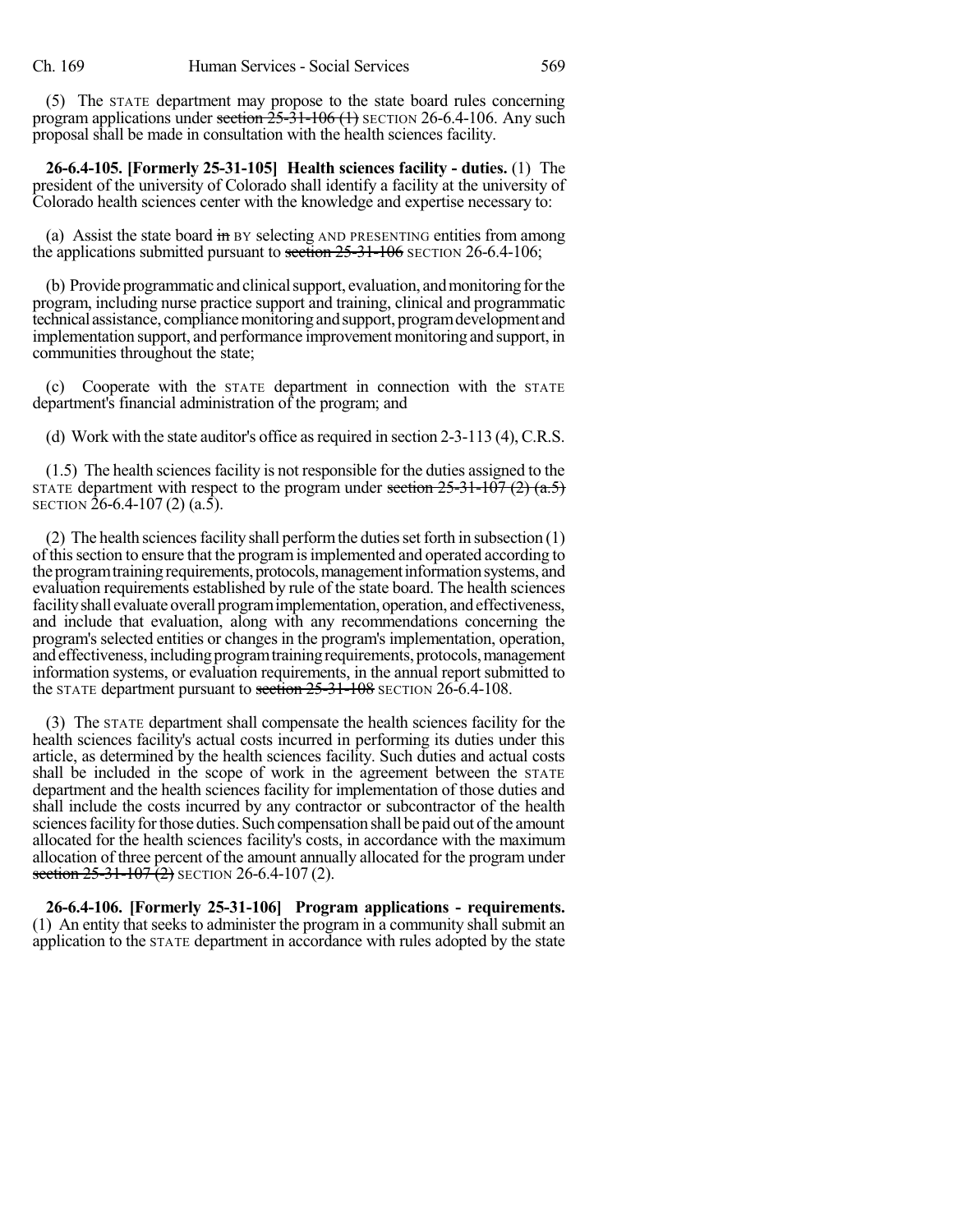board, in consultation with the STATE department and the health sciences facility. At a minimum, the application shall MUST specify the basic elements and procedures that the entity shall use in administering the program. Basic program elements shall MUST include the following:

(a) The specific training to be received by each nurse employed by the entity MUST RECEIVE to provide home nursing services through the program, which training shall MUST meet or exceed the visiting nurse training requirements established by rule of the state board;

(b) The protocols to be followed by the entity MUST FOLLOW in administering the program, which protocols at a minimum shall MUST comply with the program protocols established by rule of the state board;

(c) The management information system to be used by the entity MUST USE in administering the program, which at a minimum shall MUST comply with the management information system requirements established by rule of the state board;

(d) The reporting and evaluation system to be used by the entity MUST USE in measuring the effectiveness of the program in assisting low-income, first-time mothers, which at a minimum shall MUST meet the reporting and evaluation requirements specified by rule of the state board;

(e) An annual report to both the health sciences facility and the community in which the entity administers the program that reports on the effectiveness of the program within the community and is written in a manner that is understandable for both the health sciences facility and members of the community.

(2) Any program application submitted pursuant to this section shall MUST demonstrate strong, bipartisan public support for and a long-time commitment to operation of the program in the community.

(3) The STATE department shall initially review the applications received pursuant to this section and submit to the health sciences facility for review those applications that include the basic program elements as required by the rules adopted by the state board. Following its review, the health sciences facility shall submit to the state board a list of the applying entities that the health sciences facility recommends to administer the program in communities throughout the state.

**26-6.4-107. [Formerly 25-31-107] Selection of entities to administer the program - grants - nurse home visitor program fund - created.** (1) On receipt of the list of entities recommended by the health sciences facility, the state board shall select the entities that will administer the program in communities throughout the state. In selecting entities, the state board shall give special consideration to entitiesthat are proposing to administerthe programas a collaborative effort among multiple entities.

(2) (a) The entities selected to operate the program shall receive grants in amounts specified by the state board. The grants may include operating costs and additional amounts for training and development of any infrastructure, including but not limited to development of the information management system necessary to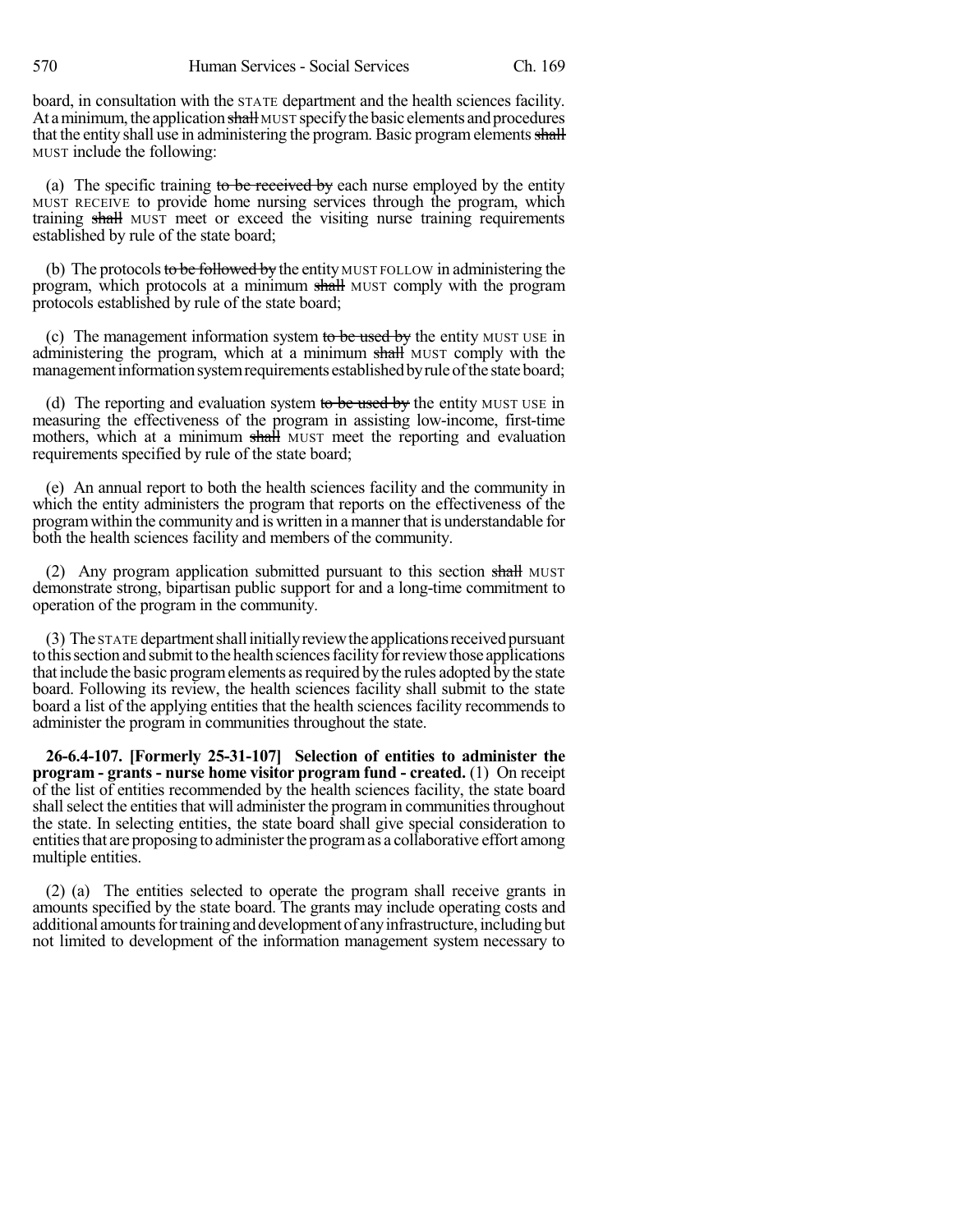administer the program. For the 2000-01 fiscal year, the state board shall award grants to no more than twelve entities in at least eight communities. THE STATE BOARD SHALL DETERMINE the number of entities selected and the number of communities in which the program shall be IS implemented in subsequent fiscal years shall be determined by BASED ON THE moneys available in the nurse home visitor program fund created in paragraph (b) of this subsection (2).

(a.5) Except as otherwise provided in section  $25-31-108$  SECTION 26-6.4-108, the STATE department shall be IS responsible for financial administration of this article, which shall include INCLUDES compensating the health sciences facility pursuant to section  $25-31-105$  (3) SECTION 26-6.4-105 (3); paying grants to entities selected to administer the program; monitoring financial, contractual, and regulatory compliance; providing medicaid financing oversight; managing accounting and budgeting; and, in cooperation with the health sciences facility, managing grant applications as set forth in section 25-31-106 SECTION 26-6.4-106. The STATE department shall also cooperate with the health sciences facility's administration of programmatic and clinical support, evaluation, and monitoring of the program. The STATE department shall not be IS NOT responsible for any duties assigned to the health sciences facility with respect to the program, as described in section 25-31-105 SECTION 26-6.4-105.

(b) Grants awarded pursuant to paragraph (a) of this subsection (2) shall be ARE payable from the nurse home visitor program fund, which fund is hereby created in the state treasury. The nurse home visitor program fund, referred to in this section as the "fund", shall be IS administered by the STATE department and shall consist CONSISTS of moneys transferred thereto by the state treasurer from moneys received pursuant to the master settlement agreement in the amount described in paragraph  $(d)$  of this subsection  $(2)$ . In addition, the state treasurer shall credit to the fund any public or private gifts, grants, or donations received by the STATE department for implementation of TO IMPLEMENT the program, including any moneys received from the United States federal government for the program. The fund shall be IS subject to annual appropriation by the general assembly to the STATE department for grants to entities for operation of the program. The STATE department may retain a total of up to five percent of the amount annually appropriated from the fund for the program, in order to compensate the health sciences facility pursuant to section  $25-31-105$  (3) SECTION 26-6.4-105 (3), as set forth in the scope of work in the agreement between the STATE department and the health sciences facility, and to compensate the STATE department for the actual costs incurred by the STATE department INCURS in implementing the provisions of paragraph (a.5) of this subsection (2), as determined by the STATE department; except that the portion of the costs to compensate the STATE department for implementing the provisions of paragraph (a.5) of this subsection (2) shall not exceed two percent of the amount annually appropriated from the fund for the program, and the portion of such costs to compensate the health sciences facility under section  $25-31-105$   $(3)$  SECTION 26-6.4-105 (3), as set forth in the scope of work in the contract between the STATE department and the health sciences facility, shall not exceed three percent of the amount annuallyappropriated fromthe fund forthe program.In addition, ifthe total amount annually appropriated from the fund for the program exceeds nineteen million dollars, the STATE department and the health sciences facility shall assess whether a smaller percentage of the appropriated funds exceeding nineteen million dollars is adequate to cover their actual costs and shall jointly submit to the general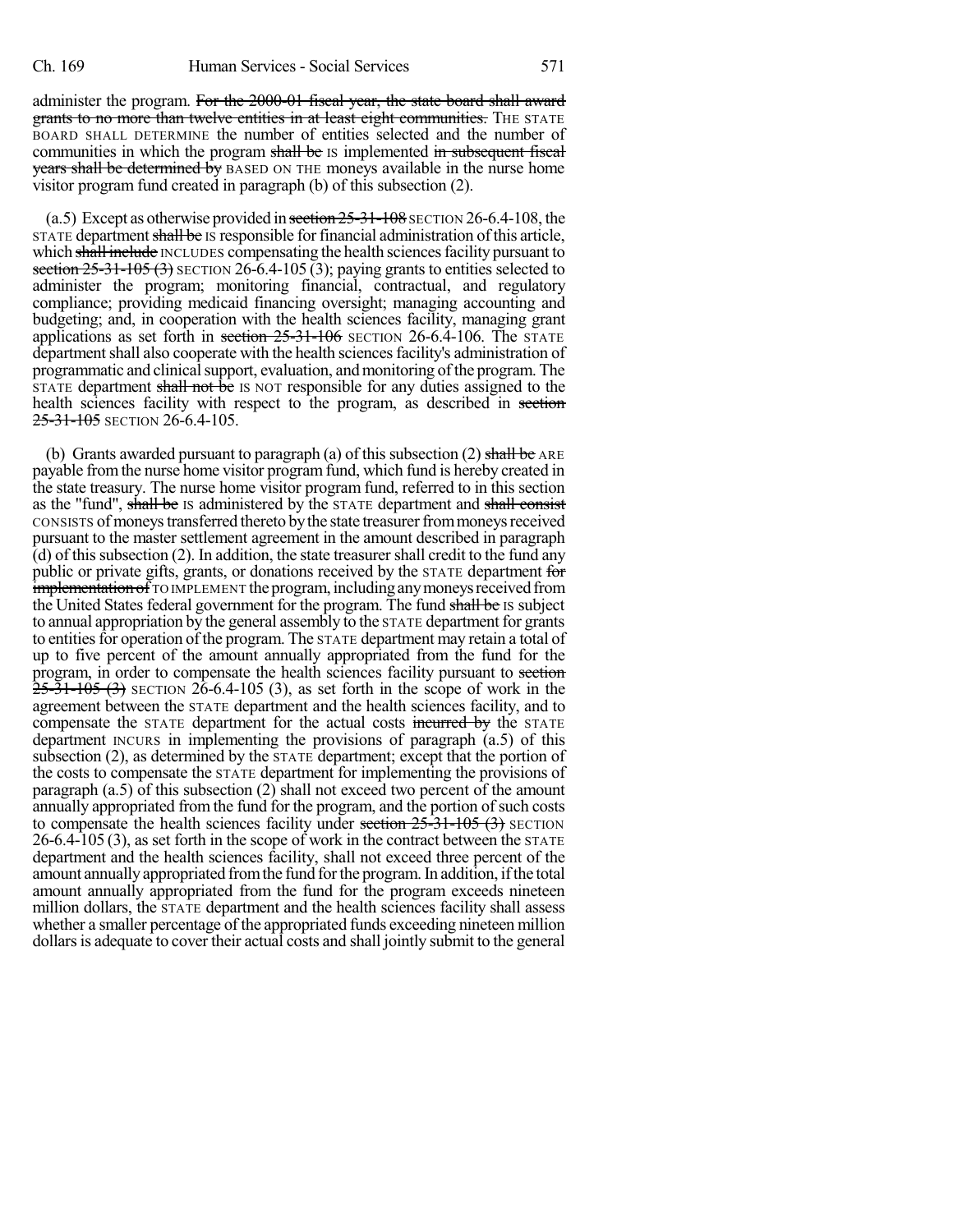assembly a report articulating their conclusions on this subject. The actual costs of the STATE department include STATE department personnel and operating costs and any necessary transfers to the department of health care policy and financing for administrative costs incurred for the medicaid program associated with the program. The actual costs of the health sciences facility include the facility's own actual program costs and those of its contractors and subcontractors. Any costs for time studies required to obtain medicaid reimbursement for the program may be paid from program funds and shall not be ARE NOT subject to the five percent limit in this section. Notwithstanding section 24-36-114, C.R.S., all interest derived from the deposit and investment of moneys in the fund shall be credited to the fund. Any unencumbered moneys appropriated from moneys received pursuant to the master settlement agreement remaining in the fund at the end of any fiscal year shall be transferred to the tobacco litigation settlement trust fund created in section 24-22-115.5, C.R.S.

(c) It is the intent of the general assembly that general fund moneys not be appropriated for implementation of the program.

(d) (I) Pursuant to section  $24-75-1104.5$  (1) (a), C.R.S., and except as otherwise provided in section 24-75-1104.5(5), C.R.S., beginning with the  $2006-07$  fiscal year and for each fiscal year thereafter so long as the state receives moneys pursuant to the master settlement agreement, the state treasurer shall transfer to the fund the amounts specified in subparagraph  $(HH)$  SUBPARAGRAPH  $(II)$  of this paragraph  $(d)$ from the master settlement agreement moneys received by the state, other than attorney fees and costs, during the preceding fiscal year, not to exceed nineteen million dollars in any fiscal year. The transfer shall be from moneys credited to the tobacco litigation settlement cash fund created in section 24-22-115, C.R.S.

### (II) Repealed.

 $(HH)$  (II) (A) For the 2004-05 fiscal year, the general assembly shall appropriate to the fund nine percent of the total amount of moneys received by the state.

(A.5) For the 2005-06 fiscal year, the general assembly shall appropriate to the fund ten percent of the total amount of moneys received by the state.

(A.7) For the 2006-07 fiscal year, the state treasurer shall transfer from the moneys received by the state pursuant to the master settlement agreement to the fund eleven percent of the total amount of moneys received by the state.

(B) Beginning with the 2007-08 fiscal year and for each fiscal year thereafter through the 2010-11 fiscal year, the state treasurer shall increase the percentage transferred to the fund pursuant to sub-subparagraph  $(A.7)$  of this subparagraph  $(HH)$ SUBPARAGRAPH (II) by one percent; except that the percentage transferred to the fund for the 2009-10 fiscal year shall be the same as the percentage transferred to the fund for the 2008-09 fiscal year.

(C) For the 2011-12 and 2012-13 fiscal years, the state treasurershall transfer to the fund the greater of twelve million seven hundred thirty-seven thousand three hundred fifty dollars or the same percentage of the total amount of moneys received by the state as was transferred to the fund for the 2010-11 fiscal year.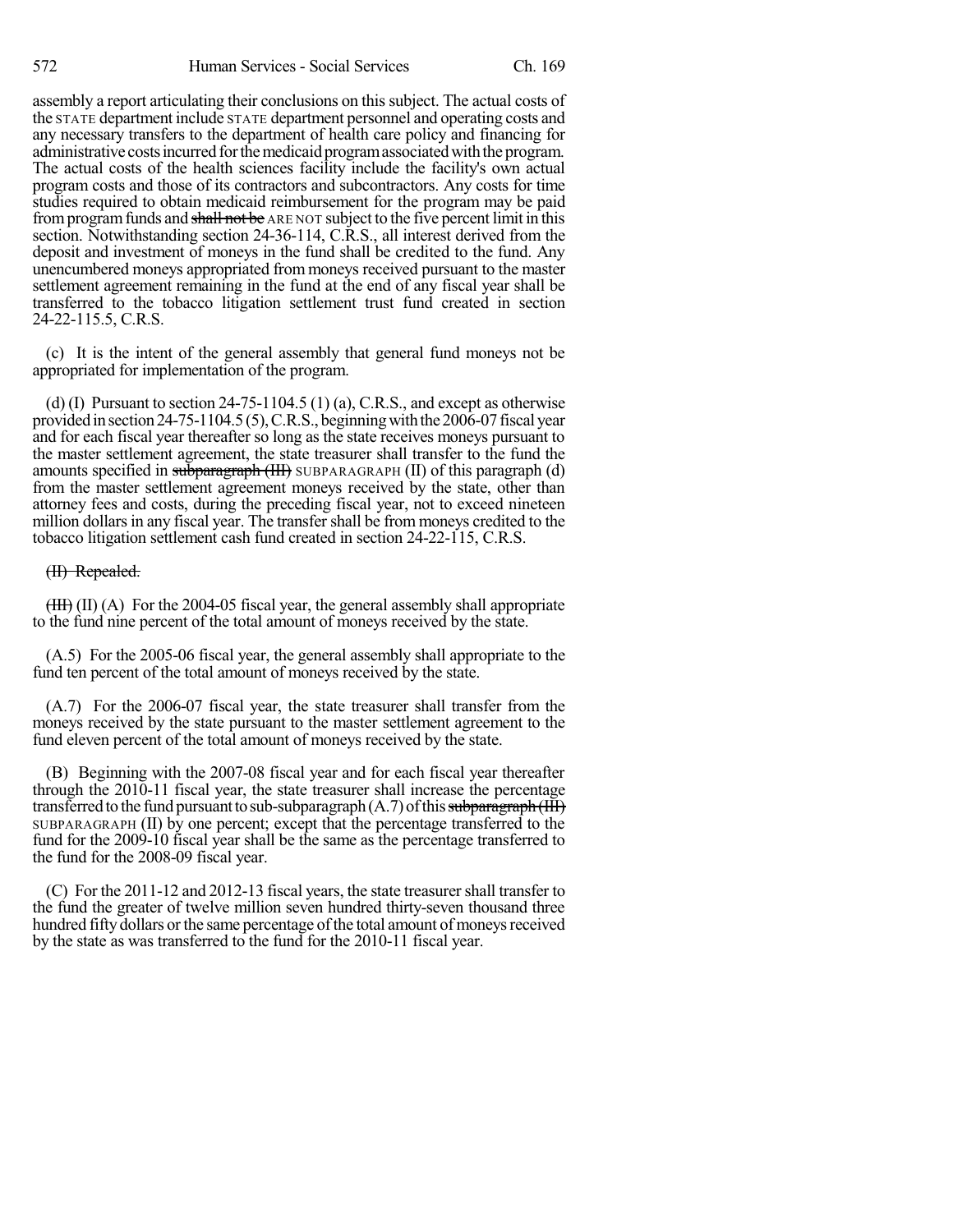(D) For the 2013-14 fiscal year, the state treasurer shall transfer to the fund fifteen percent of the total amount of moneys received by the state.

(E) For the 2014-15 fiscal year and for each fiscal year thereafter through the 2016-17 fiscal year, the state treasurer shall increase the percentage transferred to the fund by one percent over the percentage transferred to the fund in the preceding fiscal year.

(F) For the 2017-18 fiscal year and for each fiscal year thereafter, the state treasurer shall transfer to the fund nineteen percent of the total amount of moneys received by the state.

 $(HV)$  (III) In addition to all other moneys transferred to the fund pursuant to this paragraph (d), the state treasurer shall transfer moneys from the general fund to the fund as specified in section 24-75-1104.5 (5) (a) (I) (B), C.R.S.

**26-6.4-108. [Formerly 25-31-108] Annual program review - audit.** (1) The health sciences facility shall annually prepare and submit to the STATE department a report including an evaluation of the implementation of the program, the results achieved by the program based on the annual reports submitted by the administering entities pursuant to section  $25-31-106(1)$  (e) SECTION 26-6.4-106(1) (e), the extent to which the program serves medicaid-eligible persons and provides services that may be provided in part through medicaid funding, and any recommendations concerning changes to the program, including any changes that may be appropriate to enable the program to receive AND MAXIMIZE medicaid funding. The STATE department shall include the report in the annual report on the program prepared pursuant to section 25-1-108.5 (3), C.R.S. Each program contractor and subcontractor and each entity that administers the program shall work with the health sciences facility and the STATE department to prepare the reports required under this section and sections 2-3-113  $(2)$  and 25-1-108.5  $(3)$ , C.R.S. Any entity that is administering the programissubject to a reduction in or cessation of funding if the state board, based on recommendations from the health sciences facility, determines that the entity is not operating the program in accordance with the program requirements established by rule of the state board or is operating the program in such a manner that the program does not demonstrate positive results.

(2) The state auditor's office, pursuant to section 2-3-113,C.R.S.,shall audit each entity administering the program to determine whether the entity is administering the program in compliance with the program requirements and in an effective manner. The audit shall be conducted and reported in accordance with the provisions of section 2-3-113, C.R.S.

**SECTION 5.** In Colorado Revised Statutes, **add with amended and relocated provisions** article 6.8 to title 26 as follows:

## **ARTICLE 6.8 Tony Grampsas Youth Services Program**

**26-6.8-101. Definitions.** AS USED IN THIS ARTICLE, UNLESS THE CONTEXT OTHERWISE REQUIRES: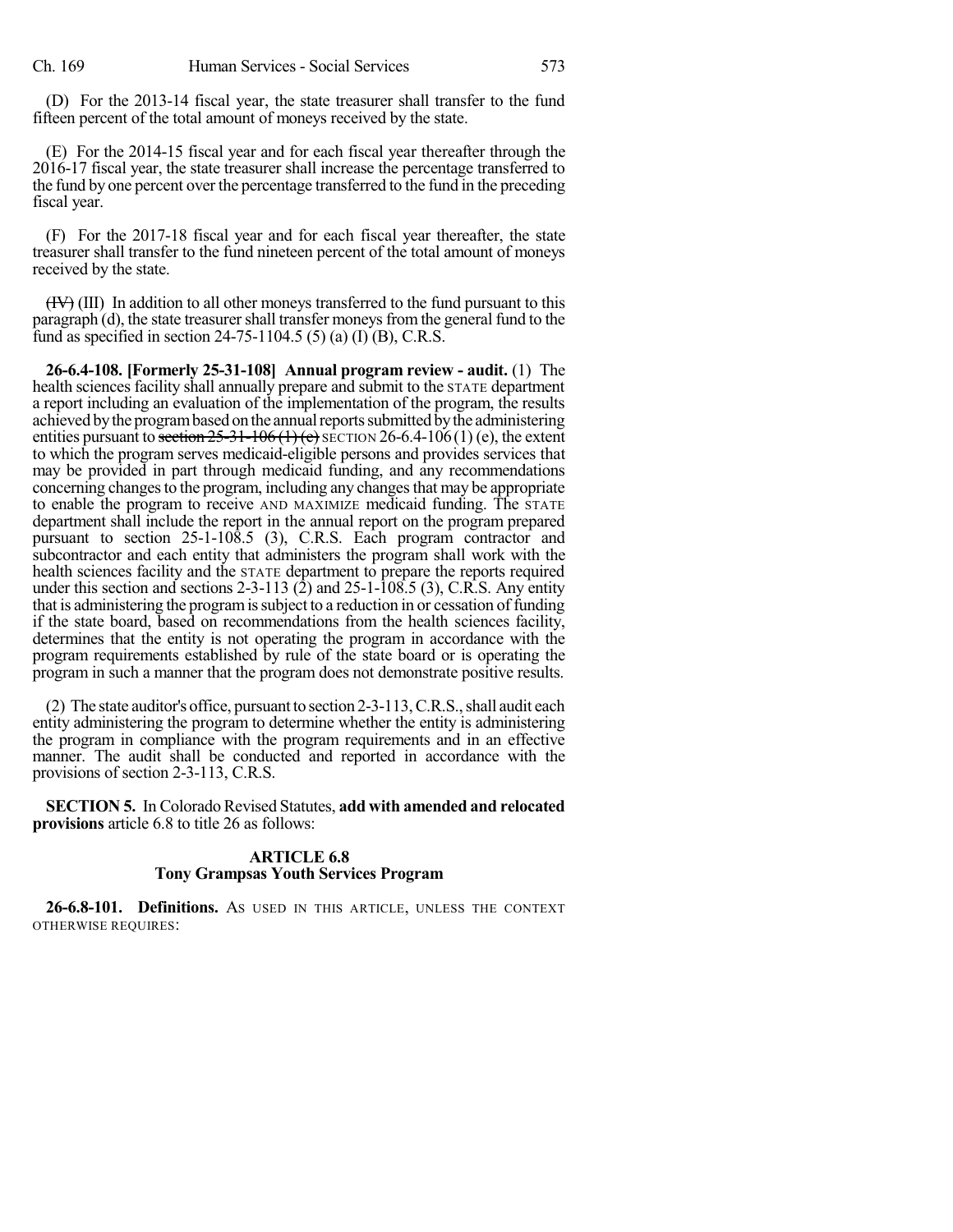(1) "BOARD" MEANS THE TONY GRAMPSAS YOUTH SERVICES BOARD CREATED IN SECTION 26-6.8-103.

(2) "ENTITY" MEANS A LOCAL GOVERNMENT, A COLORADO PUBLIC OR NONSECTARIAN SECONDARY SCHOOL, A GROUP OF PUBLIC OR NONSECTARIAN SECONDARY SCHOOLS, A SCHOOL DISTRICT OR GROUP OF SCHOOL DISTRICTS, A BOARD OF COOPERATIVE SERVICES, AN INSTITUTION OF HIGHER EDUCATION, THE COLORADO NATIONALGUARD,A STATE AGENCY,A STATE-OPERATED PROGRAM,OR A PRIVATE NONPROFIT OR NOT-FOR-PROFIT COMMUNITY-BASED ORGANIZATION.

(3) "EXECUTIVE DIRECTOR" MEANS THE EXECUTIVE DIRECTOR OF THE STATE DEPARTMENT OF HUMAN SERVICES.

(4) "STATE DEPARTMENT" MEANS THE STATE DEPARTMENT OF HUMAN SERVICES.

**26-6.8-102.[Formerly 25-20.5-201] TonyGrampsas youthservicesprogram - creation - standards - applications.** (1) (a) The youth crime prevention and intervention program created in part 28 of article 32 of title 24, C.R.S., as it existed prior to August 1, 2000, is hereby transferred to the division and is renamed the Tony Grampsas youth services program. All program grants in existence as of July 1, 2000, shall continue to be valid through July 31, 2001. Persons appointed to the youth crime prevention and intervention program board, hereby renamed the Tony Grampsas youth services board, shall continue serving until completion of their terms and may be reappointed as provided in section 25-20.5-202. THE TONY GRAMPSAS YOUTH SERVICES PROGRAM IS TRANSFERRED TO THE STATE DEPARTMENT. ALL PROGRAM GRANTS IN EXISTENCE AS OF THE EFFECTIVE DATE OF THIS ARTICLE SHALL CONTINUE TO BE VALID THROUGH JUNE 30, 2014. PERSONS APPOINTED TO THE BOARD SHALL CONTINUE SERVING UNTIL COMPLETION OF THEIR TERMS AND MAY BE REAPPOINTED AS PROVIDED IN SECTION 26-6.8-103.

(b) The Tony Grampsas youth services program is established to provide state funding for community-based programs that target youth and their families for intervention services in an effort to reduce incidents of youth crime and violence. In addition, the Tony Grampsas youth services program shall promote prevention and education programs that are designed to reduce the occurrence and reoccurrence of child abuse and neglect and to reduce the need for state intervention in child abuse and neglect prevention and education.

 $(2)(a)$  The Tony Grampsas youth services program shall be administered through the division. Subject to the designation in paragraph (b) of this subsection (2), the Tony Grampsas youth services board created in section 25-20.5-202 shall choose those entities that will receive grants through the Tony Grampsas youth services program and the amount of each grant. In addition, the division THE STATE DEPARTMENT shall monitor the effectiveness of programs that receive funds through the Tony Grampsas youth services program.

(b) Any grant awarded through the Tony Grampsas youth services programshall be paid from moneys appropriated pursuant to paragraph (e) of this subsection (2) or out of the general fund for such program. Each year, no less than twenty percent ofthe appropriation shall be designated and usedexclusivelyfor programs designed for children younger than nine years of age. THE STATE DEPARTMENT SHALL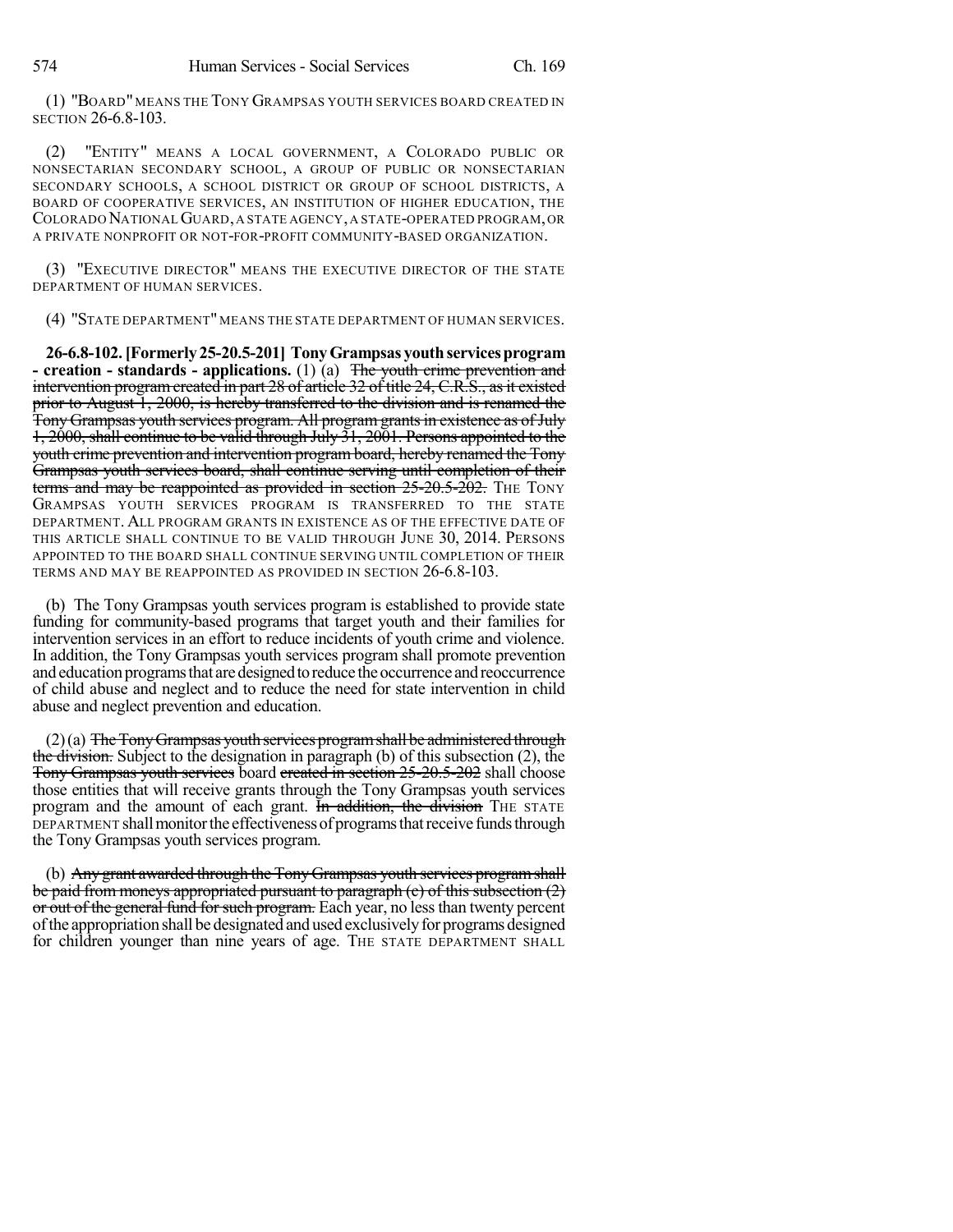ADMINISTER THE GRANTS AWARDED TO PROGRAMS DESCRIBED IN THIS PARAGRAPH (b) AND SHALL MONITOR THE EFFECTIVENESS OF THE PROGRAMS.

(c) ANY GRANT AWARDED THROUGH THE TONY GRAMPSAS YOUTH SERVICES PROGRAM SHALL BE PAID FROM MONEYS APPROPRIATED PURSUANT TO PARAGRAPH (d) OF THIS SUBSECTION (2) OR OUT OF THE GENERAL FUND FOR THE PROGRAM. The board, in accordance with the timelines adopted pursuant to section  $25-20.5-202(3)$ SECTION 26-6.8-103 (3), shall submit a list of the entities chosen to receive grants to the governor for approval. The governor shall either approve or disapprove the entire list of entities by responding to the board within twenty days. If the governor has DOES not responded RESPOND to the board within twenty days after receipt of the list, the list shall be deemed IS approved. No grants shall be awarded THE BOARD SHALL NOT AWARD A GRANT through the Tony Grampsas youth services program without the prior approval of the governor.

 $\left(\frac{1}{2}\right)$  (d) Pursuant to section 24-75-1104.5 (1) (i), C.R.S., and except as otherwise provided in section 24-75-1104.5 (5), C.R.S., beginning in the 2004-05 fiscal year, and for each fiscal year thereafter so long as the state receives moneys pursuant to the master settlement agreement, the general assembly shall appropriate to the division STATE DEPARTMENT for the Tony Grampsas youth services program four percent of the amount of moneys transmitted to the state treasurer in accordance with the master settlement agreement, other than attorney fees and costs, for the preceding fiscal year; except that the amount so appropriated to the division STATE DEPARTMENT in any fiscal year shall not exceed five million dollars. The general assembly shall appropriate the amount specified in this paragraph (c) PARAGRAPH (d) from moneys credited to the tobacco litigation settlement cash fund created in section 24-22-115, C.R.S.

(3) To participate in the Tony Grampsas youth services program, an entity may applyto the board in accordancewith timelines and guidelines adopted bythe board pursuant to section 25-20.5-202 SECTION 26-6.8-103.

(4) For purposes of this part 2 "entity" means any local government, Colorado public or nonsectarian secondary school, including charter schools, group of public or nonsectarian secondary schools, school district or group of school districts, board of cooperative services, institution of higher education, the Colorado National Guard, state agency, or state-operated program or any private nonprofit or not-for-profit community-based organization.

 $(5)$  (4) Entities seeking to provide youth mentoring services or to enhance existing youth mentoring programs are encouraged to submit an application to the board for grants directly from the Tony Grampsas youth services program, in addition to any funding the entities may be seeking from the youth mentoring services cash fund pursuant to section  $25-20.5-20.3$  (6) SECTION 26-6.8-104 (6), to establish or enhance youth mentoring programs. Entities submitting applications for grants directly from the Tony Grampsas youth services program pursuant to this section need not meet the requirements of section  $25{\text -}20{\text -}5{\text -}203$  (5) (b) SECTION 26-6.8-104 (5) (b).

**26-6.8-103. [Formerly 25-20.5-202] Tony Grampsas youth services board members - duties.** (1) (a) There is hereby created the Tony Grampsas youth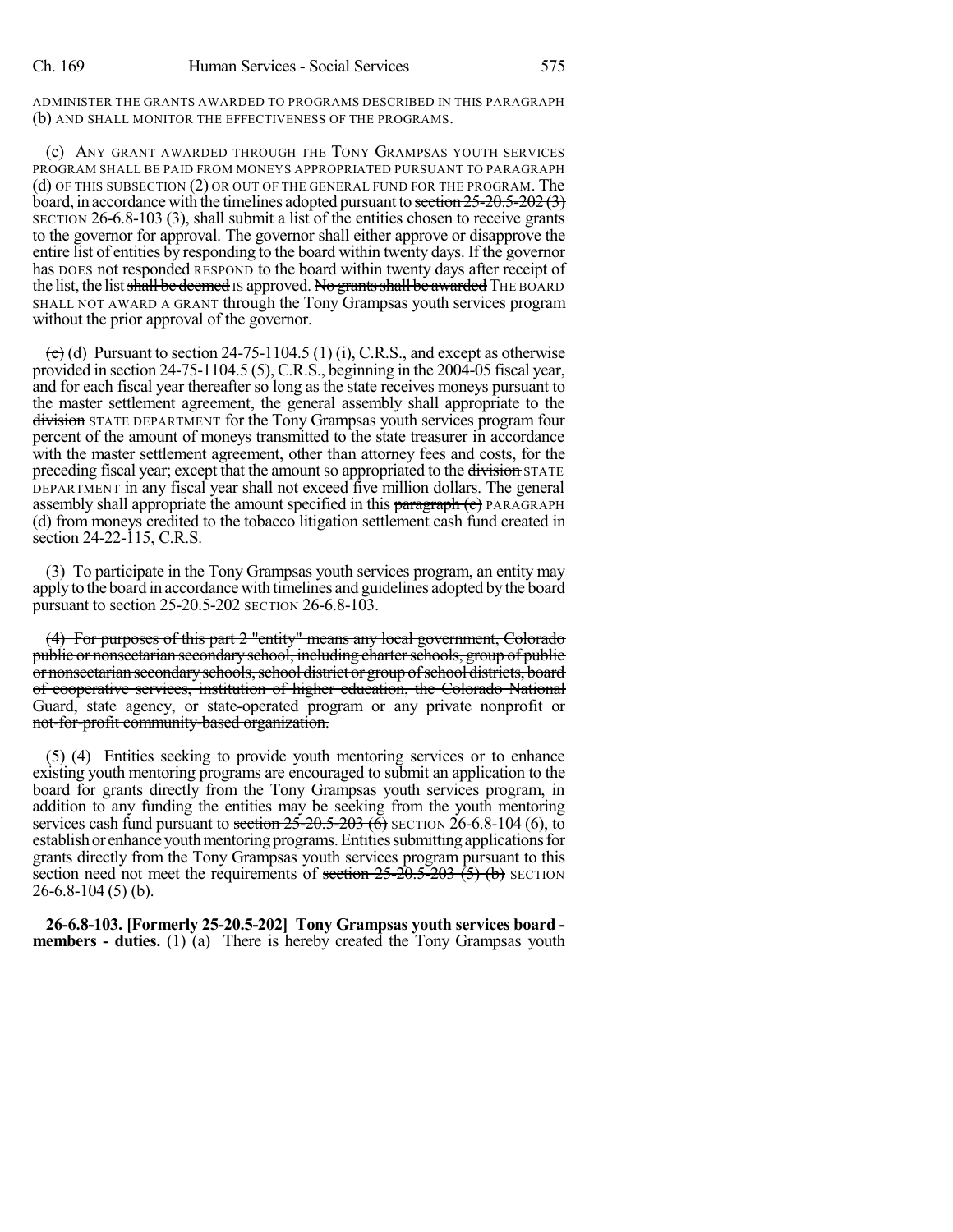services board referred to in this part 2 as the "board", consisting of four members appointed by the governor, three members appointed by the speaker of the house of representatives, and two members appointed by the president of the senate and one member appointed by the minority leader of the senate. For the initial appointments, the governor shall appoint members to the board after the speaker of the house of representatives and the president and the minority leader of the senate have made appointments. No more than six of the members appointed to the board shall be members of the same political party.

(b) In addition to the appointed board members, the executive directorshallserve as a member of the board.

(c) At the first meeting of the board, the members of the board shall choose a chairperson and a vice-chairperson.

 $(d)$  (I) In appointing members to the board, the governor, the speaker of the house of representatives, and the president and the minority leader of the senate shall:

(A) Choose persons who have a knowledge and awareness of innovative strategies for youth crime prevention and intervention services and for reducing the occurrence and reoccurrence of child abuse and neglect; AND

(II) (B) In appointing members of the board, the governor, the speaker of the house of representatives, and the president and the minority leader of the senate shall Appoint one or more persons who possess knowledge and awareness of early childhood care and education. FOR PURPOSES OF THIS SUB-SUBPARAGRAPH (B), "EARLY CHILDHOOD" MEANS YOUNGER THAN NINE YEARS OF AGE.

(II) In addition APPOINTING MEMBERS TO THE BOARD, the speaker of the house of representatives and the president of the senate shall each appoint at least one person who has a knowledge and awareness of student issues, including the causes of student dropout in secondary schools, as well as innovative strategies for reducing the dropout rate among secondary school students. For purposes of this subparagraph (II), "early childhood" means younger than nine years of age.

(III) In appointing members TO THE BOARD, the governor shall:

(A) Appoint at least one member to the board PERSON who is representative of a minority community;

(B) Beginning with the members appointed to terms beginning July 1, 2001, the governor, in appointing members, shall Appoint at least one person who is knowledgeable in the area of child abuse prevention; and

(C) APPOINT at least one person who is knowledgeable in the area of community planning for youth violence prevention.

(e) The appointed members of the board shall serve three-year terms; except that, of the members first appointed, one of the members appointed by the governor shall serve a two-year term, two of the members appointed by the governor shall serve one-year terms, one of the members appointed by the speaker of the house of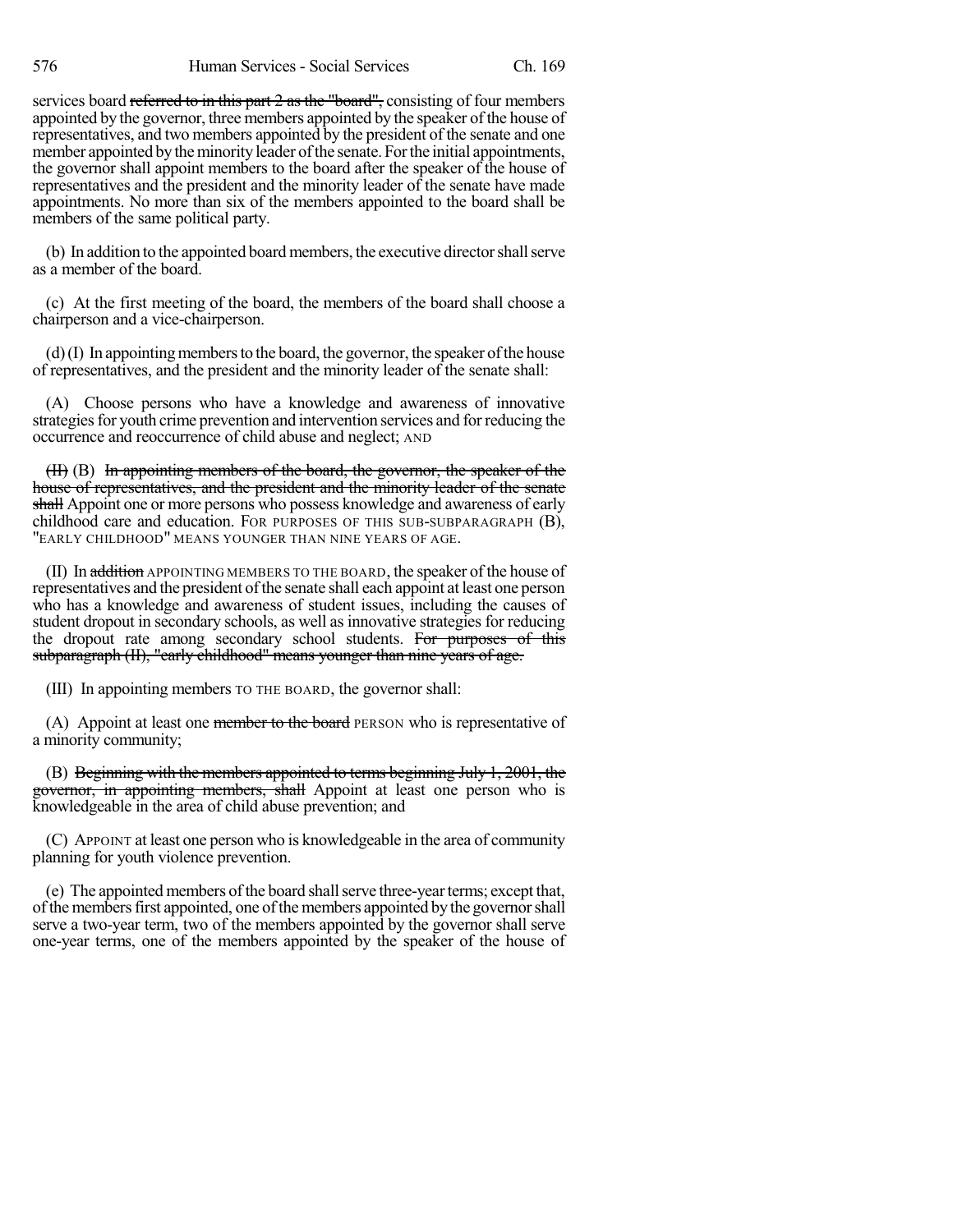representatives shall serve a two-year term, and one of the members appointed by the president of the senate shall serve a two-year term. The respective appointing person shall choose those members who shall serve initial shortened terms. If a vacancy arises in one of the appointed offices, the authority making the original appointment shall fill the vacancy for the remainder of the term. Members of the board shall serve without compensation but shall be reimbursed out of available appropriations for all actual and necessary expenses incurred in the performance of their duties.

(f) The board is authorized to meet, when necessary, via telecommunications.

 $(2)$ (a) The board shall develop and make available program guidelines, including but not limited to:

(I) Guidelines for proposal design;

(II) Local public-to-private funding match requirements; and

(III) Processes for local review and prioritization of program applications.

(b) In addition to the guidelines developed pursuant to paragraph (a) of this subsection (2), the board shall develop criteria for awarding grants under the Tony Grampsas youth services program, including but not limited to the following requirements:

(I) That the program is operated in cooperation with a local government, a local governmental agency, or a local nonprofit or not-for-profit agency;

(II) That the programis community-based, receiving input fromorganizationsin the community such as schools, community mental health centers, local nonprofit or not-for-profit agencies, local law enforcement agencies, businesses, and individuals within the community; and

(III) (A) That the program is directed at providing intervention servicesto youth and their families in an effort to decrease incidents of crime and violence or that the programis directed at providing servicesto at-risk students and their familiesin an effort to reduce the dropout rate in secondary schools pursuant to section 25-20.5-204 SECTION 26-6.8-105.

(B) If an entity isseeking a grant fromthe board for a student dropout prevention and intervention program pursuant to section 25-20.5-204 SECTION 26-6.8-105, one of the criteria that the board shall consider is whether the program has been implemented elsewhere, if known, and, if so, the relative success of the program. It shall not be IS NOT required, however, that the program be previously implemented for the board to award a grant to the entity.

(C) If an entity is seeking a grant from the board for a program directed at providing intervention services to youth and their families in an effort to decrease incidents of crime and violence, one of the criteria that the board shall consider is whether the program includes restorative justice components. It shall not be IS NOT required, however, that the program include restorative justice components for the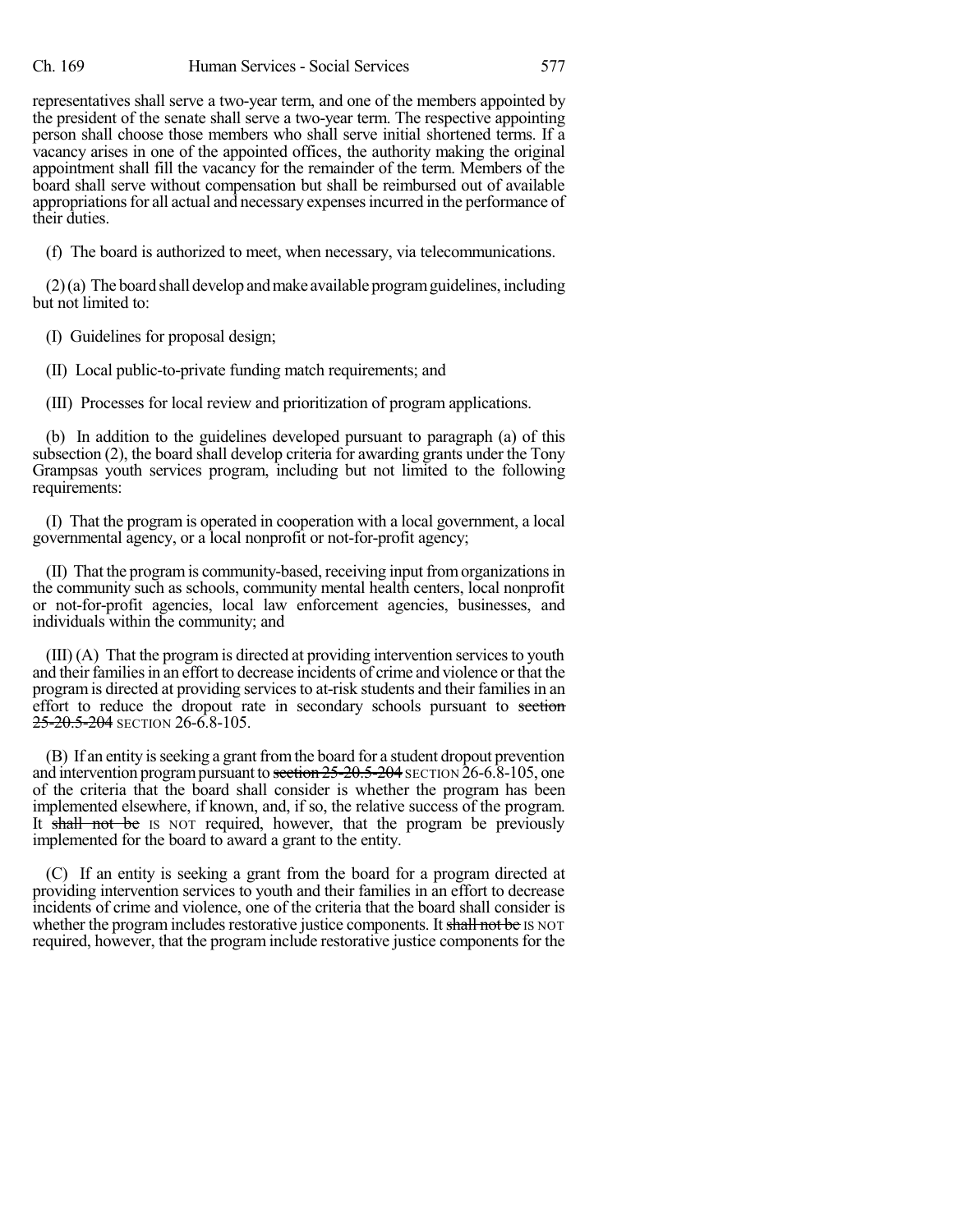board to award a grant to the entity.

(c) In addition to the guidelines and criteria developed pursuant to paragraphs(a) and (b) of this subsection (2), the board shall develop result-oriented criteria for measuring the effectiveness of programs that receive grants under the Tony Grampsas youth services program as deemed appropriate to the nature of each program including, but not limited to, requiring grantees to evaluate the impact of the services provided by the program. Any criteria developed pursuant to this paragraph (c) for measuring the effectiveness of student dropout prevention and intervention programs established pursuant to section  $25-20.5-204$  SECTION 26-6.8-105 shall include the implementation of a method by which to track the students served by the program to evaluate the impact of the services provided, which tracking shall continue, if possible, for at least two years or through graduation from a secondary school, whichever occurs first.

 $(3)$   $\left(\frac{\partial}{\partial t}\right)$  In addition to the guidelines and criteria developed pursuant to subsection (2) of thissection, the board shall establish timelines for submission and review of applications for grants through the Tony Grampsas youth services program. The board shall also adopt timelines for submission to the governor of the list of entities chosen to receive grants. If the governor disapproves the list, the board may submit a replacement list within thirty days after such disapproval.

### (b) Repealed.

(4) The board shall review all applications received pursuant to section 25-20.5-201 SECTION 26-6.8-102 for grants from the Tony Grampsas youth services program and choose those entities that shall receive grants through the Tony Grampsas youth services program and the amount of each grant.

(5) In addition to the duties relating specifically to the Tony Grampsas youth services program specified in this section, the board shall operate the prevention, intervention, and treatment programs specified in this  $part 2$  ARTICLE and such other prevention, intervention, and treatment programs as may be assigned to the board by executive order to be funded solely by federal funds.

**26-6.8-104.[Formerly25-20.5-203] ColoradoYouthMentoringServicesAct.** (1) **Short title.** This section shall be known and may be cited as the "Colorado Youth Mentoring Services Act".

(2) **Legislative declaration.**(a) The general assembly hereby finds and declares that mentoring programs such as big brothers, big sisters, and partners have been active in Colorado for many years. The general assembly finds that national research has indicated that structured mentoring programs are effective tools in combating youth substance abuse and youth crime and violence. The general assembly further finds, based upon recent national research results, that at-risk youth who are matched in a minimum of year-long mentoring relationships are less likely to become involved in substance and alcohol abuse, lesslikely to be truant, lesslikely to commit violent acts against other persons, andmore likelyto showimprovements in academic performance and positive peer relations.

(b) The general assembly further finds that, despite the positive results that may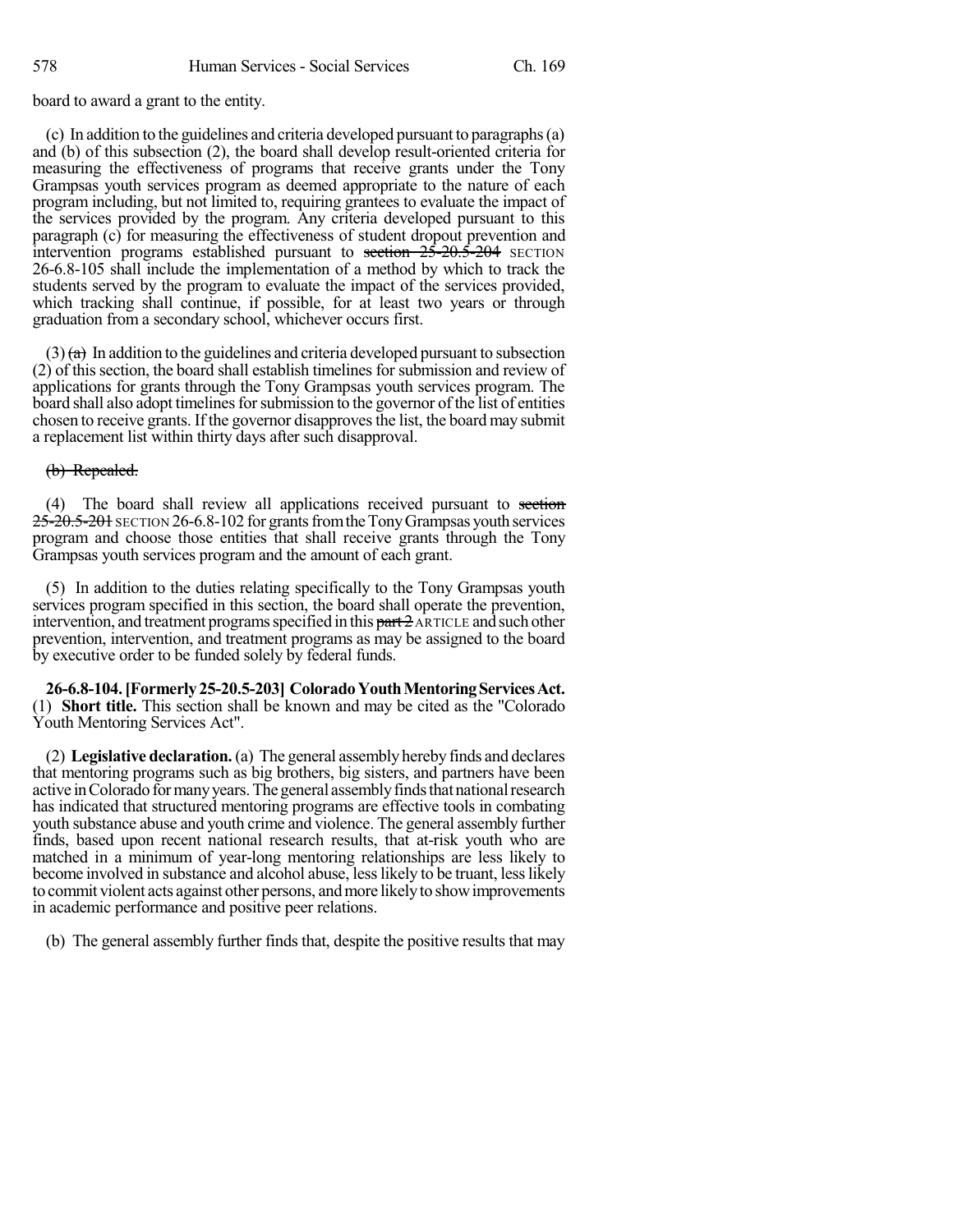be achieved through structured youth mentoring programs, as many as thirty-eight counties in the state of Colorado do not have the organizational resources necessary to carry out successful mentoring programs or lack the adult volunteers to establish such programs or both. The general assembly finds that even counties in which there are established youth mentoring programs, such programs are unable to meet the demand for mentors and that such established programs have waiting lists that exceed two thousand youths.

(c) The general assembly therefore declares and determinesthat the provision of youth mentoring services that would use public and private entities to recruit, train, screen, and supervise adult volunteers to serve as mentors for at-risk youth would be beneficial and in the best interests of the citizens of the state of Colorado.

(3) **Definition.** For purposes of this section, "at-risk youth" means a person who is at least five years of age but who is less than eighteen years of age and who is challenged by such risk factors as poverty, residence in a substance-abusing household, family conflict, association with peers who commit crimes, residence in a single-parent household, exhibition ofindicia of delinquent behavior, or being the victim of child abuse.

(4) **Provision of youth mentoring services.** There is hereby created the Colorado youth mentoring program for the purpose of providing TO PROVIDE state funding for the provision of community-based youth mentoring services that target at-risk youths in an effort to reduce substance abuse and to decrease the incidents of youth crime and violence. Such THE funding shall be used to provide new mentoring services in communities that do not have existing mentoring programs as well asto enhance established community-based youth mentoring programsthat are already in existence.

(5) **Administration - duties of contracting entities.** (a) To be eligible for moneys from the youth mentoring services cash fund created in subsection (6) of this section for the provision of youth mentoring services, an entity shall MUST apply to the board in accordance with the timelines and guidelines adopted by the board pursuant to section  $25{\text -}20{\text -}5{\text -}202$  SECTION 26-6.8-103 and shall MUST meet the requirements of paragraph (b) of this subsection (5).

(b) The entities that  $\alpha$ re selected by the board SELECTS to provide community-based youth mentoring services shall be ARE responsible for:

(I) Actively recruiting qualified and appropriate adult volunteers who are willing to serve as youth mentors for a period of not less than one year and to commit to spending an average of three hours per week with the at-risk youth;

(II) Effectively screening adult volunteersto serve as mentors, including but not limited to conducting criminal background checks of such adult volunteers;

(III) Providing training and ongoing support to adult volunteers to prepare them to serve in one-year mentoring relationships with at-risk youths;

(IV) Carefully matching each adult volunteer with an at-risk youth based upon ON the unique qualifications of the adult volunteer and the specific needs of the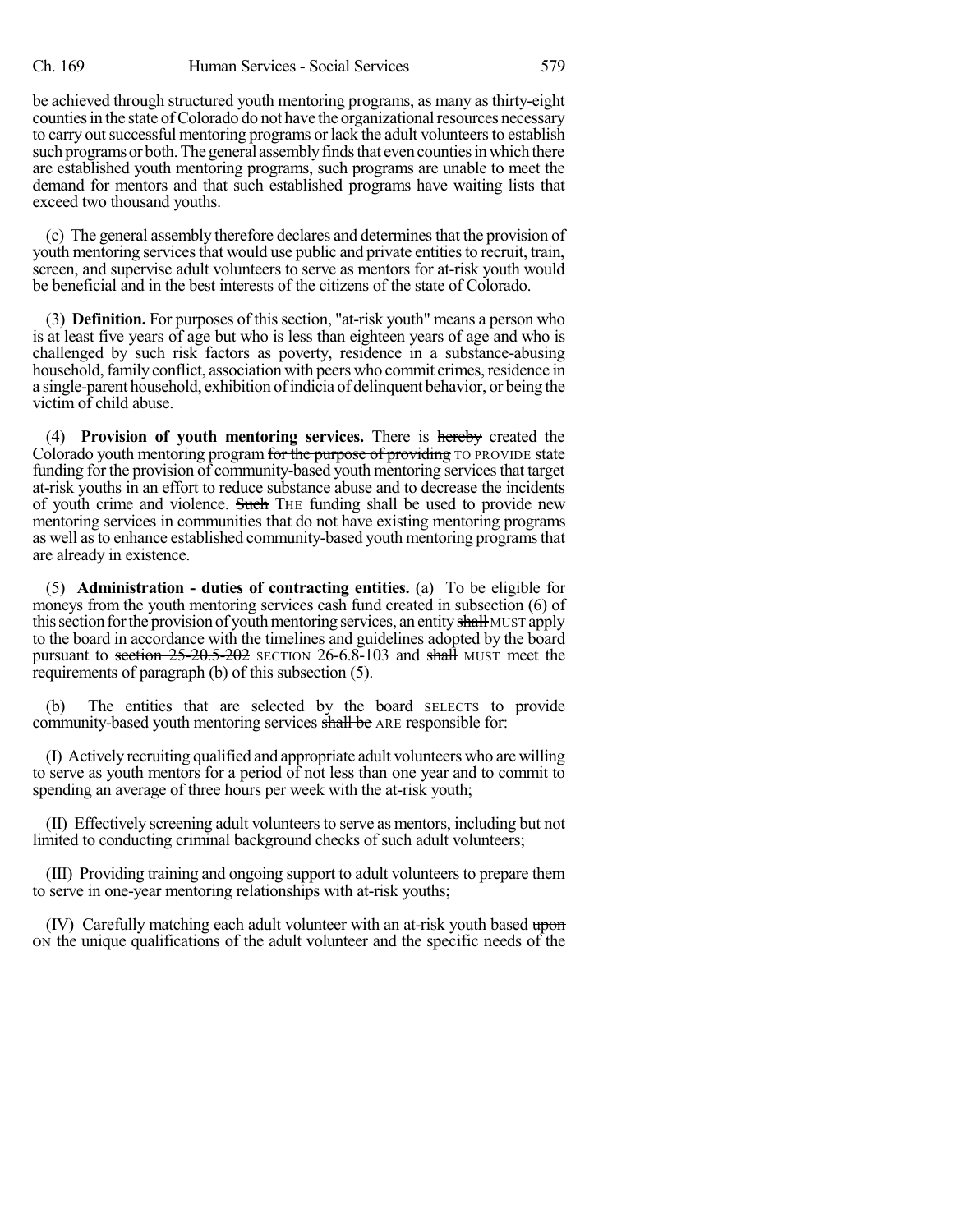youth;

(V) Supervising closely and through case managers the activities of the adult volunteer and the mutual benefits and effectiveness of the mentoring relationship;

(VI) Making available life skill workshops, recreational activities, and community service opportunities to the at-risk youth and adult volunteer;

(VII) Implementing a method of evaluating the effectiveness of the community-based youth mentoring program and tracking the youths served by the program to evaluate the impact of the services provided through the program; and

(VIII) Reporting annually to the board concerning the results of the entity's evaluation of youths served by the community-based youth mentoring program as well as the fiscal contributions made by the entity to the program and such other information that the board may require.

(c) Community-based organizations may obtain private and public funds, grants, gifts, or donations for youth mentoring programs. The executive director is authorized to MAY accept and expend on behalf of the state any funds, grants, gifts, or donations from any private or public source for the purpose of implementing this section; except that no THE EXECUTIVE DIRECTOR SHALL NOT ACCEPT A grant or donation shall be accepted if the conditions attached to the grant or donation require the expenditure thereof in a manner contrary to law.

(d) Entitiesselected to receive grants pursuant to thissection for the provision of youth mentoring services shall match any grant received with a contribution that is the equivalent of twenty percent of the grant awarded.

(6) **Youth mentoring services cash fund.** (a) There is hereby created in the state treasury the youth mentoring services cash fund. The moneys in the youth mentoring services cash fund shall be ARE subject to annual appropriation by the general assembly for the direct and indirect costs associated with the **implementation** of IMPLEMENTING this section. The executive director is authorized to MAY accept on behalf of the state any grants, gifts, or donationsfromany private or public source for the purpose of this section. All private and public funds received through grants, gifts, or donations shall be transmitted to the state treasurer, who shall credit the same to the youth mentoring services cash fund. All investment earnings derived from the deposit and investment of moneys in the fund shall remain in the fund and shall not be transferred or revert to the general fund of the state at the end of any fiscal year.

(b) Notwithstanding any provision of paragraph (a) of this subsection (6) to the contrary, on April 20, 2009, the state treasurershall transfer the balance of moneys in the youth mentoring services cash fund to the general fund.

**26-6.8-105. [Formerly 25-20.5-204] Colorado student dropout prevention and intervention program.** (1) **Short title.** This section shall be known and may be cited as the "Colorado Student Dropout Prevention and Intervention Act".

(2) **Legislative declaration.** The general assembly hereby finds that: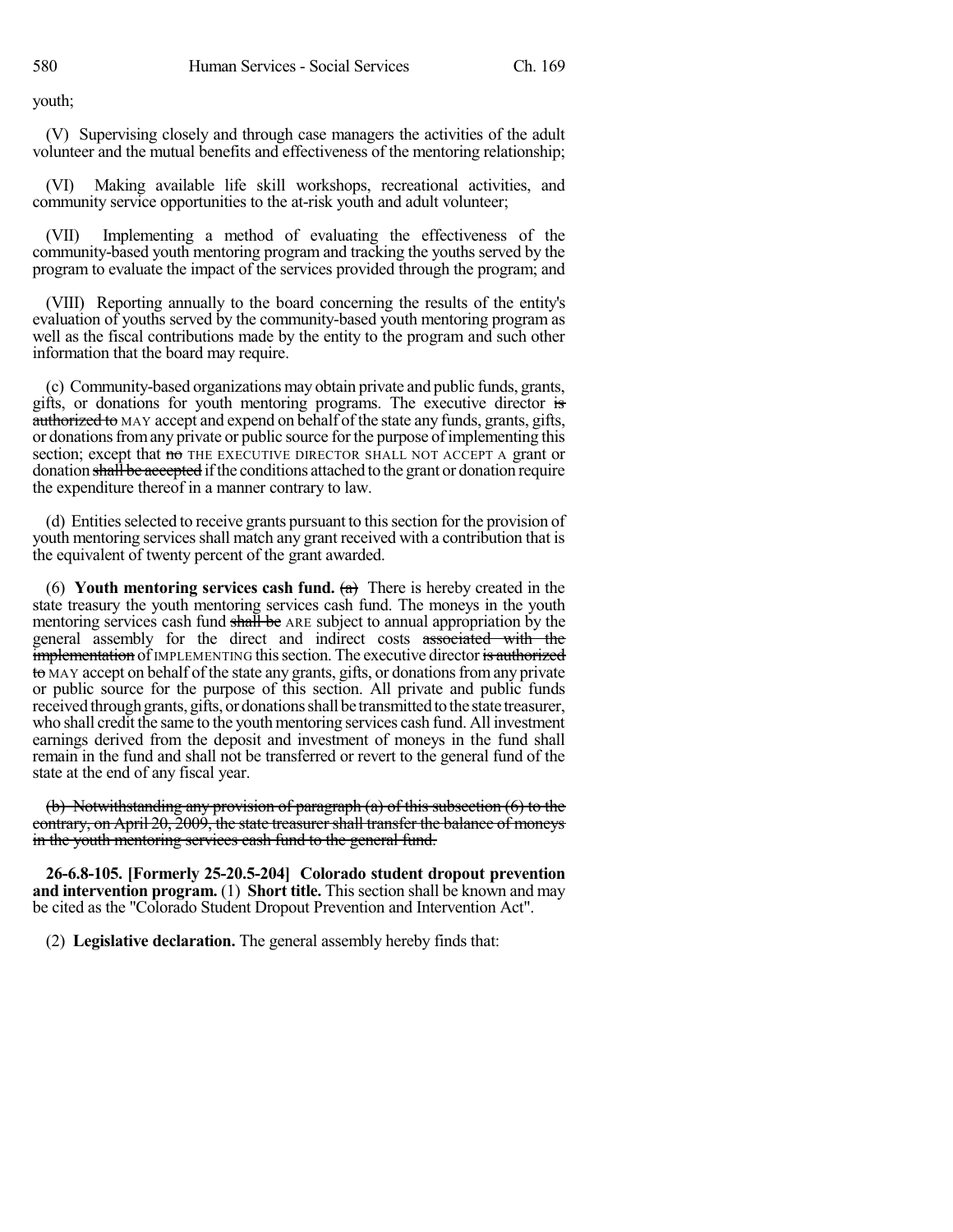(a) During the last decade, over one hundred thousand students in Colorado left school without successfully completing a high school program;

(b) In 1996, three million six hundred thousand young adultsin the United States were neither enrolled in school nor had they completed a high school program;

(c) In the 1995-1996 academic year, approximately thirteen thousand students withdrew from Colorado schools prior to receiving a diploma, resulting in a four percent dropout rate;

(d) Of those students who withdrew from Colorado schools prior to receiving a diploma, approximately five thousand nine hundred were minority students;

(e) The dropout rate of minority students in Colorado is significantly greater than that of nonminority students;

(f) Numerous factors, including socioeconomic background, lack of adult support, and the inability to communicate well in English, influence a student's decision to drop out of school;

(g) Research has shown that, compared with high school graduates, relatively more dropouts are unemployed, and those dropouts who do succeed in finding work tend to earn less money than high school graduates; and

(h) High school dropouts are more likely to apply for and receive public assistance than high school graduates.

(3) **Definitions.** For purposes of this section,  $(a)$  "at-risk students" means students in secondary schools who are at risk of dropping out of school because of their socioeconomic background, lack of adult support, language barriers, or other identified indicators that cause students to drop out of school.

(b) "Entity" means any local government, Colorado public or nonsectarian secondary school, including charter schools, group of public or nonsectarian secondary schools, school district or group of school districts, board of cooperative services, institution of higher education, the Colorado National Guard, state agency, or state-operated program or any private nonprofit or not-for-profit community-based organization.

(4) **Colorado student dropout prevention and intervention program.** There is hereby created the Colorado student dropout prevention and intervention program in the Tony Grampsas youth services program for the purpose of providing TO PROVIDE services to at-risk students and their families in an effort to reduce the dropout rate in secondary schoolsthrough an appropriate combination of academic and extracurricular activities designed to enhance the overall education and edification of students in secondary schools.

(5) **Administration.**(a) The STATE DEPARTMENT SHALL ADMINISTER THE student dropout prevention and intervention program. shall be administered through the  $div\ddot{\mathbf{s}}$  Subject to the designation in paragraph (b) of this subsection (5), the  $\ddot{\mathbf{T}}$ ony Grampsas youth services board created in section 25-20.5-202 shall select those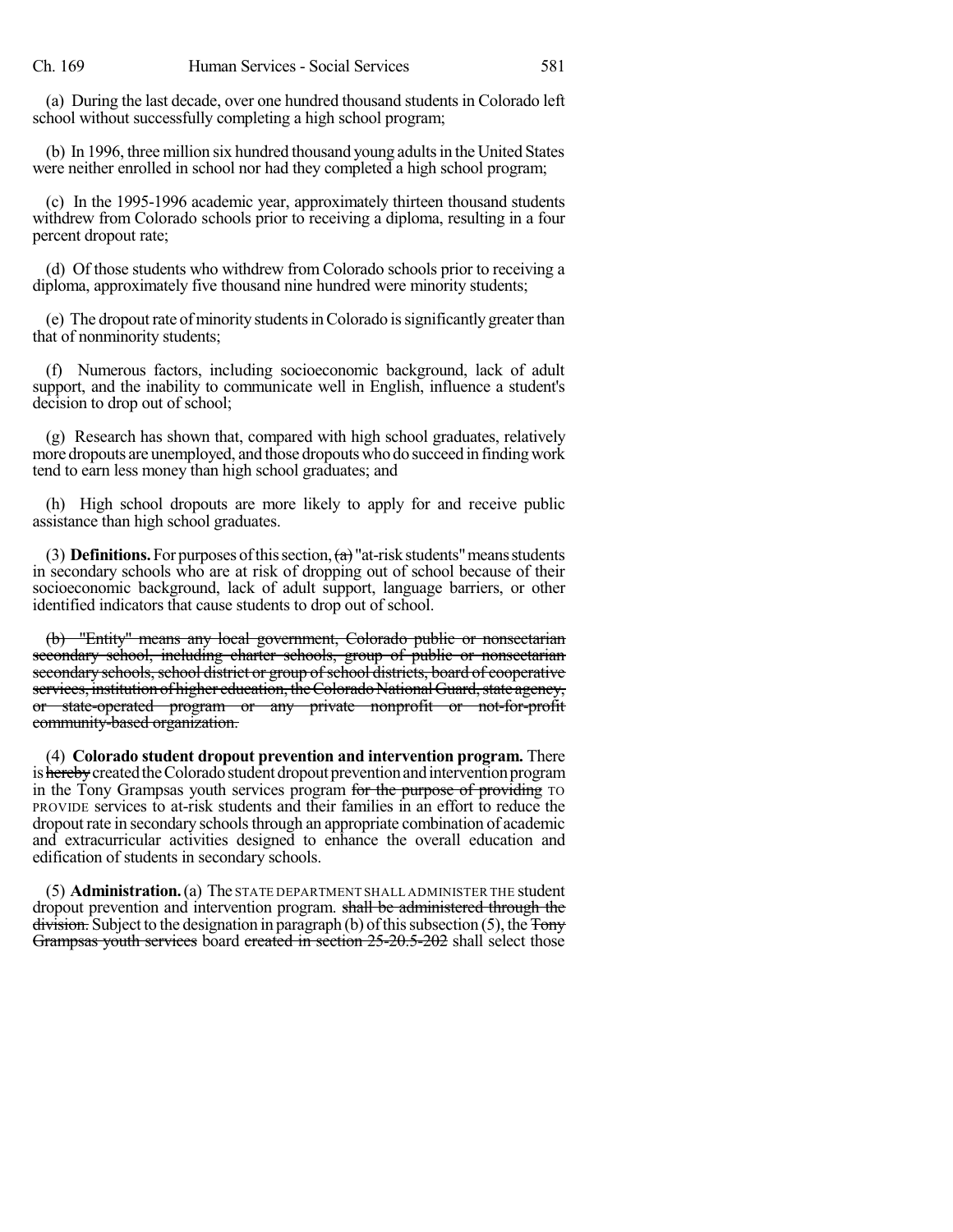entities that will receive grants through the student dropout prevention and intervention program and the amount of each grant. In addition, the division STATE DEPARTMENT shall monitor the effectiveness of programs that receive funds through the student dropout prevention and intervention program. To be eligible for grants from the Tony Grampsas youth services board for the provision of student dropout prevention and intervention programs targeting at-risk students, an entity shall apply to the board in accordance with the timelines and guidelines adopted by the board pursuant to section  $25-20.5-202$  SECTION 26-6.8-103.

(b) Any moneys awarded by the Tony Grampsas youth services board shall be paid from moneys appropriated out of the general fund for such THE TONY GRAMPSAS YOUTH SERVICES program.Each year no lessthan ten percent ofthe total appropriation from the general fund shall be designated and used exclusively for programs specifically designed to prevent students from dropping out of secondary schools; except that, commencing in fiscal year 2004-05 and in each fiscal year thereafter, no lessthan twenty percent of the total appropriation shall be designated and used exclusively for such purpose.

(6) **Receipt of moneys.** (a) The executive director is authorized to MAY accept on behalf of the state any funds, grants, gifts, or donations from any private or public source for the purpose of implementing student dropout prevention and intervention programs pursuant to this article SECTION; except that no THE EXECUTIVE DIRECTOR SHALL NOT ACCEPT funds, grants, gifts, or donations shall be accepted if the conditions attached thereto require the expenditure thereof in a manner contrary to law.

(b) (I) All private and public moneys received through funds, grants, gifts, or donations pursuant to this subsection (6) shall be transmitted to the state treasurer, who shall credit the same to the student dropout prevention and intervention fund, which fund is hereby created. The moneys in the fund shall be ARE subject to annual appropriation by the general assembly for the direct and indirect costs associated with the administration of this article SECTION. The executive director may expend moneys appropriated to the STATE department from the fund for purposes of providing TO PROVIDE a grant for the implementation and administration of IMPLEMENTING AND ADMINISTERING a student dropout prevention and intervention program. All investment earnings derived from the deposit and investment of moneys in the fund shall be credited to the fund. Any moneys not appropriated shall remain in the fund and shall not be transferred or revert to the general fund of the state at the end of any fiscal year.

(II) Notwithstanding any provision of subparagraph (I) of this paragraph (b) to the contrary, on April 20, 2009, the state treasurer shall transfer the balance of moneys in the student dropout prevention and intervention fund to the general fund.

**26-6.8-106. [Formerly 25-20.5-205] Colorado student before-and-after-school project - creation - funding.** (1) **Definitions.** As used in this section, unless the context otherwise requires:

(a) "Before-and-after-schoolprogram"means aprogramthatmeetsbefore regular school hours or after regular school hours or during a period when school is not in session.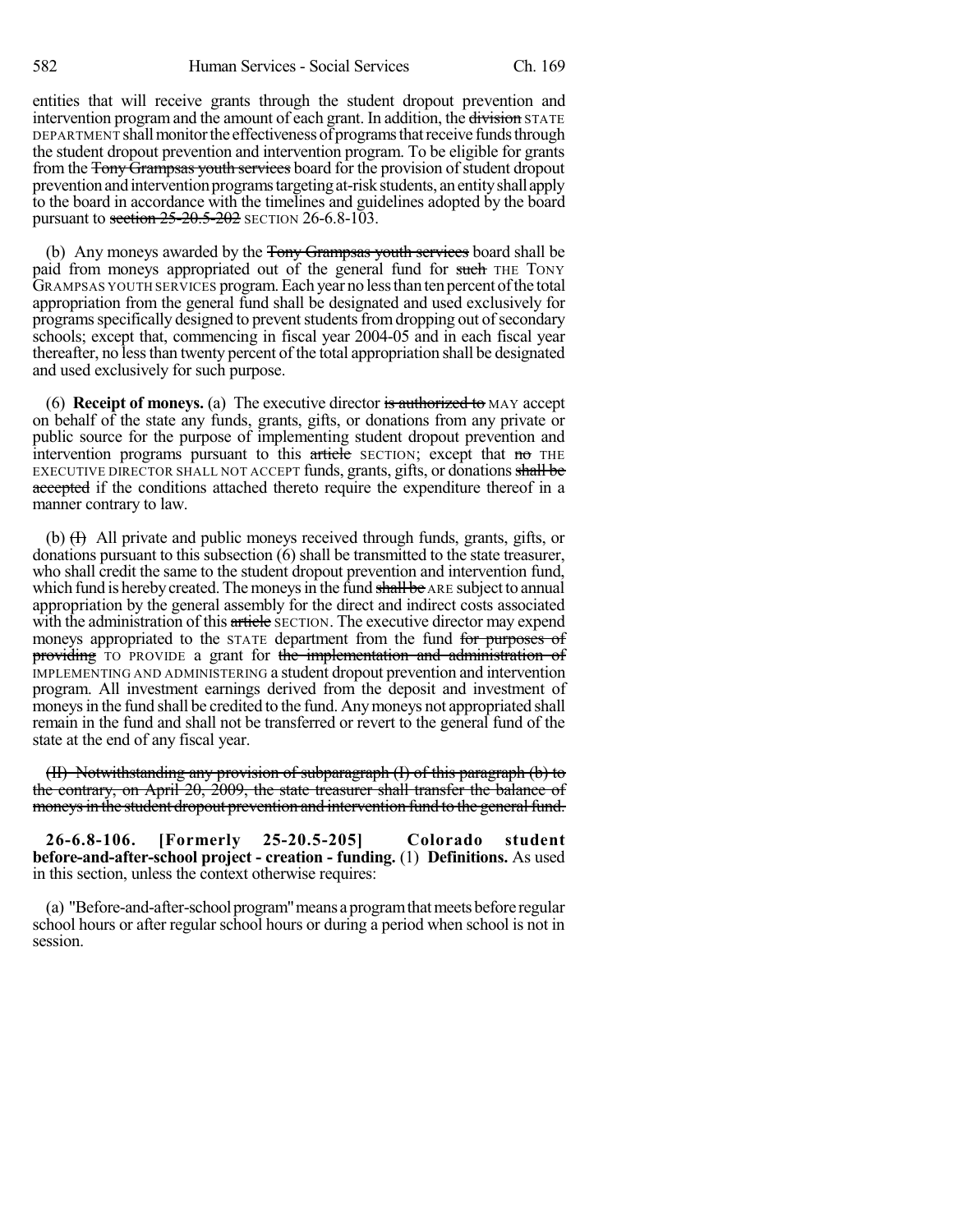(b) "Fund" means the Colorado student before-and-after-school project fund created in subsection (4) of this section.

(c) "Project" means the Colorado before-and-after-school project created in subsection (2) of this section.

(2) **Colorado student before-and-after-school project.** There is hereby created, in the Tony Grampsas youth services program, the Colorado student before-and-after-school project for the purpose of providing TO PROVIDE grants to entities to provide high-quality before-and-after-school programs that may include an alcohol or drug abuse prevention and education component. Entitiesthatreceive grants pursuant to this section shall apply the grants to creating and implementing before-and-after-school programs that primarily serve youth enrolled in grades six through eight or youth who are twelve to fourteen years of age. The before-and-after-school programs shall be ARE designed to help youth develop their interests and skills in the areas of sports and fitness, character and leadership, or arts and culture and may provide education regarding the dangers of the use of alcohol and drugs. Before-and-after-school programs that are designed primarily to increase academic achievement or that provide religious instruction are not eligible for funding pursuant to this section.

(3) **Administration.** (a) The division STATE DEPARTMENT shall administer the project. The board shall select the entities that will receive grants through the project and the amount of each grant. In addition, the division STATE DEPARTMENT shall monitor the effectiveness of before-and-after-school programsthat receive moneys through the project. To be eligible for grants through the project, an entity shall apply to the board in accordance with the timelines and guidelines adopted by the board pursuant to section 25-20.5-202 SECTION 26-6.8-103. Notwithstanding any provision of this  $part 2$  ARTICLE or any criteria for awarding grants adopted by the board pursuant to section  $25-20.5-202$  (2) (b) SECTION 26-6.8-103 (2) (b) to the contrary, an entity may be eligible to receive a grant pursuant to this section regardless of whether the before-and-after-school program to which the grant would apply serves youth who are eligible for free or reduced-cost lunch pursuant to the "National School Lunch Act", 42 U.S.C. sec. 1751 et seq.

(b) The grants awarded through the project shall be paid from moneys appropriated from the fund to the division STATE DEPARTMENT. The board and grant recipients are encouraged to apply moneys awarded through the project to leverage additional funding as matching funds from private and federal sources.

(4) **Colorado student before-and-after-school project fund.** There is hereby created in the state treasury the Colorado student before-and-after-school project fund that shall consist of moneys that THE GENERAL ASSEMBLY may be appropriated by the general assembly APPROPRIATE to the fund. The moneys in the fund shall be ARE subject to annual appropriation by the general assembly to the division STATE DEPARTMENT for the purpose of providing grants as provided in this section and the direct and indirect costs associated with the implementation of this section. Any moneys in the fund not expended for the purpose of this section may be invested by the state treasurer as provided by law. All interest and income derived from the investment and deposit of moneys in the fund shall be credited to the fund. Any unexpended and unencumbered moneys remaining in the fund at the end of a fiscal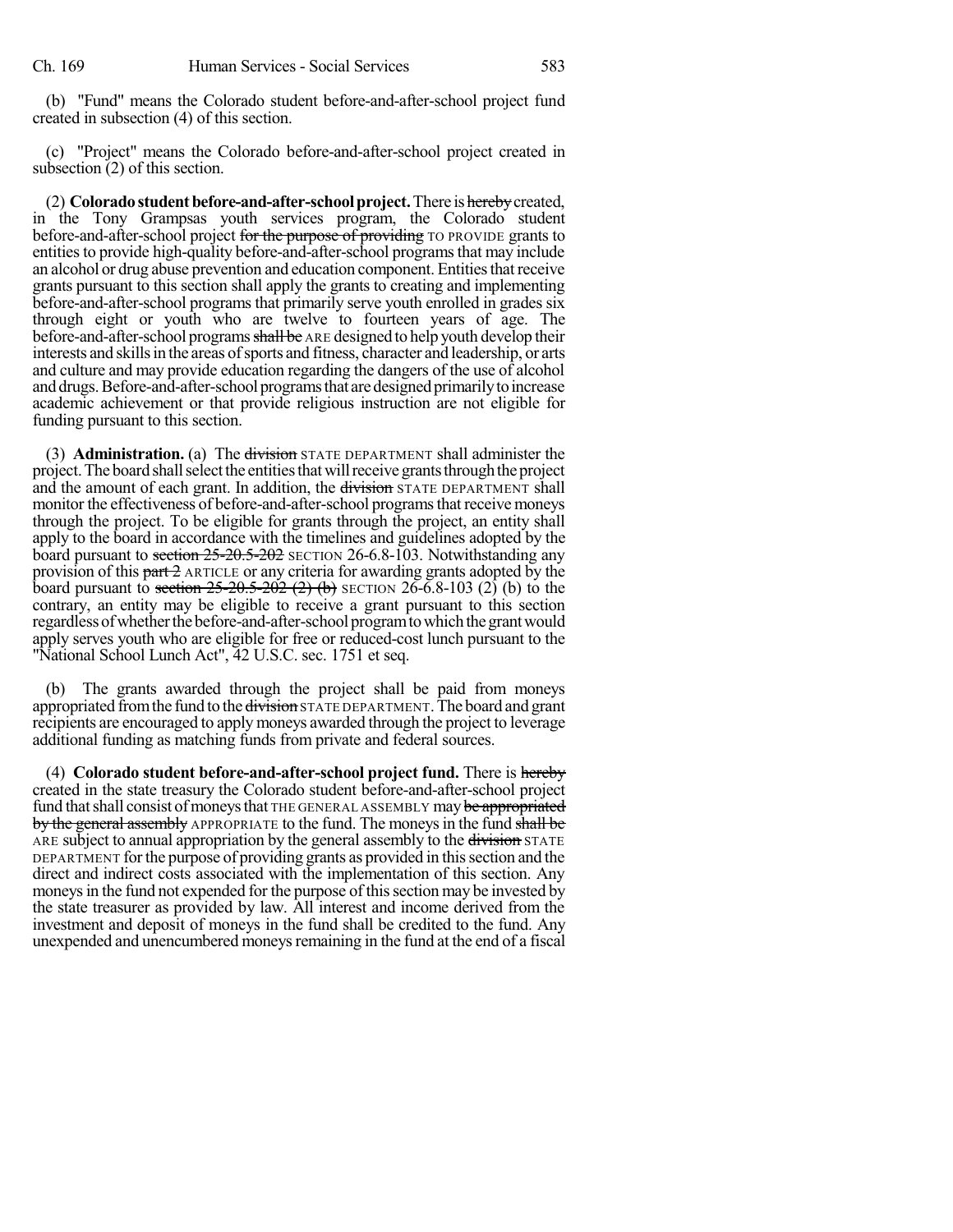year shall remain in the fund and shall not be credited or transferred to the general fund or another fund.

**SECTION 6. Repeal of provisions being relocated in this act.** In Colorado Revised Statutes, **repeal** article 44.7 of title 24, part 2 of article 20.5 of title 25, and article 31 of title 25.

**SECTION 7.** In Colorado Revised Statutes, 19-3.5-104, **amend** (1) as follows:

**19-3.5-104. Colorado children's trust fund board - creation - members.**  $(1)(a)$  There is hereby created, in the department of public health and environment, the Colorado children's trust fund board. The board shall exercise its powers and duties as if transferred by a **type 2** transfer.

(b) THE COLORADO CHILDREN'S TRUST FUND BOARD IS TRANSFERRED TO THE DEPARTMENT OF HUMAN SERVICES. THE BOARD SHALL EXERCISE ITS POWERS AND DUTIES AS IF TRANSFERRED BY A **TYPE 2** TRANSFER. PERSONS APPOINTED TO THE COLORADO CHILDREN'S TRUST FUND BOARD SHALL CONTINUE SERVING UNTIL COMPLETION OF THEIR TERMS AND MAY BE REAPPOINTED AS PROVIDED IN THIS SECTION.

**SECTION 8.** In Colorado Revised Statutes, 19-3.5-109, **amend** (1) as follows:

**19-3.5-109. Report- repeal of article.** (1) The department of public health and environment HUMAN SERVICES shall contract for an independent evaluation of the trust fund, including administrative costs of operating the trust fund and the cost-effectiveness and the impact of the grants on reducing and preventing child abuse. A report of such THE evaluation shall be provided to the house and senate health and human services committees, or any successor committees, by November 1, 2011, and by November 1, 2021.

**SECTION 9.** In Colorado Revised Statutes, 26-18-102, **repeal** (3.5); and **add** (7) as follows:

**26-18-102. Definitions.** As used in this article, unless the context otherwise requires:

(3.5) "Division" means the prevention services division in the department of public health and environment.

(7) "STATE DEPARTMENT" MEANS THE DEPARTMENT OF HUMAN SERVICES CREATED IN SECTION 26-1-105.

**SECTION 10.** In Colorado Revised Statutes, 26-18-104, **amend** (1) (a), (1)(b), and (1) (c) (III); and **add** (1) (a.5) as follows:

**26-18-104. Program created.** (1) (a) There is hereby established in the prevention services division in the department of public health and environment a family resource center program. The purposes of said program shall be THE PROGRAM ARE to provide grants to community applicants for the creation of family resource centers or to provide grants to family resource centers for the continued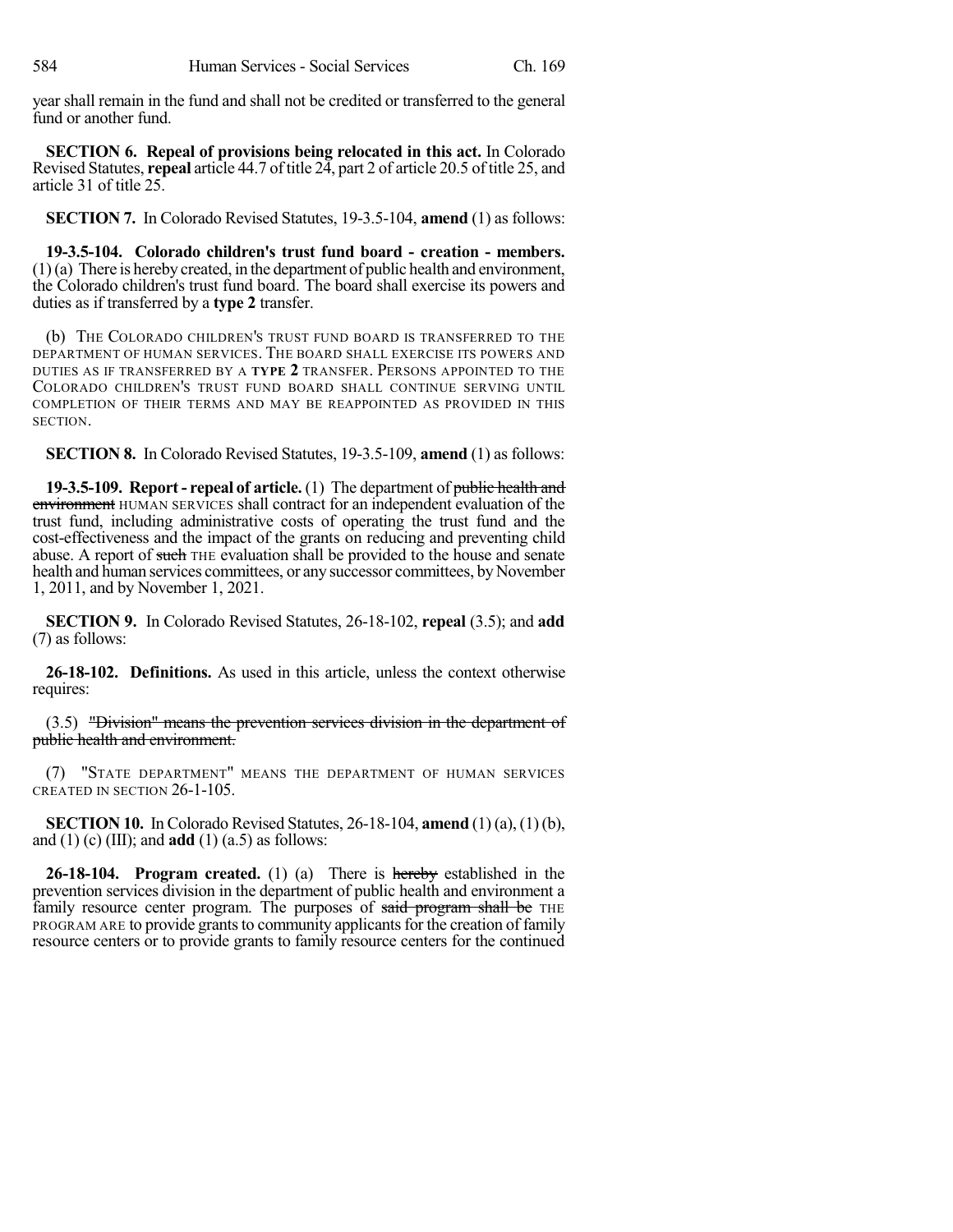operation of such THE centers through which services for vulnerable families, individuals, children, and youth who live in communities or in at-risk neighborhoods are accessible and coordinated through a single point of entry.

(a.5) ON THE EFFECTIVE DATE OF THIS PARAGRAPH (a.5), THE FAMILY RESOURCE CENTER PROGRAM IS TRANSFERRED TO THE DEPARTMENT OF HUMAN SERVICES. ALL PROGRAM GRANTS IN EXISTENCE AS OF THE EFFECTIVE DATE OF THIS PARAGRAPH (a.5) SHALL CONTINUE TO BE VALID THROUGH JUNE 30, 2015, AND MAY BE CONTINUED AFTER SAID DATE.

(b) The division STATE DEPARTMENT shall operate the family resource center program in accordance with the provisions of this article. the requirements for prevention, intervention, and treatment programs specified in article  $20.5$  of title  $25$ , C.R.S., and the rulesfor prevention, intervention, and treatment programs adopted by the state board of health pursuant to section 25-20.5-106, C.R.S. In addition, the division STATE DEPARTMENT may establish any other procedures necessary to implement the program, including establishing the procedure for the submittal of SUBMITTING grant applications by community applicants seeking to establish a family resource center or by a family resource center applying for a grant for continued operation of a family resource center.

 $(c)$ (III) The division is authorized to STATE DEPARTMENT MAY accept and expend any grants from any public or private source for the purpose of making grants to community applicants for the establishment or continued operation of family resource centers and for the purpose of evaluating the effectiveness of the family resource center program. Nothing in This article shall be construed to DOES NOT prohibit a family resource center from accepting and expending funds received through an authorized contract, grants, or donations from public or private sources.

**SECTION 11.** In Colorado Revised Statutes, 26-18-105, **amend** (1) introductory portion, (2), and (3) as follows:

**26-18-105. Selection of centers- grants.** (1) The division STATE DEPARTMENT may award a grant for the purpose of establishing a family resource center based on a plan submitted to the division STATE DEPARTMENT by the applicant or for the continued operation of a family resource center. The plan shall meet specific criteria which the <del>division</del> STATE DEPARTMENT is hereby authorized to set, but the criteria shall include at least the following provisions:

(2) The local advisory council for a community applicant awarded a grant pursuant to subsection  $(1)$  of this section shall evaluate the overall effectiveness of the family resource center annually and shall submit an annual report to the division in accordance with section 25-20.5-108, C.R.S STATE DEPARTMENT.

(3) In the event the division If THE STATE DEPARTMENT determines, from any report submitted by a local advisory council or any other source, that the operation of a family resource centeris not in compliance with this article or any rule adopted pursuant to the provisions of this article, the division STATE DEPARTMENT may impose sanctions, including termination of the grant.

**SECTION 12.** In Colorado Revised Statutes, 25-20.5-101, **amend** (1) (a), (1)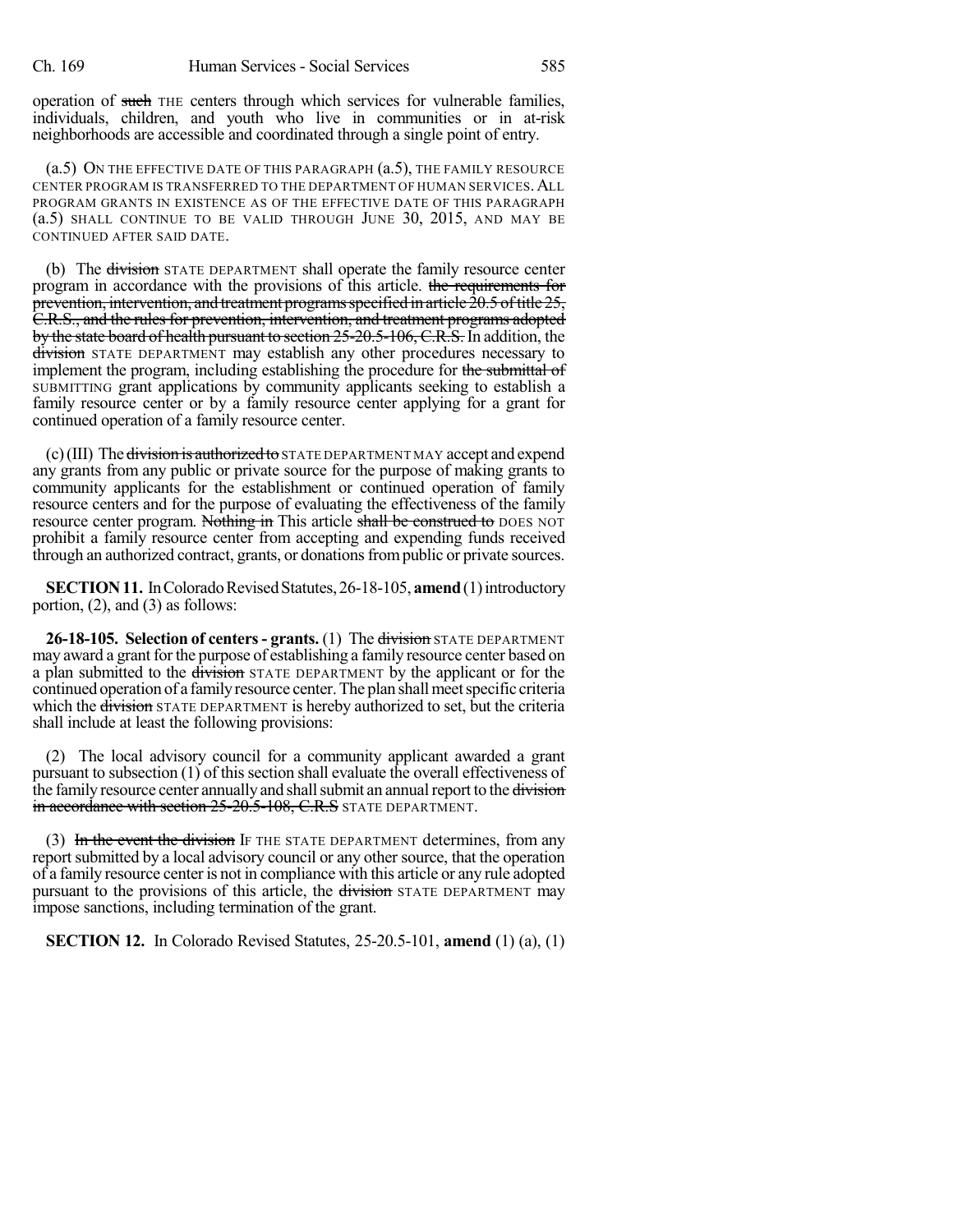(c), and (2) as follows:

**25-20.5-101. Legislative declaration.** (1) The general assembly hereby finds that:

(a) The state operates or state agencies provide funding for a wide variety of prevention, intervention, and treatment programs designed to assist children and youth in achieving an education, in making informed choices about their health and well-being, in avoiding the juvenile and criminal justice systems, and, generally, in becoming healthy, law-abiding, contributing members of society;

(c) There is some overlap among prevention, intervention, and treatment programs, sometimes resulting in the potentially inefficient use of state resources which may result in the provision of fewer services to children and youth;

(2) The general assembly therefore finds that it is in the best interests of the children, youth and families of the state to create a single division in the department of public health and environment to operate prevention and intervention programs and to oversee the provision of prevention, intervention, and treatment services through federally and state-funded prevention, intervention, and treatment programs to ensure collaboration among programs and the availability of a continuum of services for children and youth.

**SECTION 13.** In Colorado Revised Statutes, 25-20.5-102, **amend** (5) and (6) as follows:

**25-20.5-102. Definitions.** As used in this article, unless the context otherwise requires:

(5) "Prevention, intervention, and treatment services" means services that are designed to promote the well-being of children and youth and their families by decreasing high-risk behaviors, strengthening healthy behaviors, and promoting family stability.

(6) "State plan"meansthe state plan for delivery of prevention, intervention, and treatment services to children and youth throughout the state adopted by the division pursuant to section 25-20.5-105.

**SECTION 14.** In Colorado Revised Statutes, 25-20.5-104, **amend** (1) (a), (1) (e), and (2) as follows:

**25-20.5-104. Functions of division.** (1) The division has the following functions:

(a) On or before February 1, 2001, to submit to the executive director to the Tony Grampsas youth services board, and to the governor for approval a state plan for delivery of prevention, intervention, and treatment services to children and youth throughout the state as provided in section  $25$ -20.5-105, and to biennially review the state plan and submit revisions as provided by rule of the state board of health to the executive director the Tony Grampsas youth services board, and the governor for approval;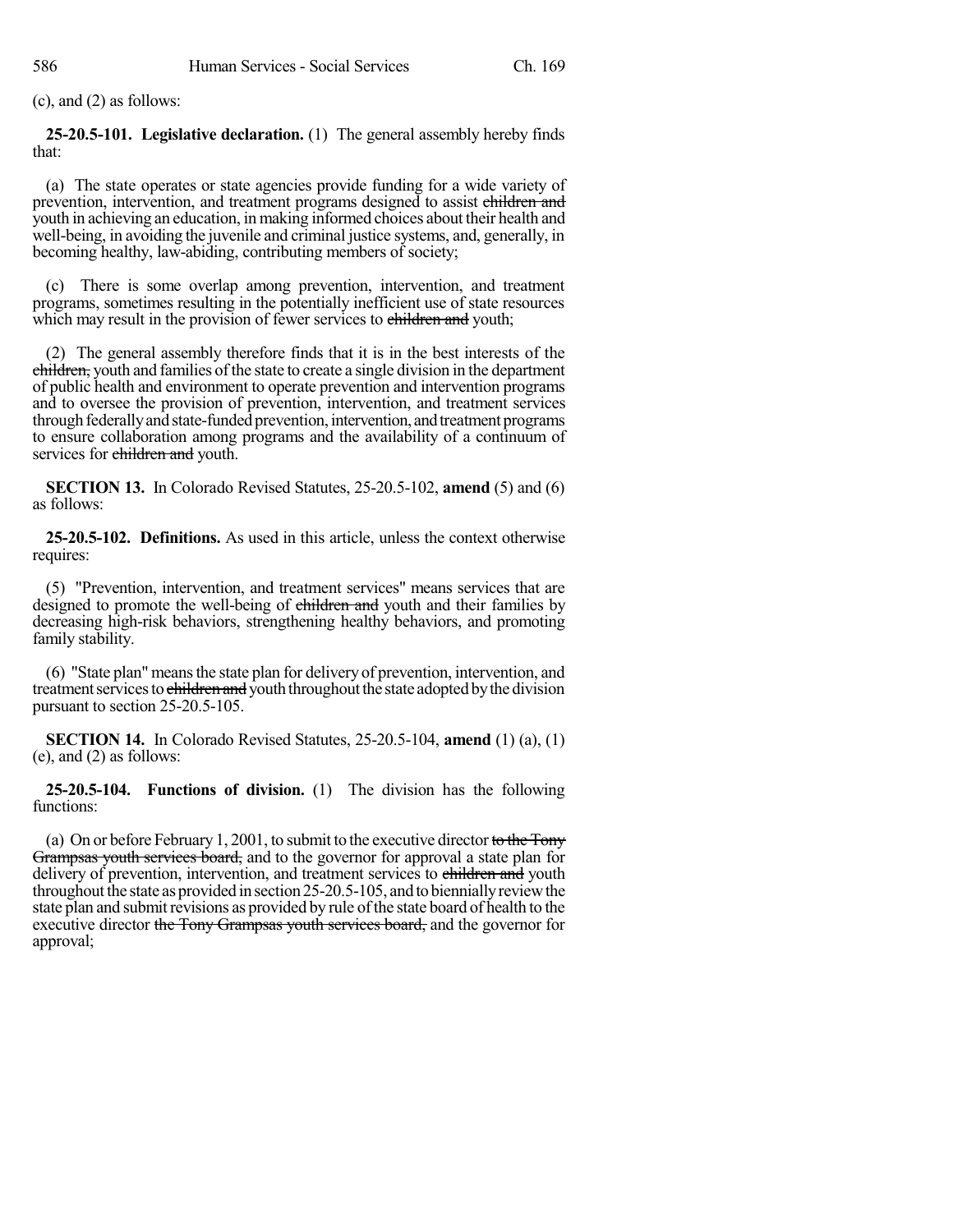(e) To operate the prevention and intervention programs specified in this article and such other prevention and intervention programs as may be created in or transferred to the division by executive order to be funded solely by nonstate moneys, including but not limited to reviewing applications submitted by entities to receive funding through said programs, awarding grants based on such applications, and notifying the state board of health of the grants awarded and the amounts of said grants; except that the Tony Grampsas youth services board shall review applications and award grants for the programs specified in part 2 of this article;

(2) In addition to any prevention and intervention programs created in or transferred to the division by executive order and any prevention and intervention programstransferredto the division bythe executive director pursuanttosubsection (4) of this section, the division shall operate the following prevention and intervention programs:

(a) The Tony Grampsas youth services program created in section 25-20.5-201;

(b) The Colorado youth mentoring services program created in section  $25 - 20.5 - 203$ ;

(c) The Colorado student dropout prevention and intervention program created in section 25-20.5-204;

(d) The Colorado children's trust fund created in article 3.5 of title 19, C.R.S.;

(e) The family resource center program created in section 26-18-104, C.R.S.;

(f) The school-based health center grant programcreated in part 5 of this article.

**SECTION 15.** In Colorado Revised Statutes, 25-20.5-105, **amend** (1) introductory portion and (2) as follows:

**25-20.5-105. State plan for delivery of prevention, intervention, and treatment services to youth - contents.** (1) On or before February 1, 2001, the division shall submit to the governor the Tony Grampsas youth services board, and the executive director for approval a state plan for delivery of prevention, intervention, and treatment services to children and youth throughout the state. The state plan shall apply to all prevention, intervention, and treatment programs that receive state or federal funds and are operated within the state. The state plan shall be designed to coordinate and provide direction for the delivery of prevention, intervention, and treatment services through the various prevention and intervention programs operated by the division and the prevention, intervention, and treatment programs operated by other state departments and to ensure collaboration among programs that results in a continuum of services available to children and youth throughout the state. At a minimum, the state plan shall:

(2) The division shall biennially review and revise the state plan as necessary to ensure the most efficient and effective delivery of prevention, intervention, and treatment services throughout the state. The division shall submit any revised state plan as provided by rule of the state board of health to the governor the Tony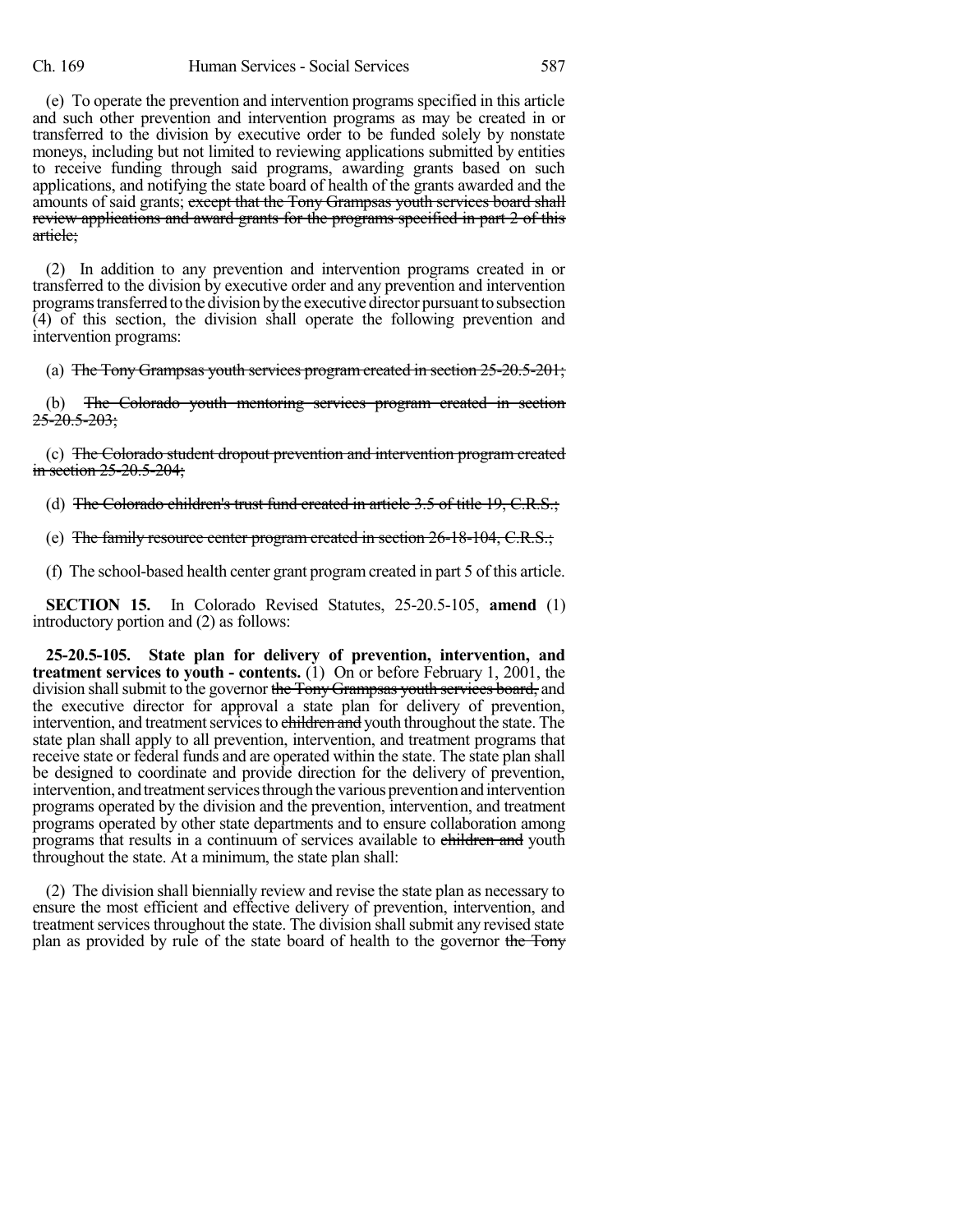Grampsas youth services board, and the executive director for approval.

**SECTION 16.** In Colorado Revised Statutes, 25-20.5-106, **amend** (1) and (3) as follows:

**25-20.5-106. State board of health - rules - program duties.** (1) The state board of health created in section 25-1-103 shall promulgate rules as necessary for the operation of the division, including but not limited to rules establishing the time frames for review of the state plan and submittal of any revised state plan to the governor the Tony Grampsas youth services board, and the executive director and to the entities specified in section 25-20.5-105 (4).

(3) The state board of health shall act as the program board for the oversight of the prevention and intervention programs operated by the division. except that the Tony Grampsas youth services board shall act as the program board for the programs specified in part 2 of this article and for any additional programs specified by executive order.

**SECTION 17.** In Colorado Revised Statutes, 2-3-113, **amend** (1)(a) as follows:

**2-3-113. Programsthat receive tobaccosettlementmoneys-programreview - repeal.** (1) As used in this section:

(a) "Health sciences facility" has the meaning set forth in section  $25-31-103$ ,  $C.R.S.$  SECTION 26-6.4-103(2), C.R.S. For purposes of this section, "health sciences" facility" includes any contractor or subcontractor engaged by the health sciences facility to assist in the implementation and monitoring of the nurse home visitor program established under article 31 of title  $25$ , C.R.S. ARTICLE 6.4 OF TITLE 26, C.R.S.

**SECTION 18.** In Colorado Revised Statutes, 13-3-113, **amend** (3) (a) as follows:

**13-3-113. "Family-friendly Courts Act".**(3) **Definitions.** For purposes ofthis section:

(a) "At-risk youth" shall have the same meaning as set forth in section  $25-20.5-203$  (3), C.R.S. SECTION 26-6.8-104 (3), C.R.S.

**SECTION 19.** In Colorado Revised Statutes, 24-1-119, **repeal** (9) as follows:

**24-1-119. Department of public health and environment - creation.** (9) The powers, duties, and functions of the Colorado children's trust fund board, created in section 19-3.5-104, C.R.S., are transferred by a **type 2** transfer to the department of public health and environment.

**SECTION 20.** In Colorado Revised Statutes, 24-1-120, **add** (5) (m), (10), and (11) as follows:

**24-1-120. Department of human services - creation - repeal.** (5) The department of human services shall include the following: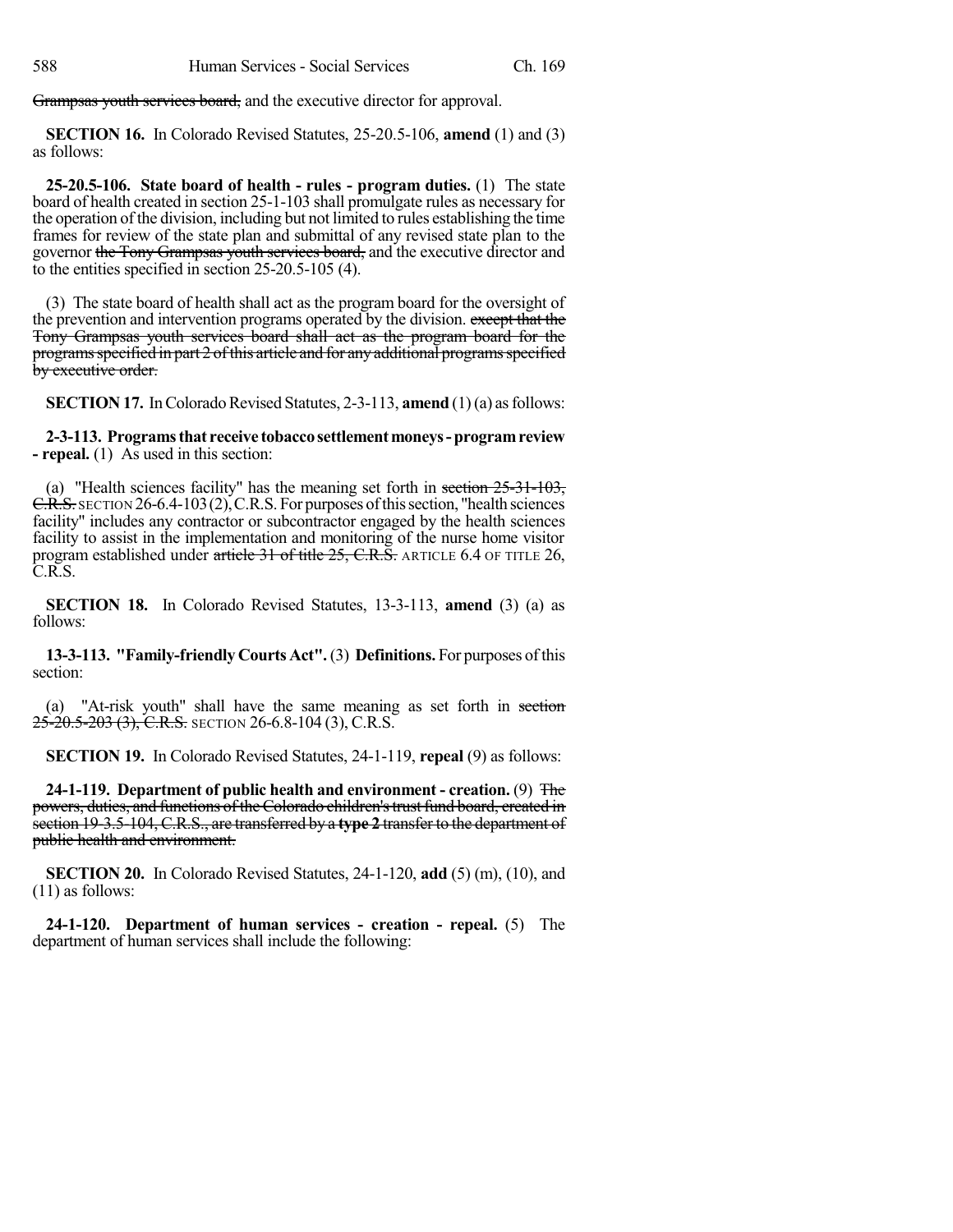(m) THE EARLY CHILDHOOD LEADERSHIP COMMISSION CREATED BY ARTICLE 6.2 OF TITLE 26, C.R.S.

(10) THE POWERS,DUTIES,AND FUNCTIONS OF THECOLORADO CHILDREN'S TRUST FUND BOARD, CREATED IN SECTION 19-3.5-104, C.R.S., ARE TRANSFERRED BY A **TYPE 2** TRANSFER TO THE DEPARTMENT OF HUMAN SERVICES.

(11) THE POWERS, DUTIES, AND FUNCTIONS OF THE TONY GRAMPSAS YOUTH SERVICES BOARD CREATED IN SECTION 26-6.8-103, C.R.S., ARE TRANSFERRED BY A **TYPE 2** TRANSFER TO THE DEPARTMENT OF HUMAN SERVICES.

**SECTION 21.** In Colorado Revised Statutes, 24-75-1104.5, **amend** (1) (a) introductory portion,  $(1)$   $(i)$ ,  $(3)$ , and  $(5)$   $(a)$   $(I)$   $(B)$  as follows:

**24-75-1104.5. Use of settlement moneys - programs - repeal.** (1) Except as otherwise provided in subsections  $(1.3)$  and  $(5)$  of this section, for the 2004-05 fiscal year and for each fiscal year thereafter, the following programs, services, or funds shall receive the following specified amounts from the settlement moneys received by the state in the preceding fiscal year:

(a) The Colorado nurse home visitor program created in article 31 of title 25, C.R.S. ARTICLE 6.4 OF TITLE 26, C.R.S., shall receive the following amounts, not to exceed nineteen million dollars in any fiscal year, as provided in section  $25-31-107$ , **C.R.S.** SECTION 26-6.4-107, C.R.S.:

(i) The Tony Grampsas youth services program created in part  $2 \text{ of article } 20.5$ of title  $25$ , C.R.S. ARTICLE 6.8 OF TITLE  $26$ , C.R.S., shall receive four percent of the total amount of settlement moneys annually received by the state, not to exceed five million dollars in any fiscal year, as provided in section 25-20.5-201, C.R.S. SECTION 26-6.8-102, C.R.S.

(3) Notwithstanding the provisions of subsections (1) and (1.5) of this section, for purposes of sections 22-7-1210 (3), 23-20-136 (3.5) (a), 25-4-1411 (6) (a), 25-4-1415 (2), <del>25-20.5-201 (2) (e),</del> 25-23-104 (2), <del>25-31-107 (2) (d) (I),</del> 25.5-6-805  $(2), 25.5-8-105 (3), 26-6.4-107 (2) (d) (I), 26-6.8-102 (2) (d), 27-67-106 (2) (b), and$ 28-5-709 (2) (a), C.R.S., settlement moneys received and allocated by the state pursuant to said subsections (1) and (1.5) during the same fiscal year shall be deemed to be moneys received for or during the preceding fiscal year.

(5) (a) (I) The state treasurer shall credit all disputed payments upon receipt, or if received prior to June 1, 2009, on June 1, 2009, to the general fund. On June 1, 2009, the state treasurer shall transfer the following amounts from the general fund:

(B) Four hundred seventy-eight thousand dollars to the nurse home visitor program fund created in section  $25-31-107(2)$  (b), C.R.S. SECTION 26-6.4-107(2) (b), C.R.S.

**SECTION 22.** In Colorado Revised Statutes, 25-1-108.5, **amend** (1)(a), (1)(c), and (2) introductory portion as follows:

### **25-1-108.5. Additional powers and duties of state board of health and**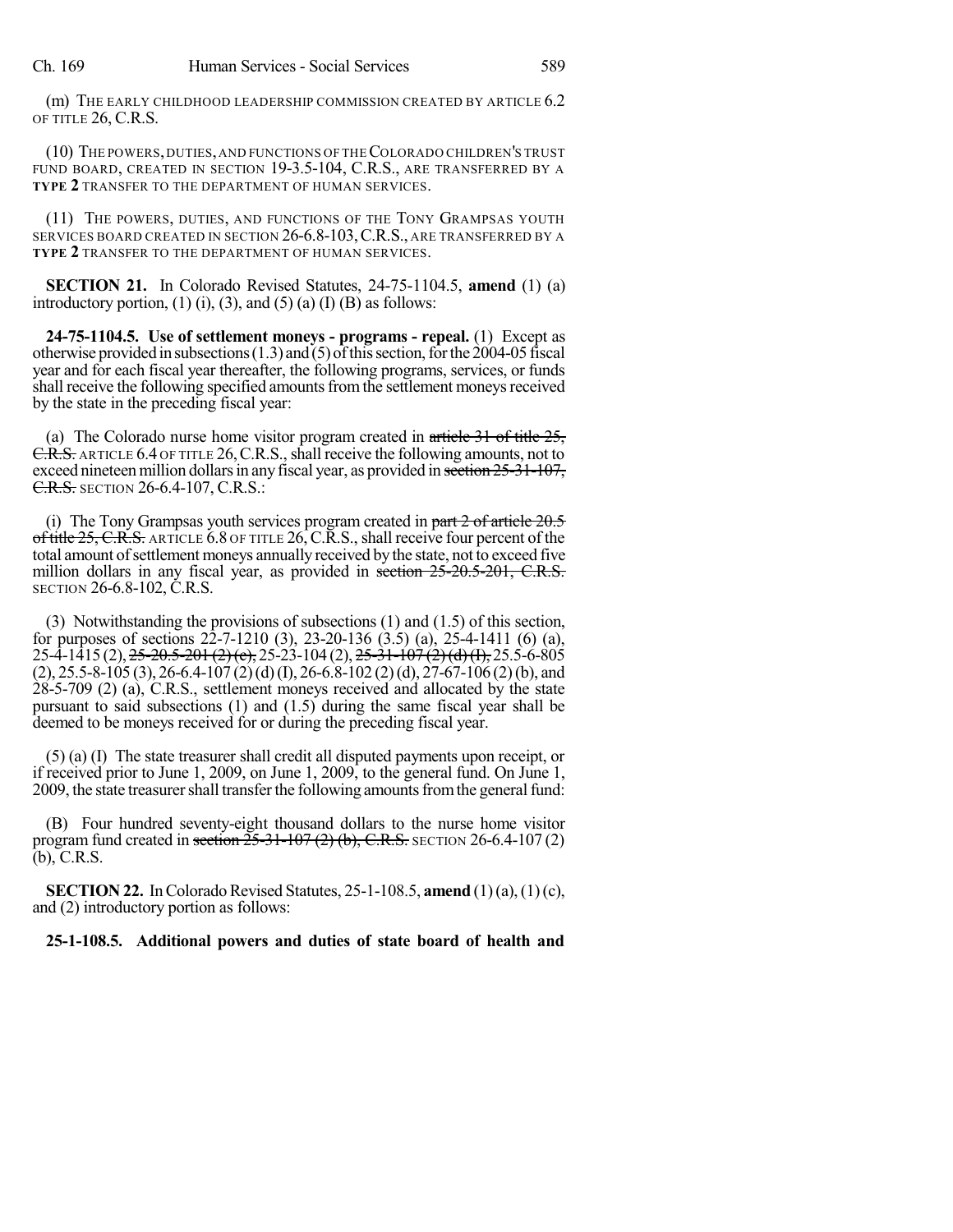**department - programs that receive tobacco settlement moneys - monitoring - annual report.**  $(\overline{1})$  As used in this section:

(a) "Health sciences facility" has the meaning set forth in section 25-31-103 SECTION 26-6.4-103, C.R.S.

(c) "Nurse home visitor program" means the tobacco settlement program established in article 31 of this title ARTICLE 6.4 OF TITLE 26, C.R.S.

(2) Except for the nurse home visitor program, which shall be monitored by the health sciences facility in accordance with section  $25-31-105$  (1) SECTION 26-6.4-105 (1), the state board and the department shall monitor the operation and effectiveness of tobacco settlement programs. Each tobacco settlement program shall annually submit to the department, in accordance with rules promulgated by the state board, the following information:

**SECTION 23.** In Colorado Revised Statutes, 25-3.5-804, **amend** (3) (a) as follows:

**25-3.5-804. Tobaccoeducation,prevention, andcessationprograms- review committee - grants.** (3) (a) The division shall review the applications received pursuant to this part 8 and make recommendations to the state board regarding those entities that may receive grants and the amounts of said grants. On and after October 1, 2005,the reviewcommittee shallreviewthe applicationsreceivedpursuanttothis part 8 and submit to the state board and the director of the department recommended grant recipients, grant amounts, and the duration of each grant. Within thirty days after receiving the review committee's recommendations, the director shall submit his or her recommendations to the state board. The review committee's recommendations regarding grantees of the Tony Grampsas youth services program, section 25-20.5-201 SECTION 26-6.8-102, C.R.S., pursuant to section 25-3.5-805(5) shall be submitted to the state board and the Tony Grampsas youth services board. Within thirty days after receiving the review committee's recommendations, the Tony Grampsas youth services board shall submit its recommendations to the state board. The state board shall have the final authority to approve the grants under this part 8. If the state board disapproves a recommendation for a grant recipient, the review committee may submit a replacement recommendation within thirty days. In reviewing grant applications for programs to provide tobacco education, prevention, and cessation programs for persons with mental illness, the division or the review committee shall consult with the programs for public psychiatry at the university of Colorado health sciences center, the national alliance forthementallyill, themental health association of Colorado, and the department of human services.

**SECTION 24.** In Colorado Revised Statutes, 25-3.5-805, **amend** (5) as follows:

**25-3.5-805. Tobacco education, prevention, and cessation programs requirements.** (5) Up to fifteen percent of the moneys annually awarded pursuant to this section shall be allocated to grantees of the Tony Grampsas youth services program, section  $25-20.5-201$  SECTION 26-6.8-102, C.R.S., for proven tobacco prevention and cessation programs.

**SECTION 25.** In Colorado Revised Statutes, 26-6.5-104, **amend** (1) as follows: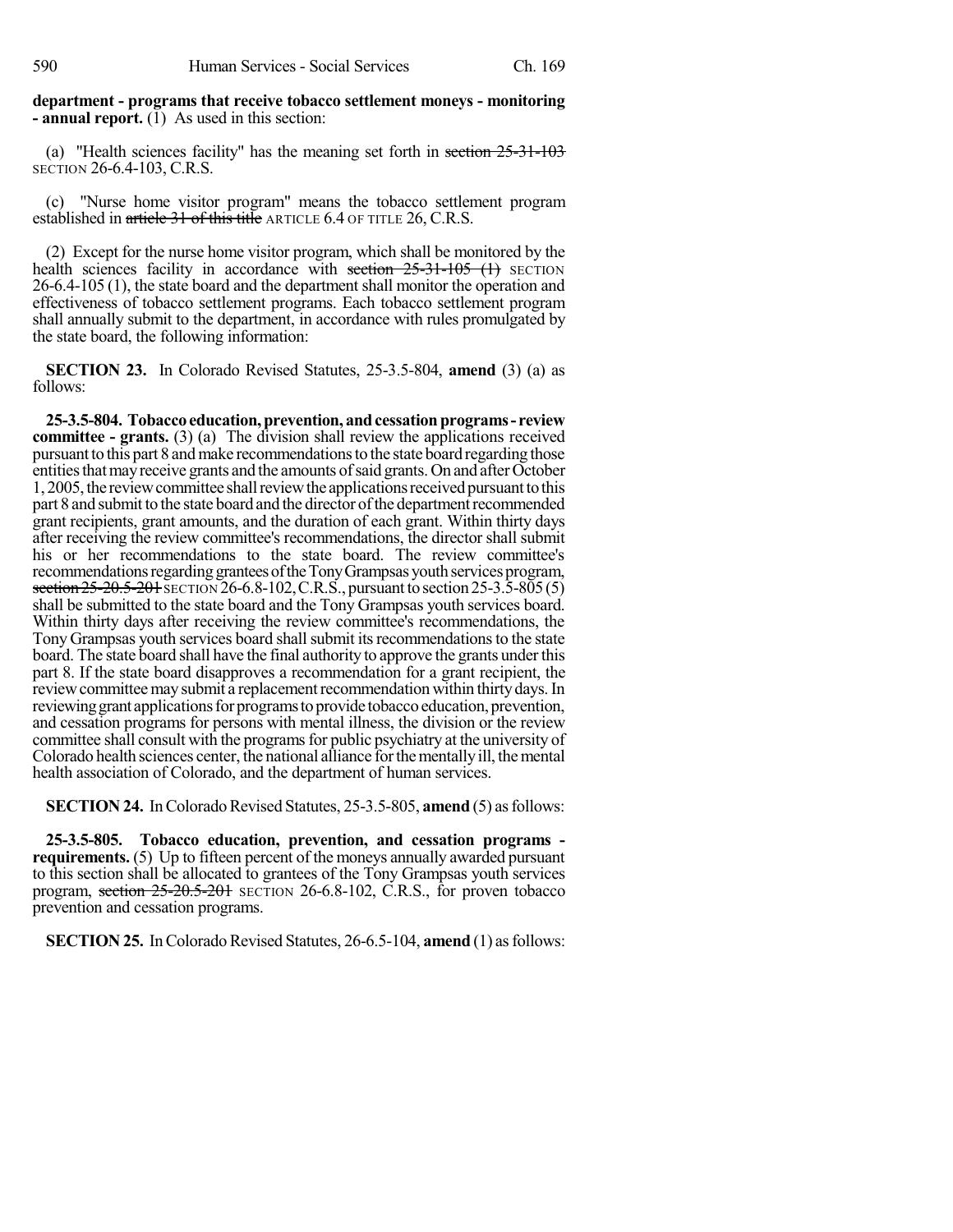**26-6.5-104. Earlychildhoodcouncils-waivers- rules-funding - application.** (1) A local council may request a waiver of any rule that would prevent a council from implementing council projects. The local council shall submit the request to the early childhood leadership commission created in article 44.7 of title 24, C.R.S. ARTICLE 6.2 OF THIS TITLE. The early childhood leadership commission shall consult with the affected state agency in reviewing the request. The state department or other affected state agency shall grant waivers upon recommendation by the commission.

**SECTION 26.** In Colorado Revised Statutes, 2-3-1203, **add** (3) (ee) (V) as follows:

**2-3-1203. Sunset review of advisory committees.** (3) The following dates are the dates for which the statutory authorization for the designated advisory committees is scheduled for repeal:

(ee) July 1, 2018:

(V) THE EARLY CHILDHOOD LEADERSHIP COMMISSION CREATED IN SECTION  $26-6.2-103$ , C.R.S.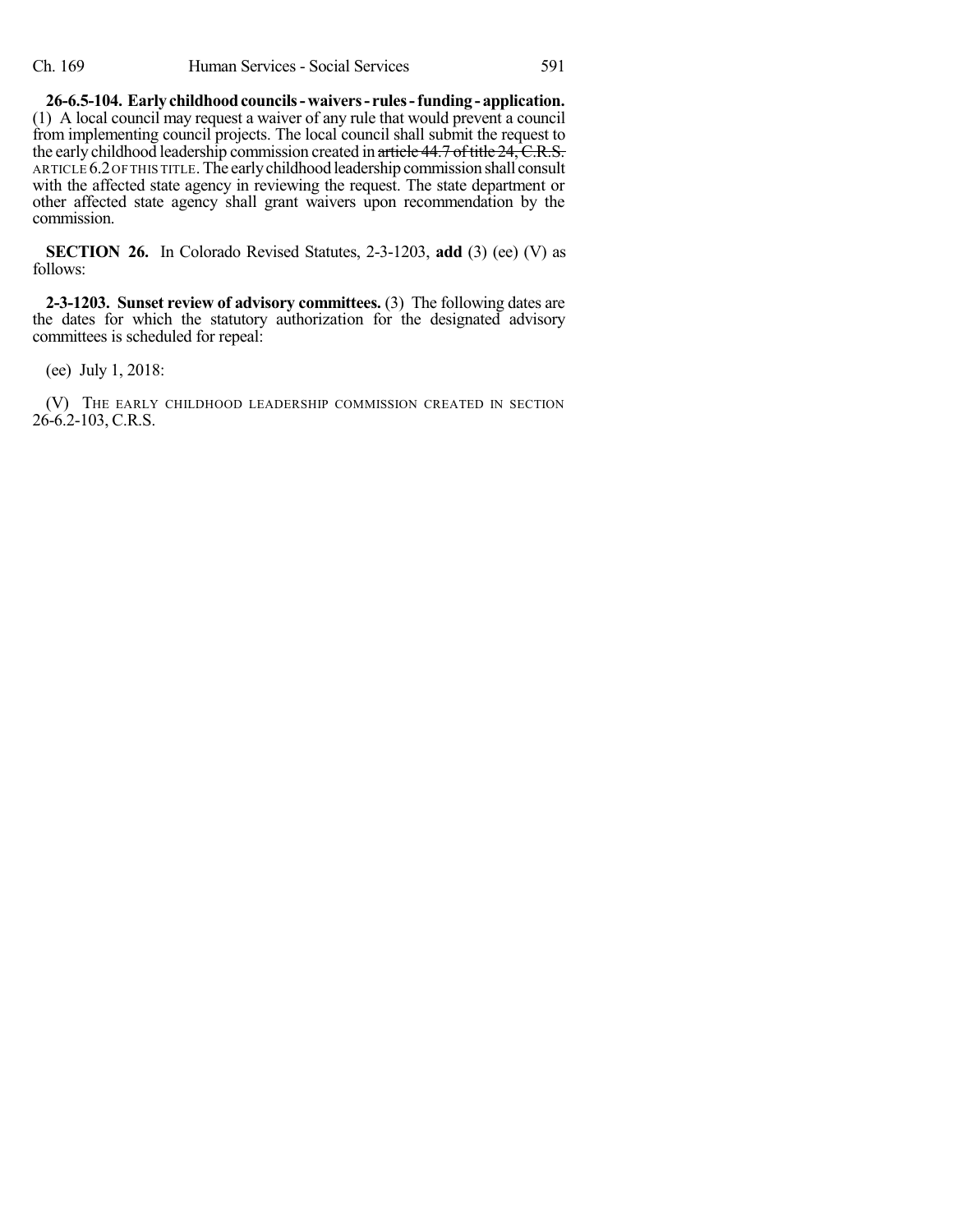|                                      |       |                        | APPROPRIATION FROM |                      |                                       |                                |  |
|--------------------------------------|-------|------------------------|--------------------|----------------------|---------------------------------------|--------------------------------|--|
| <b>ITEM &amp;</b><br><b>SUBTOTAL</b> | TOTAL | <b>GENERAL</b><br>FUND | GENERAL<br>FUND    | CASH<br><b>FUNDS</b> | <b>REAPPROPRIATED</b><br><b>FUNDS</b> | <b>FEDERAL</b><br><b>FUNDS</b> |  |
|                                      |       |                        | <b>EXEMPT</b>      |                      |                                       |                                |  |
|                                      |       |                        |                    |                      |                                       |                                |  |

APPROPRIATION FROM

# SECTION 27. Appropriation to the department of health care policy and financing for the fiscal year beginning July 1,

**2013.** In Senate Bill 13-230, section 2, amend Part V (1) (B) and (6) (G) and add Part V (6) (D.5) as follows:

## **PART V DEPARTMENT OF HEALTH CARE POLICY AND FINANCING**

| (1) EXECUTIVE DIRECTOR'S OFFICE<br>(B) Transfers to Other Departments |           |              |                        |              |
|-----------------------------------------------------------------------|-----------|--------------|------------------------|--------------|
| Transfer to Department of<br>Public Health and                        |           |              |                        |              |
| Environment Facility for                                              |           |              |                        |              |
| Survey and Certification                                              | 5,297,765 | 1,651,255(M) |                        | 3,646,510    |
| Transfer to Department of                                             |           |              |                        |              |
| Public Health and                                                     |           |              |                        |              |
| Environment FROM                                                      |           |              |                        |              |
| <b>DEPARTMENT OF HUMAN</b>                                            |           |              |                        |              |
| <b>SERVICES for Nurse Home</b>                                        |           |              |                        |              |
| Visitor Program                                                       | 3,010,000 |              | 1,505,000 <sup>a</sup> | 1,505,000(I) |
| Transfer to Department of                                             |           |              |                        |              |
| Public Health and                                                     |           |              |                        |              |
| <b>Environment</b> for Prenatal                                       |           |              |                        |              |
| <b>Statistical Information</b>                                        | 5,887     | 2,944(M)     |                        | 2,943        |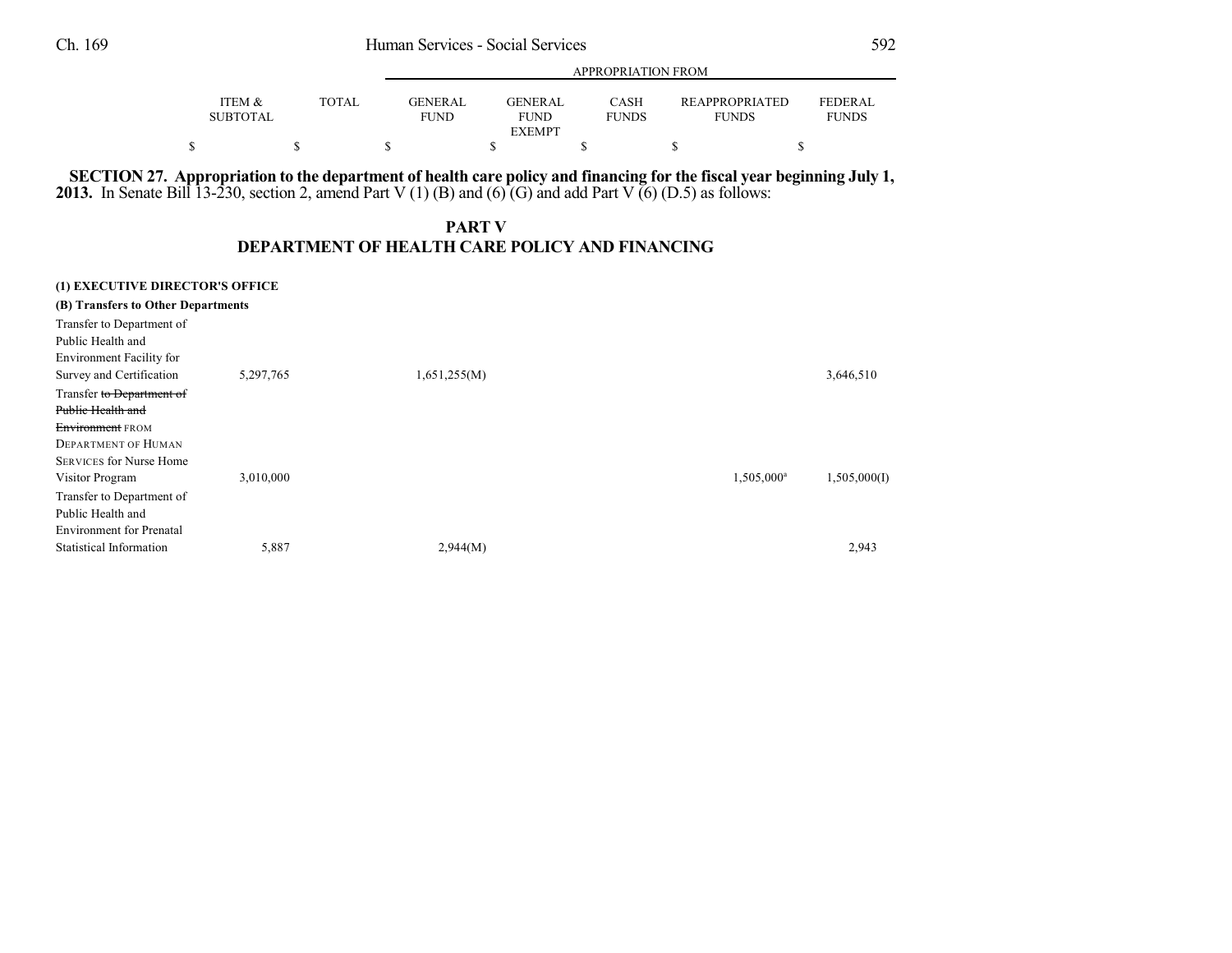| Transfer to Department of<br>Regulatory Agencies for<br>Nurse Aide Certification | 324,041   | 147,369(M) | $14,652^b$        | 162,020 |
|----------------------------------------------------------------------------------|-----------|------------|-------------------|---------|
| Transfer to Department of                                                        |           |            |                   |         |
| Regulatory Agencies for                                                          |           |            |                   |         |
| Reviews                                                                          | 4,160     | 2,080(M)   |                   | 2,080   |
| Transfer to Department of                                                        |           |            |                   |         |
| <b>Education for Public</b>                                                      |           |            |                   |         |
| School Health Services                                                           |           |            |                   |         |
| Administration                                                                   | 149,999   |            | $149,999^{\circ}$ |         |
|                                                                                  | 8,791,852 |            |                   |         |

<sup>a</sup> This amount shall be transferred from the Nurse Home Visitor Program line item of the Prevention Services Division in the Department of Public Health and Environment. DIVISION OF COMMUNITY AND FAMILY SUPPORT IN THE OFFICE OF EARLY CHILDHOOD IN THE DEPARTMENT OF HUMAN SERVICES.

 $b$ This amount shall be transferred from the Department of Regulatory Agencies.

<sup>c</sup> This amount shall be from moneys originally appropriated for Public School Health Services in the Other Medical Services division.

#### 172,537,481

#### **(6) DEPARTMENT OF HUMAN SERVICES MEDICAID-FUNDED PROGRAMS**

14,712,207

| (D) Division of Child Welfare - Medicaid Funding |            |              |           |  |  |  |  |
|--------------------------------------------------|------------|--------------|-----------|--|--|--|--|
| Administration                                   | 133.070    | 66,535(M)    | 66.535    |  |  |  |  |
| Child Welfare Services                           | 14,579,137 | 7,289,569(M) | 7,289,568 |  |  |  |  |

**(D.5) OFFICE OF EARLY CHILDHOOD - MEDICAID FUNDING**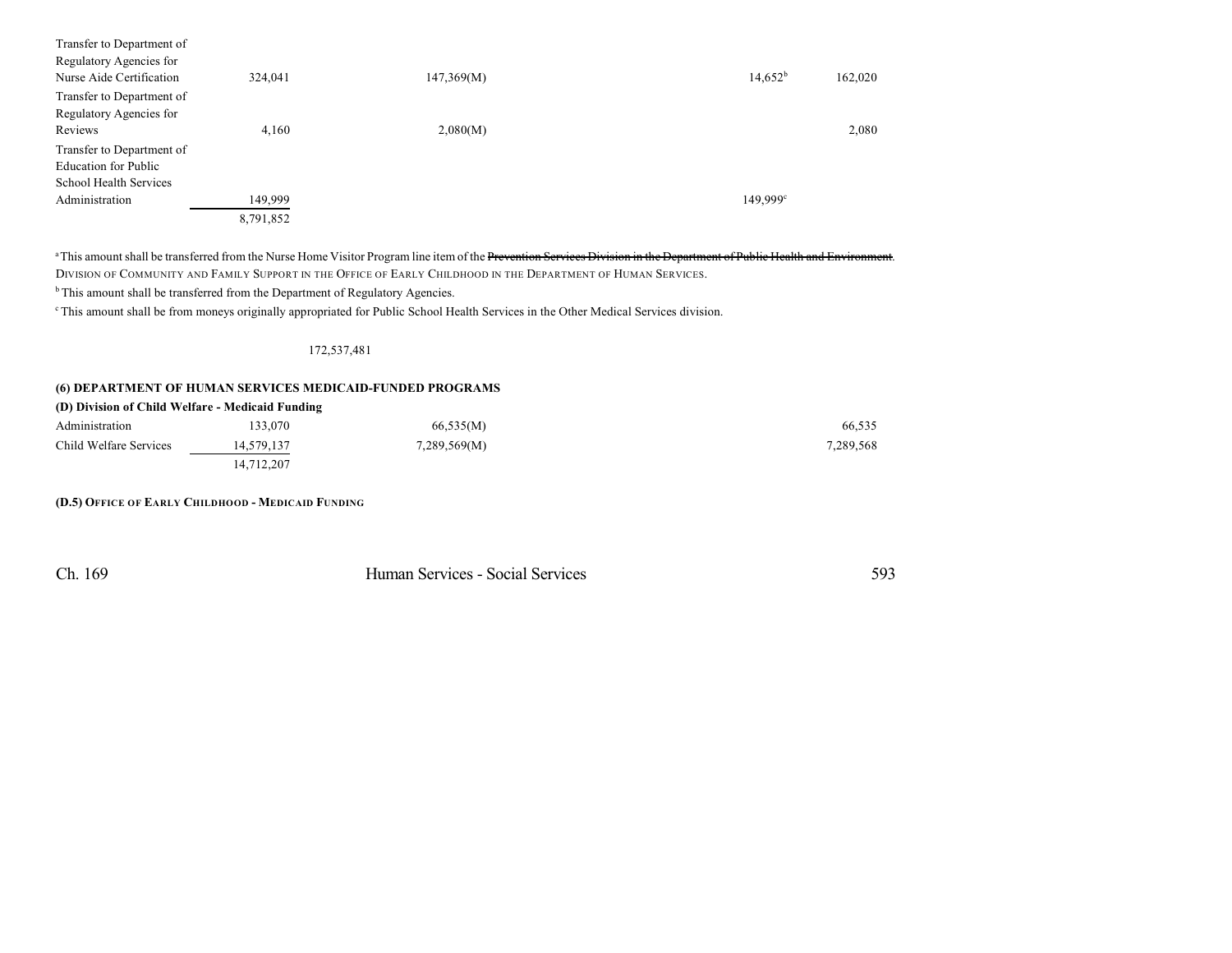|                                                                                                                                  |                           |              |                               |                                                | <b>APPROPRIATION FROM</b> |                                       |                                |
|----------------------------------------------------------------------------------------------------------------------------------|---------------------------|--------------|-------------------------------|------------------------------------------------|---------------------------|---------------------------------------|--------------------------------|
|                                                                                                                                  | ITEM &<br><b>SUBTOTAL</b> | <b>TOTAL</b> | <b>GENERAL</b><br><b>FUND</b> | <b>GENERAL</b><br><b>FUND</b><br><b>EXEMPT</b> | CASH<br><b>FUNDS</b>      | <b>REAPPROPRIATED</b><br><b>FUNDS</b> | <b>FEDERAL</b><br><b>FUNDS</b> |
|                                                                                                                                  | \$                        | \$           | \$<br>\$                      |                                                | \$                        | \$                                    | \$                             |
| <b>DIVISION OF COMMUNITY</b><br>AND FAMILY SUPPORT,<br><b>EARLY INTERVENTION</b>                                                 |                           |              |                               |                                                |                           |                                       |                                |
| <b>SERVICES</b>                                                                                                                  | 4,582,485                 |              | 2,291,243(M)                  |                                                |                           |                                       | 2,291,242                      |
| (G) Services for People with Disabilities - Medicaid<br><b>Funding</b><br>Community Services for<br>People with<br>Developmental |                           |              |                               |                                                |                           |                                       |                                |
| Disabilities,<br>Administration<br>Community Services for<br>People with<br>Developmental<br>Disabilities, Program               | 2,897,037                 |              | 1,448,519(M)                  |                                                |                           |                                       | 1,448,518                      |
| Costs<br>Community Services for<br>People with<br><b>Developmental</b><br><b>Disabilities</b> , Early                            | 374,575,651               |              | 187,287,826(M)                |                                                | 1 <sup>a</sup>            |                                       | 187,287,824                    |
| <b>Intervention Services</b>                                                                                                     | 4,582,485                 |              | 2,291,243(M)                  |                                                |                           |                                       | 2,291,242                      |
| <b>Regional Centers</b>                                                                                                          | 45,632,428                |              | 22,816,214(M)                 |                                                |                           |                                       | 22,816,214                     |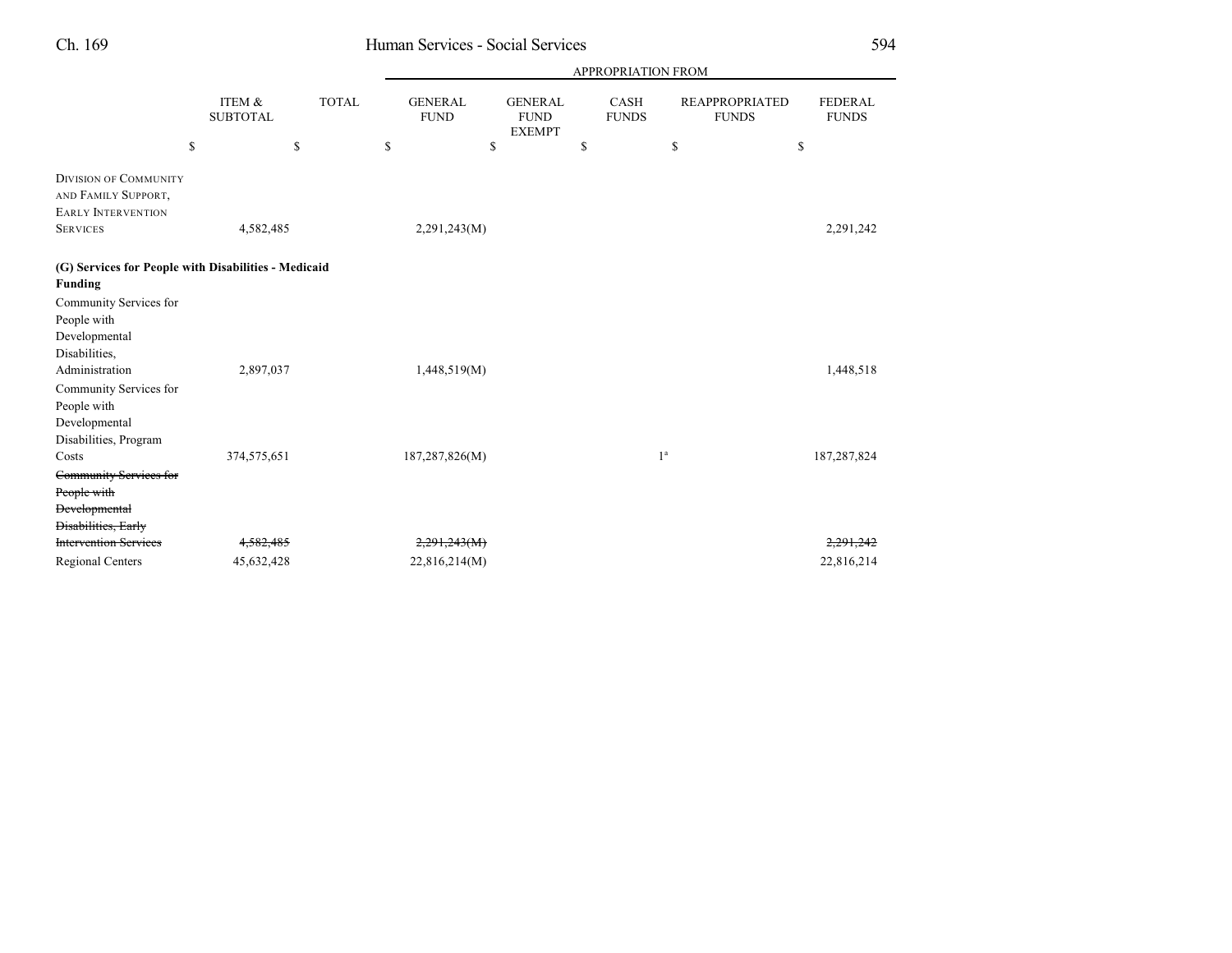Regional Center

| Depreciation and Annual                                                                                                |             |                 |                 |                            |                    |             |                  |
|------------------------------------------------------------------------------------------------------------------------|-------------|-----------------|-----------------|----------------------------|--------------------|-------------|------------------|
| Adjustments                                                                                                            | 1,187,825   |                 | 593,913(M)      |                            |                    |             | 593,912          |
|                                                                                                                        |             |                 |                 |                            |                    |             |                  |
|                                                                                                                        | 428,875,426 |                 |                 |                            |                    |             |                  |
|                                                                                                                        |             |                 |                 |                            |                    |             |                  |
|                                                                                                                        | 424,292,941 |                 |                 |                            |                    |             |                  |
|                                                                                                                        |             |                 |                 |                            |                    |             |                  |
| <sup>a</sup> This amount shall be from the Health Care Expansion Fund created in Section 24-22-117 (2) (a) (I), C.R.S. |             |                 |                 |                            |                    |             |                  |
|                                                                                                                        |             |                 |                 |                            |                    |             |                  |
| <b>TOTALS PART V</b>                                                                                                   |             |                 |                 |                            |                    |             |                  |
| <b>(HEALTH CARE</b>                                                                                                    |             |                 |                 |                            |                    |             |                  |
| POLICY AND                                                                                                             |             |                 |                 |                            |                    |             |                  |
| <b>FINANCING</b> )                                                                                                     |             | \$6,195,287,695 | \$1,601,027,096 | \$470,280,384 <sup>a</sup> | $$1,029,835,723^b$ | \$8,483,522 | \$3,085,660,970° |
|                                                                                                                        |             |                 |                 |                            |                    |             |                  |

<sup>a</sup> Of this amount, \$469,842,084 shall be from the General Fund Exempt Account created in Section 24-77-103.6 (2), C.R.S., and \$438,300 shall be General Fund Exempt pursuant to Section 24-22-117 (1) (c) (I) (B), C.R.S. Further, said \$438,300 is also not subject to the statutory limitation on General Fund appropriations imposed by Section 24-75-201.1, C.R.S.

 $b$  Of this amount \$10,000,000 contains an (I) notation.

 $c$  Of this amount \$236,968,775 contains an (I) notation.

SECTION 28. Appropriation to the department of human services for the fiscal year beginning July 1, 2013. In Senate Bill 13-230, section 2, **amend** Part VII (5) , (6), (8) (A), (8) (B), (9) (A), Footnote 32, and the affected totals as follows:

## **PART VII DEPARTMENT OF HUMAN SERVICES**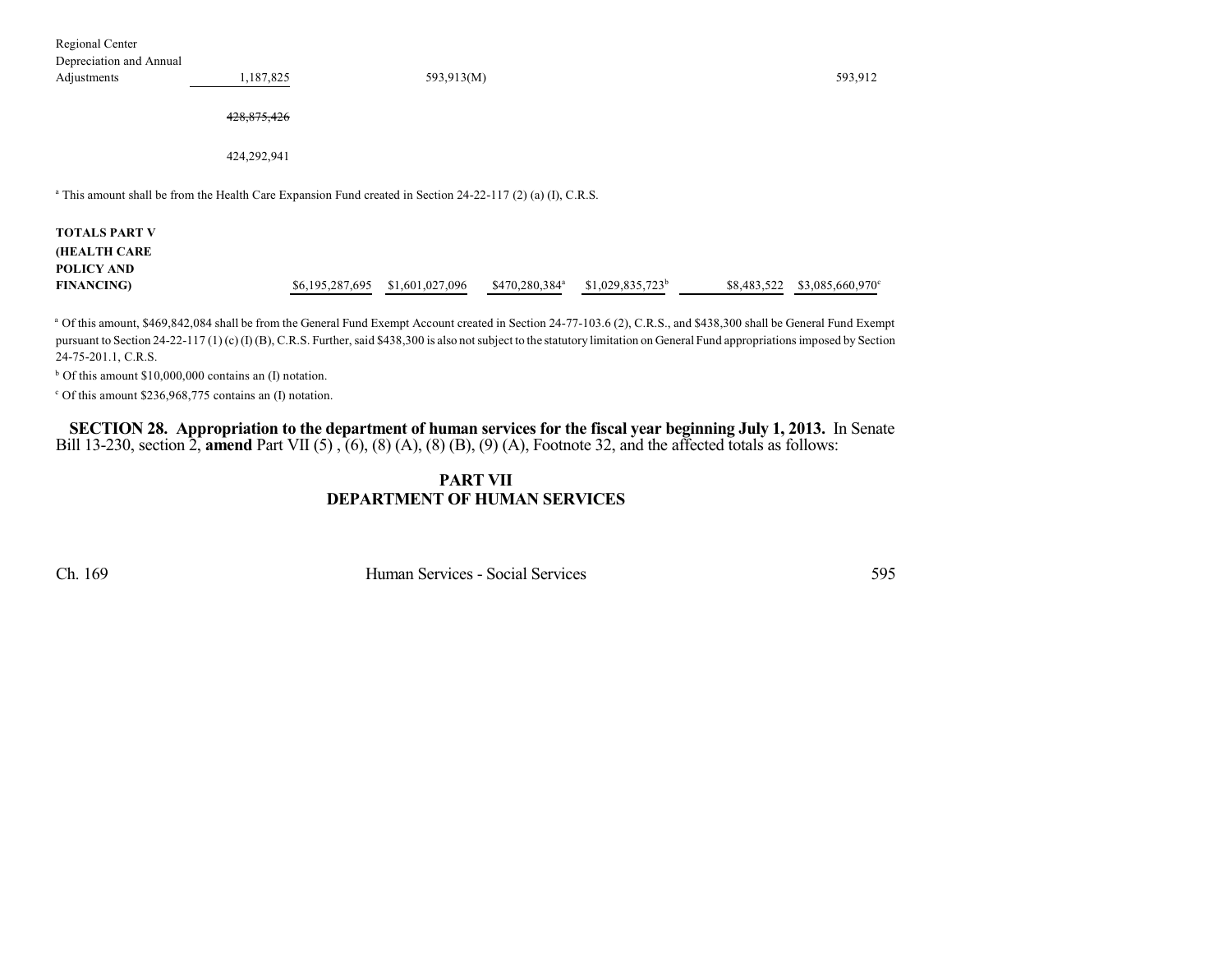|                                             |                           |              |                               |                                                | <b>APPROPRIATION FROM</b> |                                       |                                |
|---------------------------------------------|---------------------------|--------------|-------------------------------|------------------------------------------------|---------------------------|---------------------------------------|--------------------------------|
|                                             | ITEM &<br><b>SUBTOTAL</b> | <b>TOTAL</b> | <b>GENERAL</b><br><b>FUND</b> | <b>GENERAL</b><br><b>FUND</b><br><b>EXEMPT</b> | CASH<br><b>FUNDS</b>      | <b>REAPPROPRIATED</b><br><b>FUNDS</b> | <b>FEDERAL</b><br><b>FUNDS</b> |
| \$                                          | \$                        |              | \$<br>\$                      |                                                | \$                        | \$                                    | \$                             |
| (5) DIVISION OF CHILD WELFARE <sup>23</sup> |                           |              |                               |                                                |                           |                                       |                                |
| Administration                              | 4,476,717                 |              | 3,630,439(M)                  |                                                |                           | 133,070 <sup>a</sup>                  | 713,208                        |
|                                             | 5,876,717                 |              | 4,880,439(M)                  |                                                |                           |                                       | 863,208 <sup>b</sup>           |
|                                             | $(44.6$ FTE)              |              |                               |                                                |                           |                                       |                                |
|                                             | $(61.6$ FTE)              |              |                               |                                                |                           |                                       |                                |
| Training                                    | 6,444,548                 |              | 3,248,229(M)                  |                                                | $37,230^{\circ}$          |                                       | 3,159,089 <sup>d</sup>         |
|                                             | $(6.0$ FTE)               |              |                               |                                                |                           |                                       |                                |
| Foster and Adoptive                         |                           |              |                               |                                                |                           |                                       |                                |
| Parent Recruitment,                         |                           |              |                               |                                                |                           |                                       |                                |
| Training, and Support                       | 335,562                   |              | 268,395(M)                    |                                                |                           |                                       | 67.167 <sup>b</sup>            |
|                                             | $(1.0$ FTE)               |              |                               |                                                |                           |                                       |                                |
| Child Welfare Services <sup>24</sup>        | 338,029,998 <sup>e</sup>  |              | 172,690,086                   |                                                | 62,068,186 <sup>c</sup>   | 14,579,137 <sup>a</sup>               | 88,692,589 <sup>f</sup>        |
| Title IV-E Waiver and                       |                           |              |                               |                                                |                           |                                       |                                |
| <b>Evaluation Development</b>               | 500,018                   |              | 250,009                       |                                                |                           |                                       | 250,009 <sup>b</sup>           |
| Family and Children's                       |                           |              |                               |                                                |                           |                                       |                                |
| Programs <sup>25</sup>                      | 51,805,244                |              | 43,441,810                    |                                                | 5,292,541°                |                                       | $3,070,893$ <sup>f</sup>       |
| Performance-based                           |                           |              |                               |                                                |                           |                                       |                                |
| Collaborative                               |                           |              |                               |                                                |                           |                                       |                                |
| Management Incentives                       | 3,100,000                 |              |                               |                                                | $3,100,000$ <sup>g</sup>  |                                       |                                |
| <b>Independent Living</b>                   |                           |              |                               |                                                |                           |                                       |                                |
| Programs                                    | 2,826,582                 |              |                               |                                                |                           |                                       | $2,826,582(I)$ <sup>h</sup>    |

(4.0 FTE)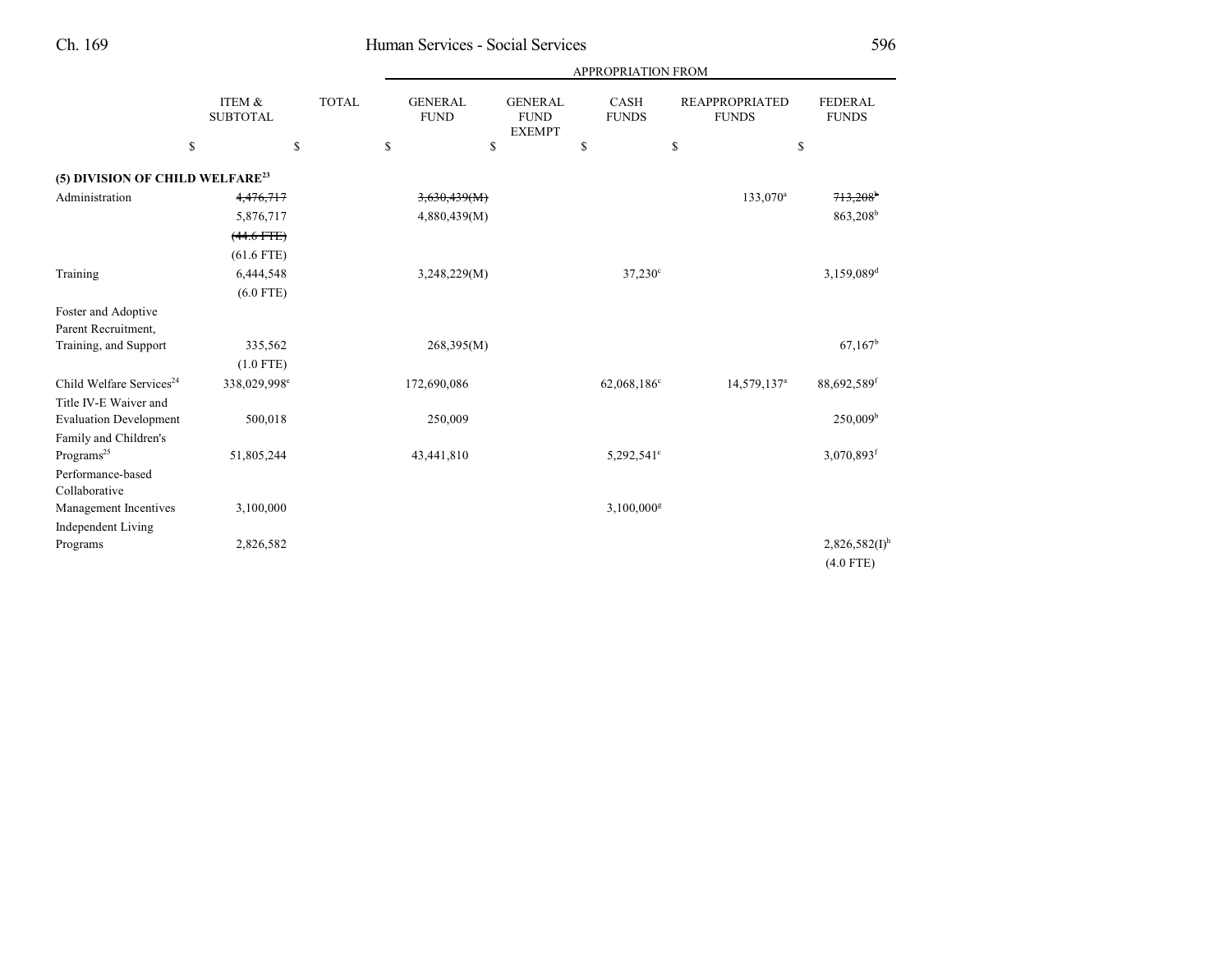| Promoting Safe and             |                |               |             |                   |                     |
|--------------------------------|----------------|---------------|-------------|-------------------|---------------------|
| <b>Stable Families Program</b> | 4,456,680      |               | 50,265(M)   | $1,064,160^\circ$ | <del>3.342.25</del> |
|                                | $(2.0$ FTE $)$ |               |             |                   |                     |
| Federal Child Abuse            |                |               |             |                   |                     |
| Prevention and Treatment       |                |               |             |                   |                     |
| Act Grant                      | 436,054        |               |             |                   | $436,054(I)^{j}$    |
|                                |                |               |             |                   | $(3.0$ FTE)         |
| Community-based Child          |                |               |             |                   |                     |
| Abuse Prevention               |                |               |             |                   |                     |
| Services                       | 4,879,297      |               | 4,879,297   |                   |                     |
|                                |                |               | $(2.8$ FTE) |                   |                     |
| Workforce Tools-Mobile         |                |               |             |                   |                     |
| Computing Technology           | 723,000        |               | 600,090     |                   | $122,910^b$         |
| Workload Study                 | 468,555        |               | 388,901     |                   | 79,654              |
| <b>TONY GRAMPSAS YOUTH</b>     |                |               |             |                   |                     |
| <b>SERVICES PROGRAM</b>        | 5,060,499      |               | 1,453,849   | $3,606,650^k$     |                     |
|                                |                |               |             | $(3.0$ FTE)       |                     |
|                                |                | 418, 482, 255 |             |                   |                     |
|                                |                | 420,486,074   |             |                   |                     |
|                                |                |               |             |                   |                     |

<sup>a</sup> These amounts shall be from Medicaid funds transferred from the Department of Health Care Policy and Financing, Department of Human Services Medicaid-funded Programs.

<sup>b</sup> These amounts shall be from Title IV-E of the Social Security Act. They are reflected pursuant to Section 26-1-111 (2) (d) (II) (B), C.R.S., and shall be used in determining the amount to be deposited to the Excess Federal Title IV-E Reimbursements Cash Fund pursuant to Section 26-1-111 (2) (d) (II) (C), C.R.S.

 $\degree$  These amounts shall be from local funds. The (L) notation and the (I) notation apply to these amounts.

<sup>d</sup> Of this amount, \$2,903,373 shall be from Title IV-E of the Social Security Act, and \$255,716 shall be from the Title XX Social Services Block Grant.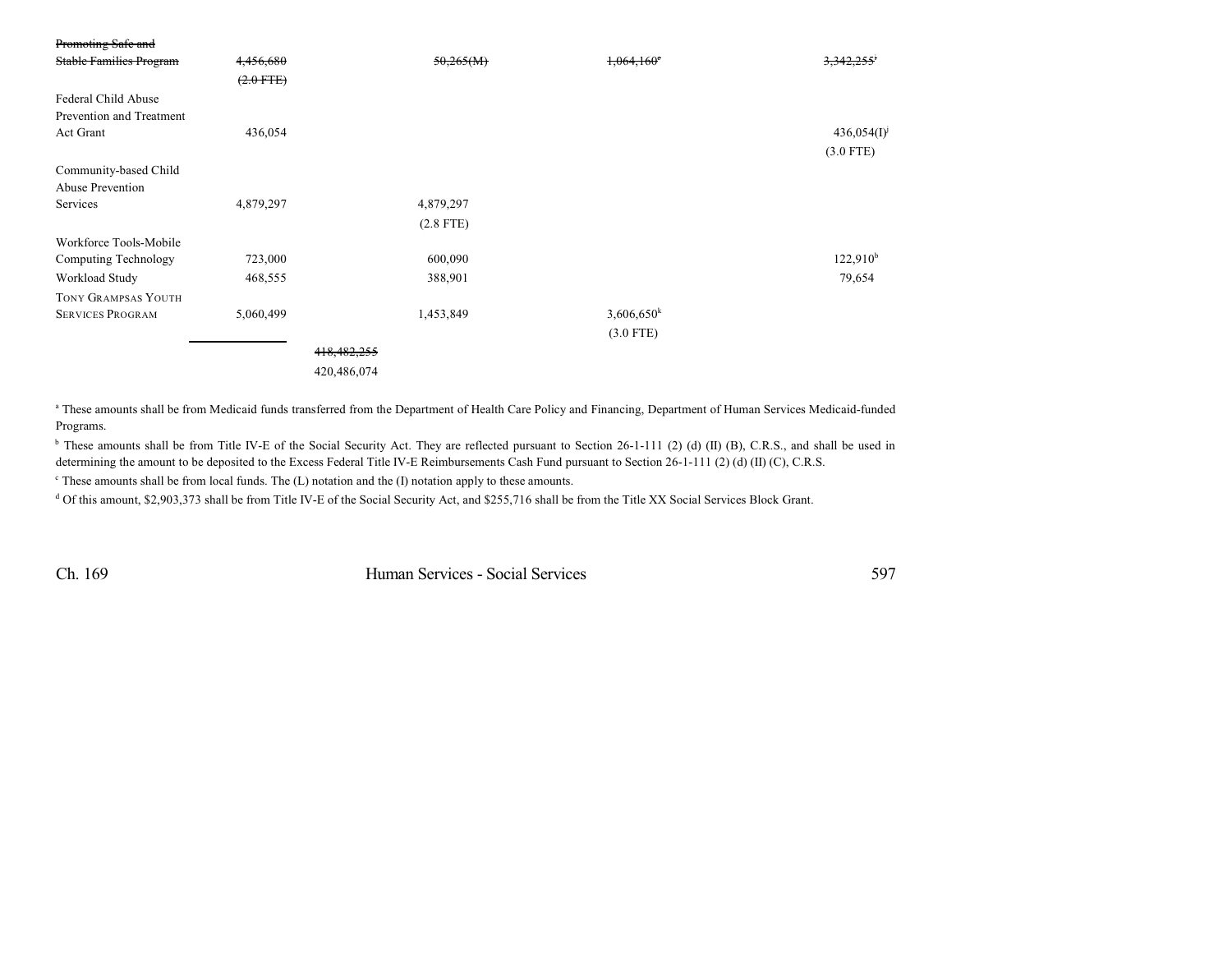|                                           | APPROPRIATION FROM             |                                |                      |                                       |                                |
|-------------------------------------------|--------------------------------|--------------------------------|----------------------|---------------------------------------|--------------------------------|
| ITEM &<br><b>TOTAL</b><br><b>SUBTOTAL</b> | <b>GENER AL</b><br><b>FUND</b> | <b>GENER AL</b><br><b>FUND</b> | CASH<br><b>FUNDS</b> | <b>REAPPROPRIATED</b><br><b>FUNDS</b> | <b>FEDERAL</b><br><b>FUNDS</b> |
|                                           |                                | <b>EXEMPT</b>                  |                      |                                       |                                |
|                                           |                                |                                |                      |                                       |                                |

<sup>e</sup> For informational purposes, this amount includes \$4,605,011 that is anticipated to be initially held out from state and federal funds that are allocated to county departments of social services for the administration and provision of child welfare services, including the following estimated amounts: \$3,208,511 for parental fee reimbursements to counties pursuant to Section 26-5-104 (2), C.R.S., \$950,000 for tribal placements of Native American children, \$346,500 for a statewide insurance policy for county-administered foster homes, and \$100,000 for contractual services related to the allocation of funds among counties. The remaining \$333,424,987 includes the state and federal funds to be allocated to county departments of social services pursuant to Section 26-5-104, C.R.S., the estimated local share of child welfare services expenditures, and federal Medicaid funds estimated to be available to county departments of social services for certain expenditures.

 $f$  Of these amounts, \$64,153,620 (I) shall be from Title IV-E of the Social Security Act, \$23,590,313 shall be from the Title XX Social Services Block Grant, and \$4,019,549(I) shall be from Title IV-B, Subpart 1, of the Social Security Act. Although federal funds amounts that contain the (I) notation are not appropriated, these amounts were assumed in developing the appropriated fund source amounts in these line items. The amount from Title IV-E of the Social Security Act is reflected pursuant to Section 26-1-111 (2) (d) (II) (B), C.R.S., and shall be used in determining the amount to be deposited to the Excess Federal Title IV-E Reimbursements Cash Fund pursuant to Section 26-1-111 (2) (d) (II) (C), C.R.S.

<sup>g</sup> This amount shall be from the Performance-based Collaborative Management Incentive Cash Fund created in Section 24-1.9-104 (1), C.R.S.

<sup>h</sup> This amount shall be from Title IV-E of the Social Security Act, including an estimated \$2,106,894 for the Chafee Foster Care Independence Program and \$719,688 for the Education and Training Voucher Program.

This amount shall be from Title IV-B, Subpart 2, of the Social Security Act. i

<sup>j</sup> This amount shall be from the Child Abuse Prevention and Treatment Act state grant.

 $^\mathrm{k}$  This amount shall be from the Youth Services Program Fund created in Section 26-6.8-102 (2) (c), C.R.S., which is received as a damage award and, AS SUCH, DOES NOT CONSTITUTE FISCAL YEAR SPENDING FOR THE PURPOSES OF SECTION 20 OF ARTICLE X OF THE STATE CONSTITUTION.

**CHILDHOOD**

Child Care Licensing and

| Administration | 6.583.810 | 2.220.022010<br>2.437.7321111 | 7700048<br>70.027 | 5720646<br>3. <i>313</i> .03* |
|----------------|-----------|-------------------------------|-------------------|-------------------------------|
|----------------|-----------|-------------------------------|-------------------|-------------------------------|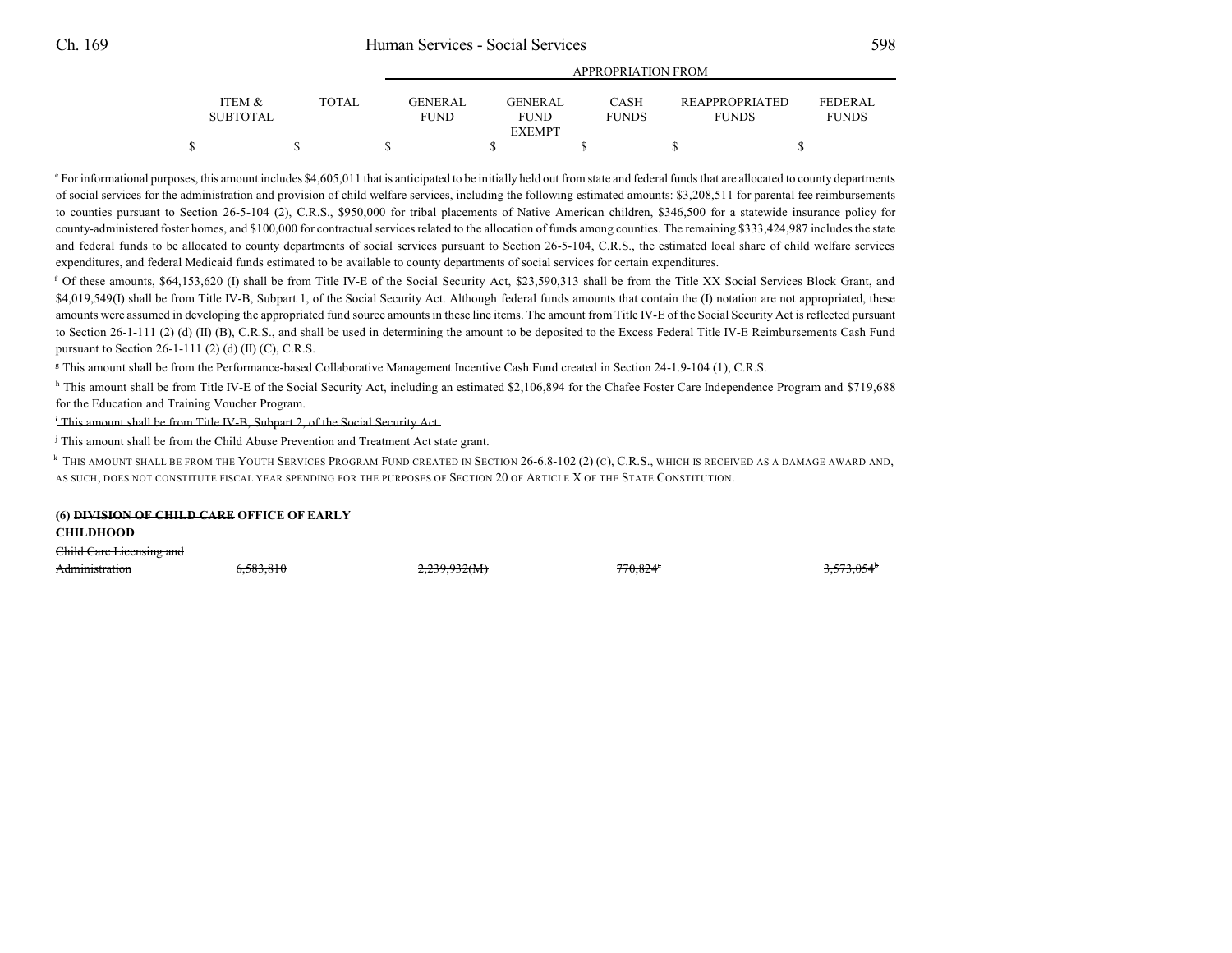|                                | $(64.4$ FTE)         |            |                          |                        |
|--------------------------------|----------------------|------------|--------------------------|------------------------|
| Fines Assessed Against         |                      |            |                          |                        |
| <b>Licensees</b>               | 20,000               |            | $20,000(f)^c$            |                        |
| Child Care Assistance          |                      |            |                          |                        |
| Program                        | 75,456,123           | 13.604.221 | $9,366,274$ <sup>d</sup> | 52,485.62              |
| Grants to Improve the          |                      |            |                          |                        |
| Quality and Availability       |                      |            |                          |                        |
| of Child Care and to           |                      |            |                          |                        |
| Comply with Federal            |                      |            |                          |                        |
| <b>Targeted Funds</b>          |                      |            |                          |                        |
| Requirements                   | <del>3,473,633</del> |            |                          | <del>3,473,63.</del>   |
| Early Childhood Councils       | <del>1,978,317</del> |            |                          | 1,978,317              |
|                                |                      |            |                          | $(+.0$ FTE)            |
| School-readiness Quality       |                      |            |                          |                        |
| <b>Improvement Program</b>     | 2,228,586            |            |                          | 2,228,586              |
|                                |                      |            |                          | $(+.0$ FTE)            |
| (A) DIVISION OF EARLY CARE AND |                      |            |                          |                        |
| <b>LEARNING</b>                |                      |            |                          |                        |
| PROMOTING SAFE AND             |                      |            |                          |                        |
| <b>STABLE FAMILIES</b>         |                      |            |                          |                        |
| PROGRAM                        | 4,456,680            | 50,265     | $1,064,160^a$            | 3,342,255 <sup>b</sup> |
|                                | $(2.0$ FTE)          |            |                          |                        |
| <b>CHILD CARE LICENSING</b>    |                      |            |                          |                        |
| AND ADMINISTRATION             | 5,183,810            | 989,932(M) | 770,824°                 | $3,423,054^d$          |
|                                | $(47.4$ FTE)         |            |                          |                        |
| <b>FINE ASSESSED AGAINST</b>   |                      |            |                          |                        |
| <b>LICENSEES</b>               | 20,000               |            | $20,000(I)^e$            |                        |
|                                |                      |            |                          |                        |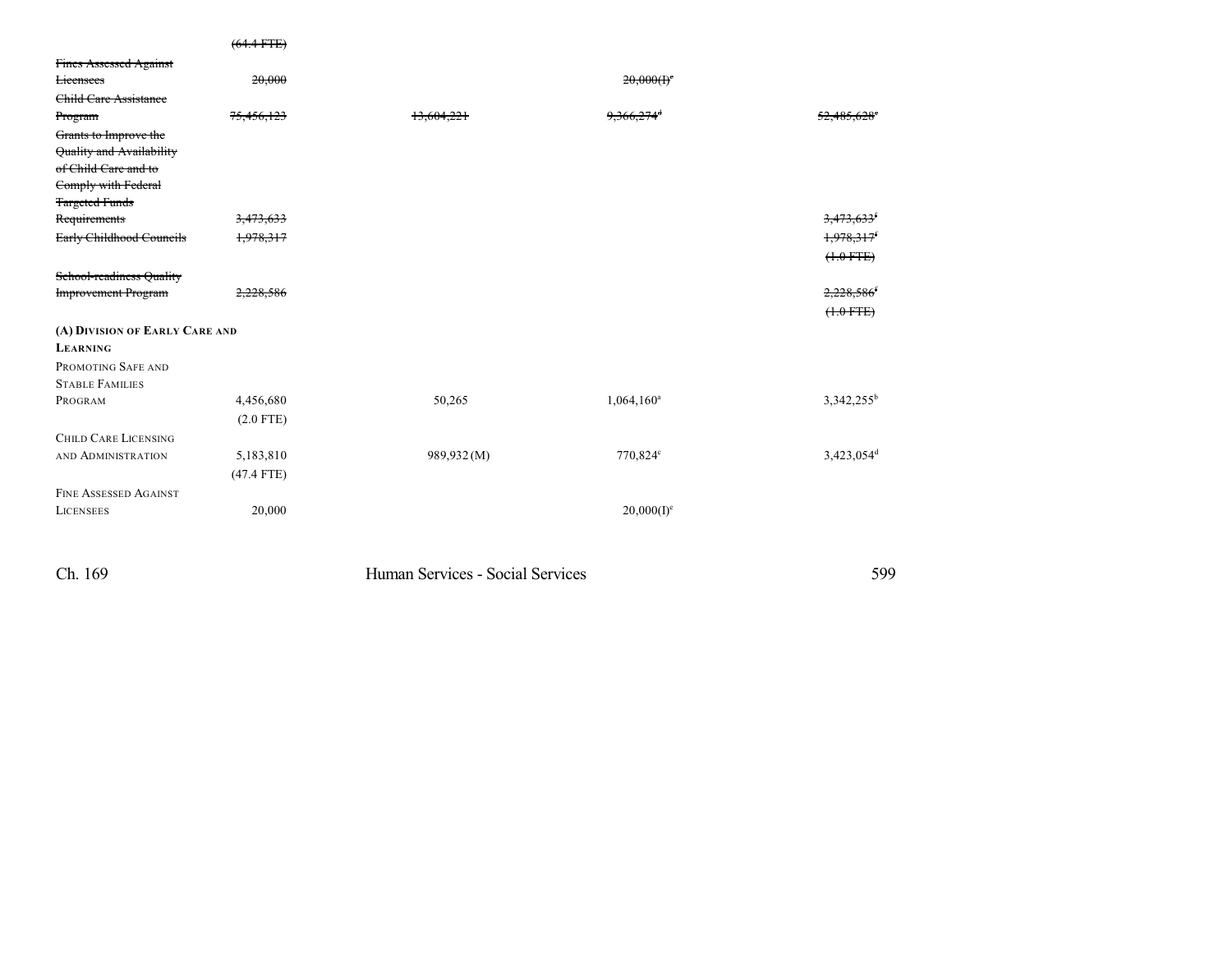|                                                    |                                       |              |                                     | APPROPRIATION FROM                                   |                            |                                             |                                      |  |
|----------------------------------------------------|---------------------------------------|--------------|-------------------------------------|------------------------------------------------------|----------------------------|---------------------------------------------|--------------------------------------|--|
|                                                    | ITEM &<br><b>SUBTOTAL</b><br>\$<br>\$ | <b>TOTAL</b> | <b>GENERAL</b><br><b>FUND</b><br>\$ | <b>GENERAL</b><br><b>FUND</b><br><b>EXEMPT</b><br>\$ | CASH<br><b>FUNDS</b><br>\$ | <b>REAPPROPRIATED</b><br><b>FUNDS</b><br>\$ | <b>FEDERAL</b><br><b>FUNDS</b><br>\$ |  |
| <b>CHILD CARE ASSISTANCE</b>                       |                                       |              |                                     |                                                      |                            |                                             |                                      |  |
| PROGRAM                                            | 75,456,123                            |              | 13,604,221                          |                                                      | 9,366,274 <sup>f</sup>     |                                             | 52,485,628 <sup>g</sup>              |  |
| <b>CHILD CARE GRANTS FOR</b>                       |                                       |              |                                     |                                                      |                            |                                             |                                      |  |
| <b>QUALITY AND</b>                                 |                                       |              |                                     |                                                      |                            |                                             |                                      |  |
| <b>AVAILABILITY AND</b><br><b>FEDERAL TARGETED</b> |                                       |              |                                     |                                                      |                            |                                             |                                      |  |
| <b>FUNDS REQUIREMENTS</b>                          | 3,473,633                             |              |                                     |                                                      |                            |                                             | 3,473,633h                           |  |
| <b>SCHOOL-READINESS</b>                            |                                       |              |                                     |                                                      |                            |                                             |                                      |  |
| <b>QUALITY IMPROVEMENT</b>                         |                                       |              |                                     |                                                      |                            |                                             |                                      |  |
| PROGRAM                                            | 2,228,586                             |              |                                     |                                                      |                            |                                             | $2,228,586$ <sup>h</sup>             |  |
|                                                    | 90,818,832                            |              |                                     |                                                      |                            |                                             | $(1.0$ FTE)                          |  |

 $^\mathrm{a}$  This amount shall be from local funds. The (L) notation and the (I) notation apply to this amount.

 $^{\rm b}$  This amount shall be from Title IV-B, Subpart 2, of the Social Security Act.

THIS AMOUNT SHALL BE FROM THE CHILD CARE LICENSING CASH FUND CREATED IN SECTION 26-6-105 (4), C.R.S. <sup>c</sup>

 $^{\rm d}$  Of this amount, \$3,273,054 shall be from Child Care Development Funds and \$150,000(I) shall be from Title IV-E of the Social Security Act. The AMOUNT FROM TITLE IV-E OF THE SOCIAL SECURITY ACT IS REFLECTED PURSUANT TO SECTION 26-1-111 (2) (D) (II) (B), C.R.S., AND SHALL BE USED IN DETERMINING THE AMOUNT TO BE DEPOSITED TO THE EXCESS FEDERAL TITLE IV-E REIMBURSEMENTS CASH FUND PURSUANT TO SECTION 26-1-111 (2) (D) (II) (C), C.R.S.

 $\textdegree$  This amount shall be from the Child Care Cash Fund created in Section 26-6-114 (5), C.R.S. This amount is shown for informational purposes as it is CONTINUOUSLY APPROPRIATED TO THE DEPARTMENT OF HUMAN SERVICES FOR ACTIVITIES RELATED TO THE IMPROVEMENT OF THE QUALITY OF CHILD CARE IN COLORADO, PURSUANT TO SECTION 26-6-114 (5), C.R.S.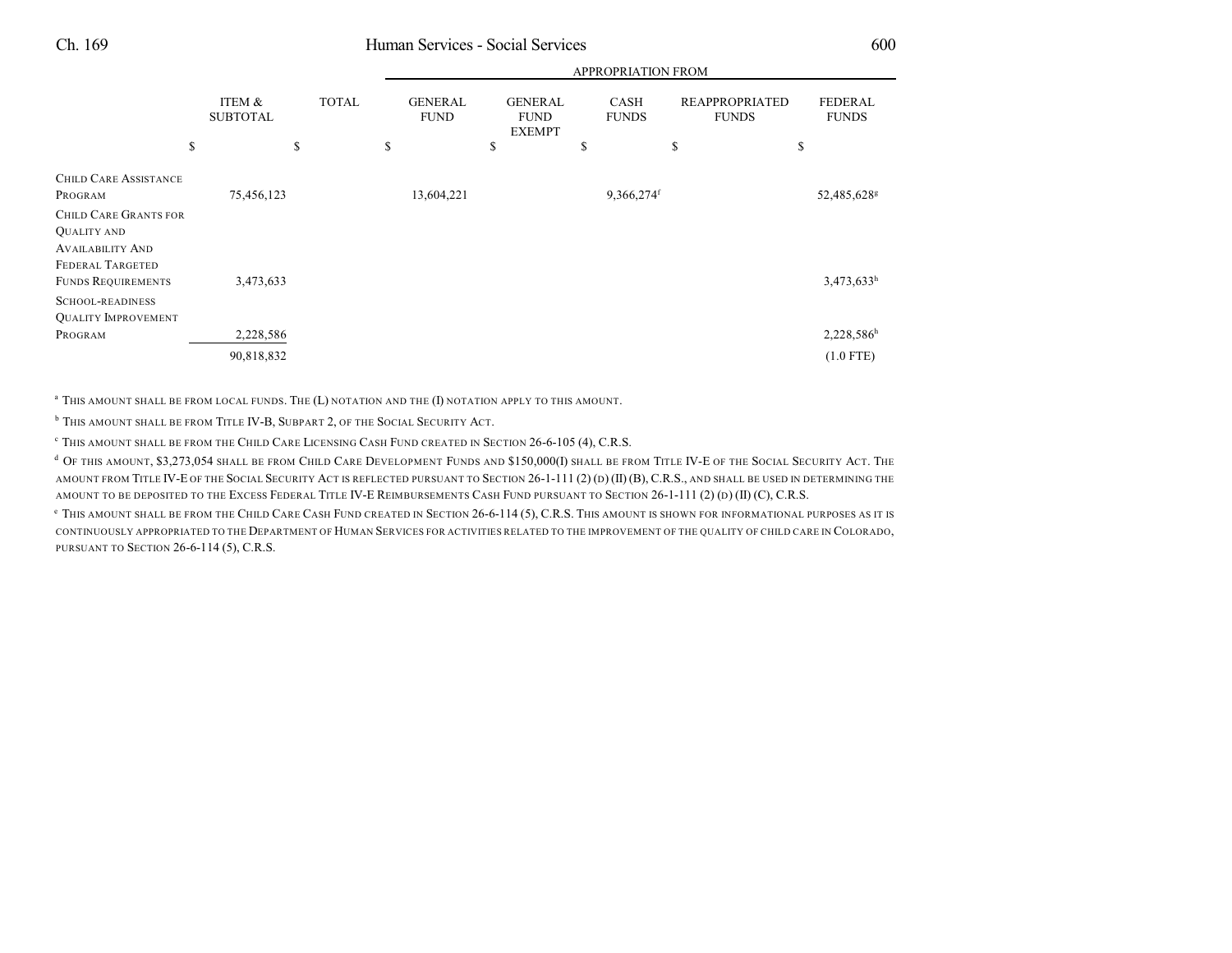f This amount shall be from local funds and reflects the local share of the costs of administering the Child Care Assistance Program and the local SHARE OF CHILD CARE SUBSIDIES. THE (L) NOTATION AND THE (I) NOTATION APPLY TO THIS AMOUNT. COUNTY MAINTENANCE OF EFFORT FOR THIS PROGRAM, PURSUANT TO FEDERAL REQUIREMENTS, TOTALS \$8,985,901.

 $\texttt{^g}$  Of this amount, \$52,385,628 shall be from Child Care Development Funds and \$100,000 shall be from the Title XX Social Services Block Grant.

<sup>h</sup> These amounts shall be from Child Care Development Funds.

| (B) DIVISION OF COMMUNITY AND FAMILY SUPPORT |            |                                  |                         |                        |
|----------------------------------------------|------------|----------------------------------|-------------------------|------------------------|
| <b>EARLY CHILDHOOD</b>                       |            |                                  |                         |                        |
| <b>COUNCILS</b>                              | 1,978,317  |                                  |                         | 1,978,317 <sup>a</sup> |
|                                              |            |                                  |                         | $(1.0$ FTE)            |
| <b>EARLY CHILDHOOD</b>                       |            |                                  |                         |                        |
| <b>MENTAL HEALTH</b>                         |            |                                  |                         |                        |
| <b>SERVICES</b>                              | 2,355,399  | 2,355,399                        |                         |                        |
|                                              |            | $(0.2$ FTE)                      |                         |                        |
| <b>EARLY INTERVENTION</b>                    |            |                                  |                         |                        |
| <b>SERVICES</b>                              | 36,115,007 | 17, 177, 707                     | $10,895,900(I)^{b}$     | $8,041,400(I)^c$       |
|                                              |            |                                  |                         | $(6.5$ FTE)            |
| <b>EARLY INTERVENTION</b>                    |            |                                  |                         |                        |
| <b>SERVICES CASE</b>                         |            |                                  |                         |                        |
| MANAGEMENT                                   | 7,315,534  | 2,733,049                        |                         | 4,582,485 <sup>d</sup> |
| <b>COLORADO CHILDREN'S</b>                   |            |                                  |                         |                        |
| <b>TRUST FUND</b>                            | 1,114,514  |                                  | $470,914^e$             | 643,600(I)             |
|                                              |            |                                  | $(1.5$ FTE)             |                        |
| <b>NURSE HOME VISITOR</b>                    |            |                                  |                         |                        |
| PROGRAM                                      | 13,729,550 |                                  | 13,524,950 <sup>f</sup> | 204,600(I)             |
|                                              |            |                                  | $(3.0$ FTE)             |                        |
|                                              | 62,608,321 |                                  |                         |                        |
|                                              |            |                                  |                         |                        |
|                                              |            |                                  |                         |                        |
| Ch. 169                                      |            | Human Services - Social Services |                         | 601                    |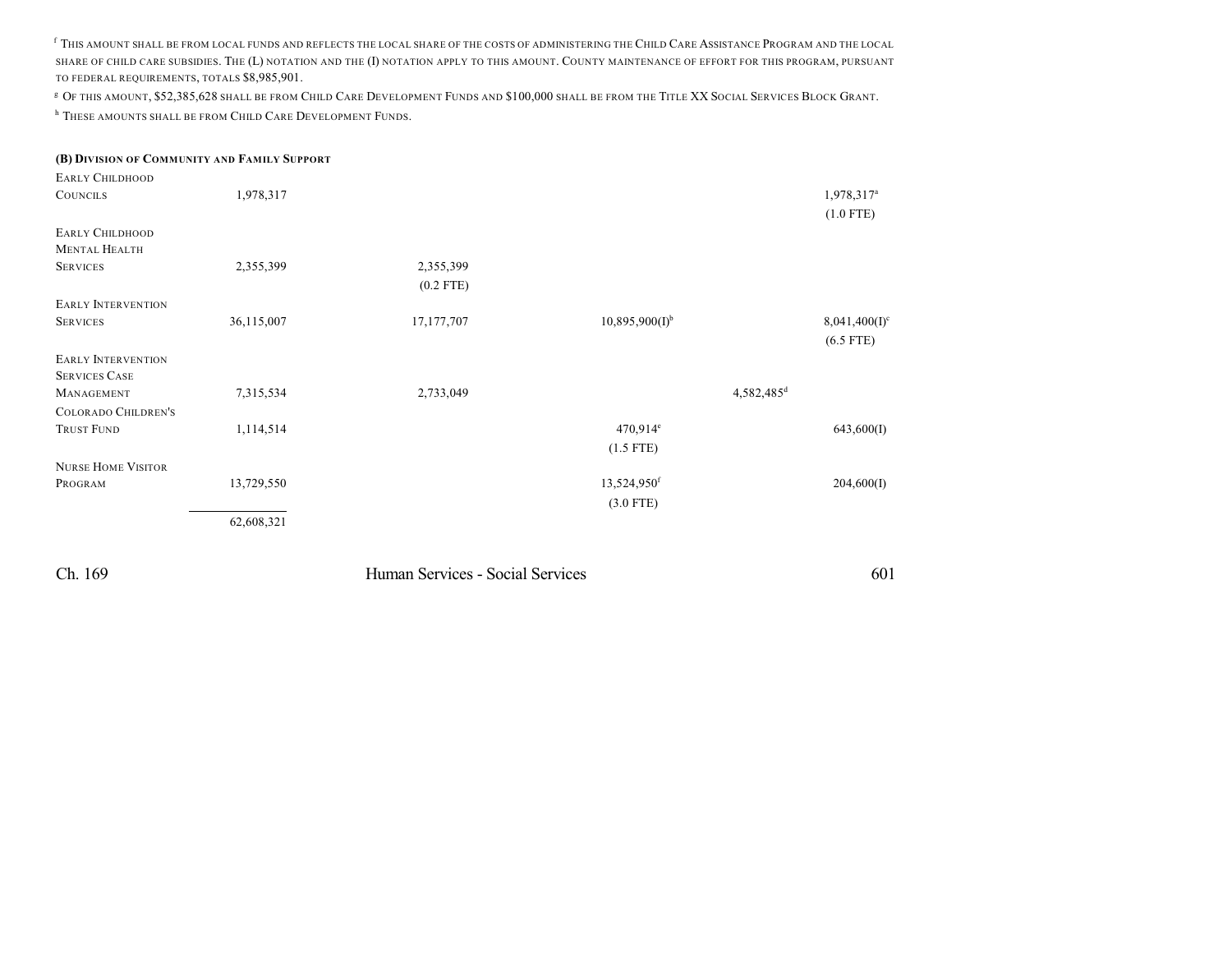|                           |       | <b>APPROPRIATION FROM</b>     |  |                               |  |                             |  |                                       |                                |
|---------------------------|-------|-------------------------------|--|-------------------------------|--|-----------------------------|--|---------------------------------------|--------------------------------|
| ITEM &<br><b>SUBTOTAL</b> | TOTAL | <b>GENERAL</b><br><b>FUND</b> |  | <b>GENERAL</b><br><b>FUND</b> |  | <b>CASH</b><br><b>FUNDS</b> |  | <b>REAPPROPRIATED</b><br><b>FUNDS</b> | <b>FEDERAL</b><br><b>FUNDS</b> |
|                           |       |                               |  | <b>EXEMPT</b>                 |  |                             |  |                                       |                                |
|                           |       |                               |  |                               |  |                             |  |                                       |                                |

<sup>a</sup> This amount shall be from Child Care Development Funds.

 $^{\rm b}$  Of this amount, an estimated \$5,969,466 (L) shall be from local funds and \$4,926,434 shall be from the Early Intervention Services Trust Fund CREATED IN SECTION 27-10.5-709 (2) (A), C.R.S. THE \$4,926,434 IS EXEMPT FROM THE RESTRICTIONS ON STATE SPENDING IMPOSED BY SECTION 20 OF ARTICLE X, OF THE STATE CONSTITUTION PURSUANT TO SECTION 27-10.5-709 (2) (A), C.R.S.

 $^\circ$  This amount reflects funds anticipated to be received pursuant to Part C of the federal Individuals with Disabilities Education Improvement Act.

<sup>d</sup> This amount shall be from Medicaid funds transferred from the Division of Community and Family Support, Early Intervention Services line item IN THE DEPARTMENT OF HEALTH CARE POLICY AND FINANCING.

THESE AMOUNTS SHALL BE FROM THE COLORADO CHILDREN'<sup>S</sup> TRUST FUND CREATED IN SECTION 19-3.5-106 (1), C.R.S. <sup>e</sup>

 $^{\rm f}$  This amount shall be from the Nurse Home Visitor Program Fund created in Section 26-6.8-102 (2) (b), C.R.S., which is received as a damage award AND, AS SUCH, DOES NOT CONSTITUTE FISCAL YEAR SPENDING FOR THE PURPOSES OF SECTION 20 OF ARTICLE X OF THE STATE CONSTITUTION.

### 89,740,469

#### 153,427,153

<sup>\*</sup>This amount shall be from the Child Care Licensing Cash Fund created in Section 26-6-105 (4), C.R.S.

<sup>b</sup> Of this amount, \$3,423,054 shall be from Child Care Development Funds and \$150,000(I) shall be from Title IV-E of the Social Security Act. The amount from Title IV-E of the Social Security Act is reflected pursuant to Section 26-1-111 (2) (d) (II) (B), C.R.S., and shall be used in determining the amount to be deposited to the Excess Federal Title IV-E Reimbursements Cash Fund pursuant to Section 26-1-111 (2) (d) (II) (C), C.R.S.

This amount shall be from the Child Care Cash Fund created in Section 26-6-114 (5), C.R.S. This amount is shown for informational purposes as it is continuously <sup>c</sup> appropriated to the Department of Human Services for activities related to the improvement of the quality of child care in Colorado, pursuant to Section 26-6-114 (5), C.R.S.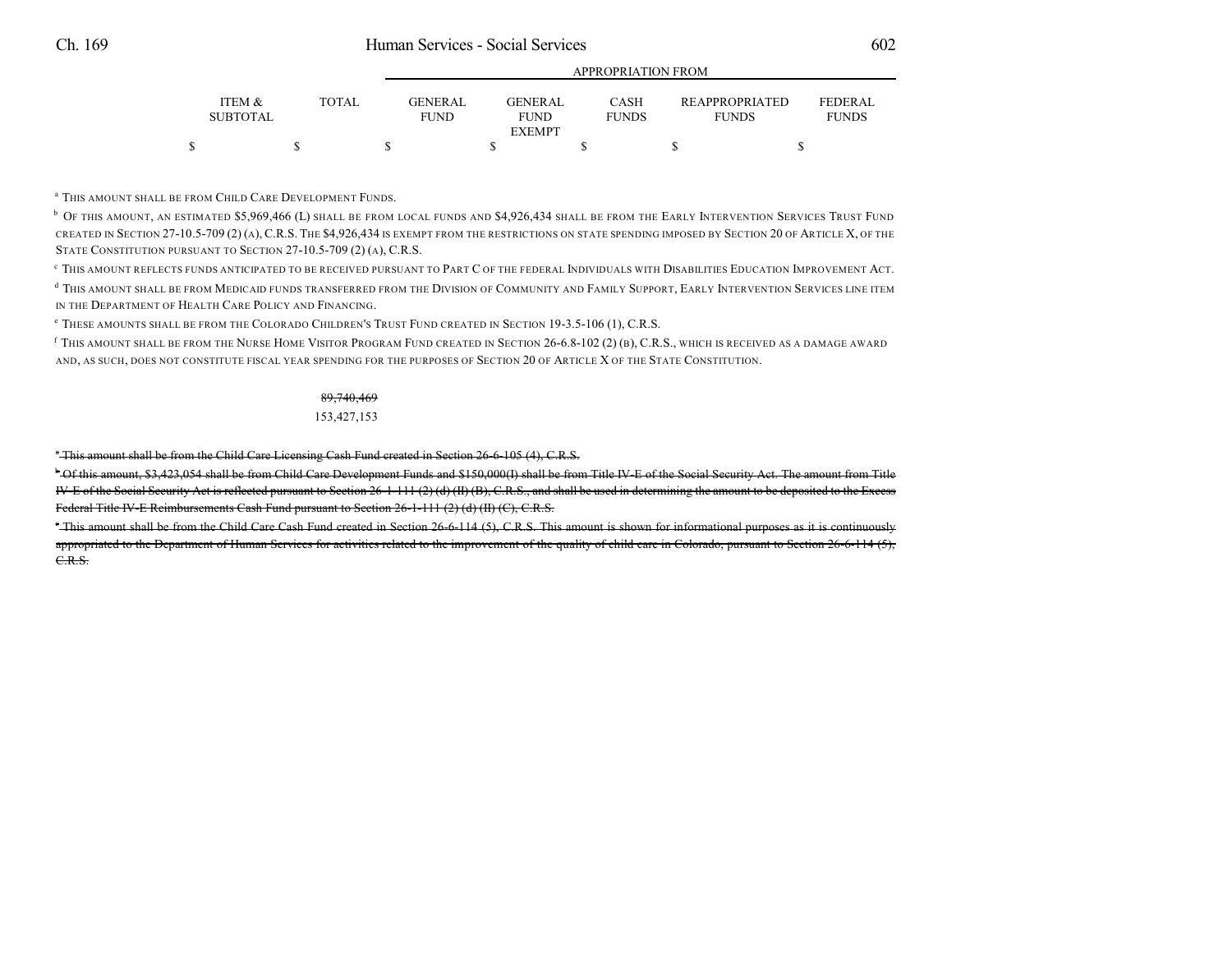<sup>†</sup>This amount shall be from local funds and reflects the local share of the costs of administering the Child Care Assistance Program and the local share of child care subsidies. The (L) notation and the (I) notation apply to this amount. County maintenance of effort for this program, pursuant to federal requirements, totals \$8,985,901. <sup>e</sup> Of this amount, \$52,385,628 shall be from Child Care Development Funds and \$100,000 shall be from the Title XX Social Services Block Grant.

<sup>f</sup> These amounts shall be from Child Care Development Funds.

#### **(8) BEHAVIORAL HEALTH SERVICES**

| (A) Administration              |              |           |                       |                   |                             |
|---------------------------------|--------------|-----------|-----------------------|-------------------|-----------------------------|
| Personal Services               | 4,527,215    | 1,214,878 | $305,206^{\circ}$     | $804,054^{\rm b}$ | $2,203,077(I)^c$            |
|                                 | 4,511,035    | 1,198,698 |                       |                   |                             |
|                                 | $(57.8$ FTE) |           |                       |                   |                             |
|                                 | $(57.6$ FTE) |           |                       |                   |                             |
| <b>Operating Expenses</b>       | 289,230      | 18,729    | $36,524$ <sup>d</sup> | $16,266^e$        | $217,711(I)^c$              |
| <b>Indirect Cost Assessment</b> | 270,861      |           | 3,280 <sup>f</sup>    |                   | $267,581(I)^c$              |
| Federal Programs and            |              |           |                       |                   |                             |
| Grants                          | 2,307,608    |           |                       |                   | $2,307,608(1)$ <sup>c</sup> |
|                                 |              |           |                       |                   | $(1.5$ FTE)                 |
| <b>Other Federal Grants</b>     | 258,209      |           |                       |                   | $258,209(1)$ <sup>c</sup>   |
|                                 | 7,653,123    |           |                       |                   |                             |
|                                 | 7,636,943    |           |                       |                   |                             |

<sup>a</sup> Of this amount, \$95,333 shall be from the Offender Mental Health Services Fund created in Section 27-66-104 (4) (a), C.R.S., \$95,221 shall be from patient revenues earned by the Mental Health Institutes, \$55,382 shall be from the Alcohol and Drug Abuse Community Prevention and Treatment Fund created in Section 24-75-1104.5  $(1.5)$  (a) (VIII), C.R.S., \$27,423 shall be from the Law Enforcement Assistance Fund pursuant to Section 43-4-402 (2), C.R.S., \$22,721 shall be from the Persistent Drunk Driver Cash Fund created in Section 42-3-303 (1), C.R.S., \$5,719 shall be from the Controlled Substances Program Fund created in Section 27-80-206, C.R.S., and \$3,407 shall be from the Addiction Counselor Training Fund pursuant to Section 27-80-111 (2), C.R.S.

<sup>b</sup>Of this amount, \$427,496 shall be funds transferred from the Judicial Department for the Alcohol and Drug Driving Safety Program created in Section 42-4-1301.3 (3) (a), C.R.S., and \$376,558 shall be transferred from Medicaid funds appropriated to the Department of Health Care Policy and Financing.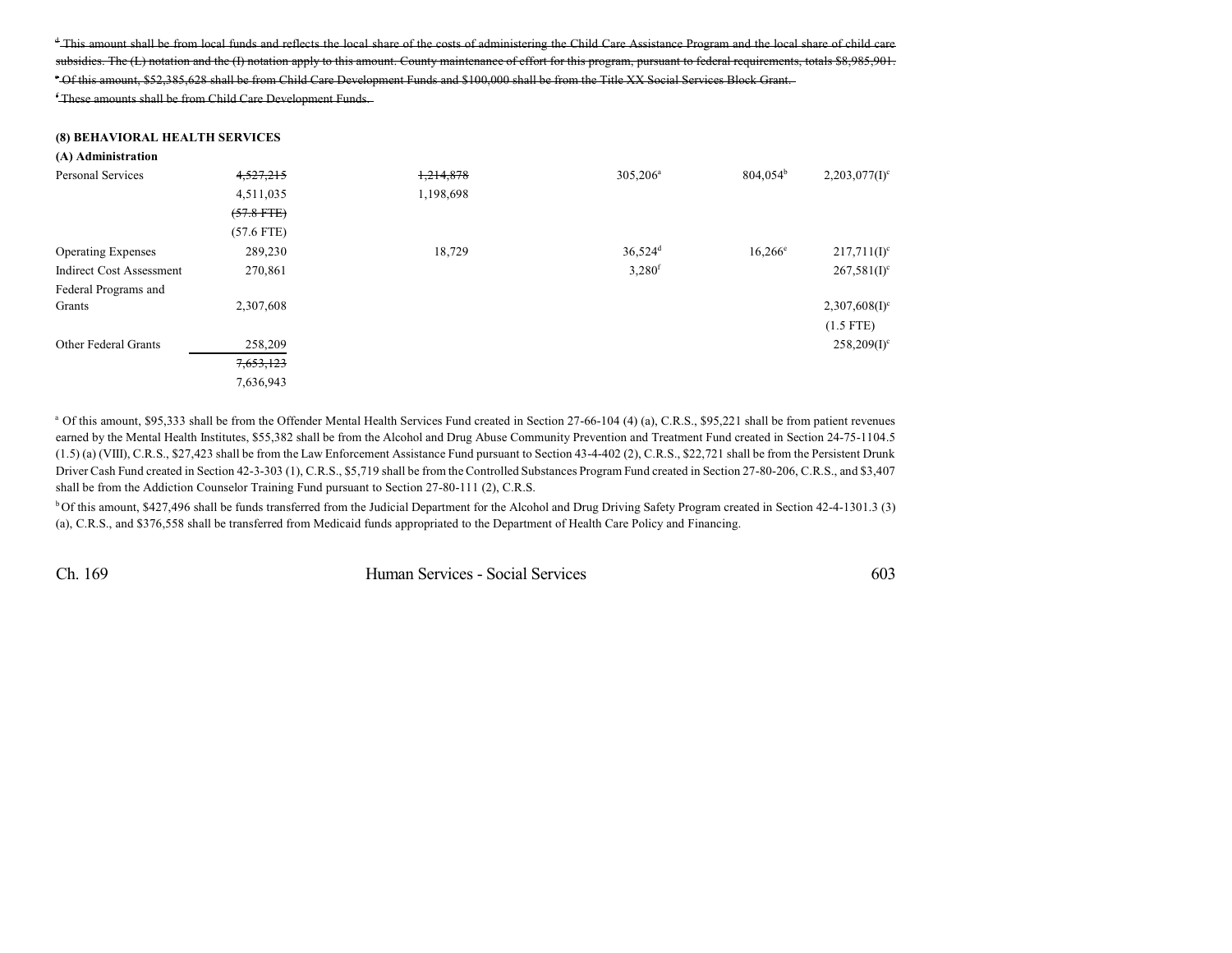|                 |        |                 | APPROPRIATION FROM           |              |                       |                |  |  |
|-----------------|--------|-----------------|------------------------------|--------------|-----------------------|----------------|--|--|
| ITEM &          | TOTAL. | <b>GENER AL</b> | <b>GENERAL</b>               | CASH         | <b>REAPPROPRIATED</b> | <b>FEDERAL</b> |  |  |
| <b>SUBTOTAL</b> |        | <b>FUND</b>     | <b>FUND</b><br><b>EXEMPT</b> | <b>FUNDS</b> | <b>FUNDS</b>          | <b>FUNDS</b>   |  |  |
| \$              |        |                 |                              |              |                       |                |  |  |

<sup>c</sup> Of these amounts, it is estimated that \$1,873,799 shall be from the Substance Abuse Prevention and Treatment Block Grant, \$709,946 shall be from the Mental Health Services Block Grant, and \$2,670,441 shall be from various sources of federal funds.

<sup>d</sup> Of this amount, \$11,538 shall be from the Alcohol and Drug Abuse Community Prevention and Treatment Fund created in Section 24-75-1104.5 (1.5) (a) (VIII), C.R.S., \$10,508 shall be from the Addiction Counselor Training Fund pursuant to Section 27-80-111 (2), C.R.S., \$6,496 shall be from the Law Enforcement Assistance Fund pursuant to Section 43-4-402 (2) (a), C.R.S., \$4,482 shall be from the Offender Mental Health Services Fund created in Section 27-66-104 (4) (a), C.R.S., and \$3,500 shall be from the Persistent Drunk Driver Cash Fund created in Section 42-3-303 (1), C.R.S.

Of this amount, \$12,226 shall be Medicaid funds transferred from the Department of Health Care Policy and Financing and \$4,040 shall be transferred from the Judicial <sup>e</sup> Department for the Alcohol and Drug Driving Safety Program created in Section 42-4-1301.3 (3) (a), C.R.S.

 $f$ This amount shall be from the Law Enforcement Assistance Fund pursuant to Section 43-4-402 (2), C.R.S.

#### **(B) Mental Health Community Programs**

(1) Mental Health Services for the Medically Indigent

| Services for Indigent<br>Mentally Ill Clients           | 39,825,825 | 33,430,347 |                   | $161,909^a$ | $6,233,569(1)^{b}$ |
|---------------------------------------------------------|------------|------------|-------------------|-------------|--------------------|
| Medications for Indigent                                |            |            |                   |             |                    |
| Mentally Ill Clients                                    | 1,748,273  | 1,748,273  |                   |             |                    |
| School-based Mental                                     |            |            |                   |             |                    |
| <b>Health Services</b>                                  | 2,339,219  | 2,339,219  |                   |             |                    |
| <b>Assertive Community</b><br><b>Treatment Programs</b> | 1,316,208  | 658,104    | $658.104^{\circ}$ |             |                    |
| Alternatives to Inpatient                               |            |            |                   |             |                    |
| Hospitalization at a                                    |            |            |                   |             |                    |
| Mental Health Institute                                 | 3,201,657  | 3,201,657  |                   |             |                    |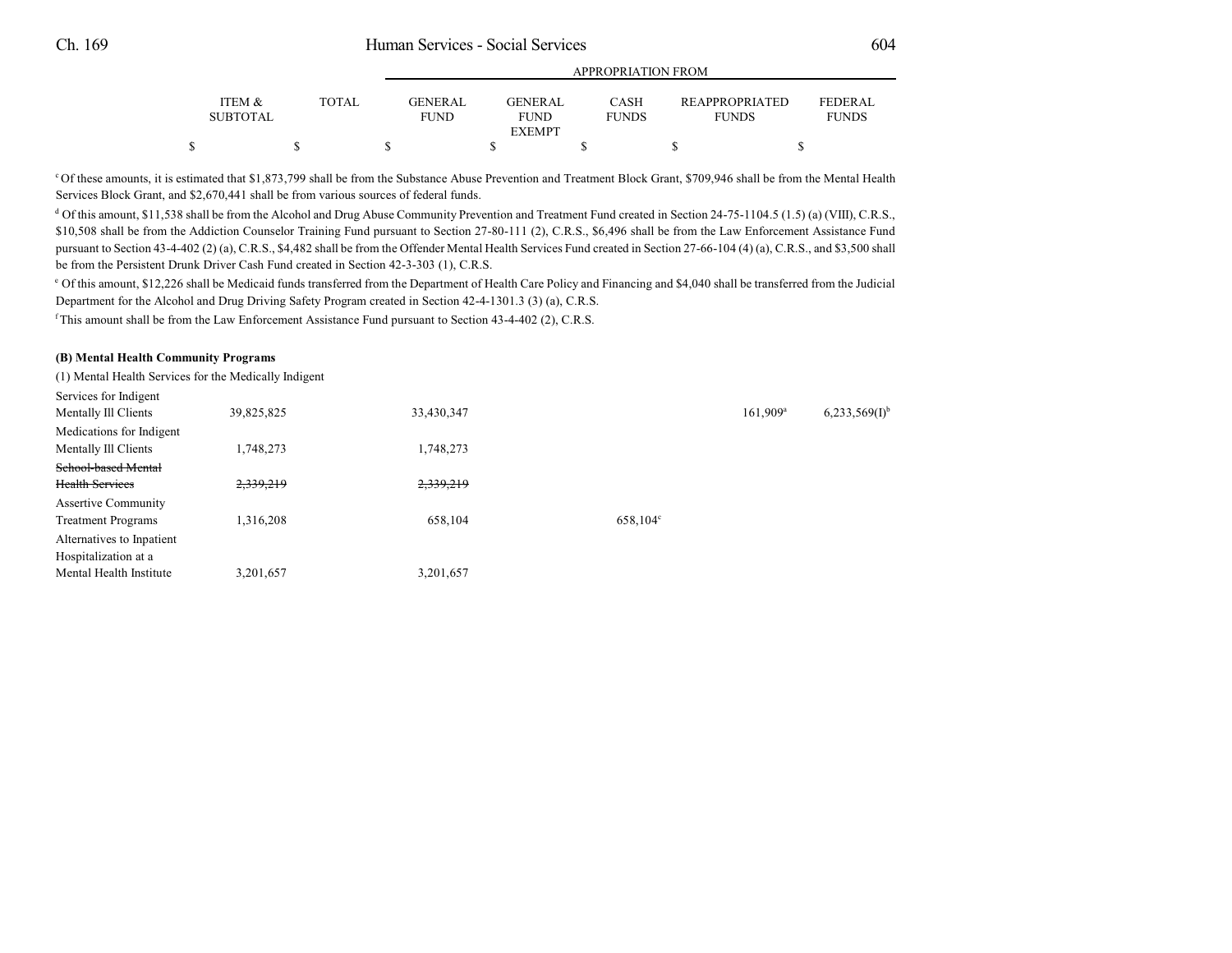| Mental Health Services<br>for Juvenile and Adult                                                                                     |                              |                                                                                                                                                                                                                                                                                                                       |                        |               |     |
|--------------------------------------------------------------------------------------------------------------------------------------|------------------------------|-----------------------------------------------------------------------------------------------------------------------------------------------------------------------------------------------------------------------------------------------------------------------------------------------------------------------|------------------------|---------------|-----|
| Offenders                                                                                                                            | 3,297,476                    |                                                                                                                                                                                                                                                                                                                       | 3,297,476 <sup>d</sup> |               |     |
|                                                                                                                                      | 51,728,658                   |                                                                                                                                                                                                                                                                                                                       |                        |               |     |
|                                                                                                                                      | 49,389,439                   |                                                                                                                                                                                                                                                                                                                       |                        |               |     |
| <sup>a</sup> This amount shall be transferred from the Division of Vocational Rehabilitation.<br>from Homelessness (PATH) Grant.     |                              | <sup>b</sup> Of this amount, it is estimated that \$5,459,809 shall be from the Mental Health Services Block Grant and \$773,760 shall be from the Projects for Assistance in Transition<br>$\textdegree$ This amount shall be from local matching funds. The (L) notation and the (I) notation apply to this amount. |                        |               |     |
|                                                                                                                                      |                              | $\textsuperscript{d}$ This amount shall be from the Offender Mental Health Services Fund created in Section 27-66-104 (4) (a), C.R.S.                                                                                                                                                                                 |                        |               |     |
| (2) Residential Treatment                                                                                                            |                              |                                                                                                                                                                                                                                                                                                                       |                        |               |     |
| for Youth (H.B. 99-1116)                                                                                                             | 987,149                      | 568,556                                                                                                                                                                                                                                                                                                               | 300,000 <sup>a</sup>   | $118,593^b$   |     |
|                                                                                                                                      | 208, 295, 172<br>205,939,773 | <sup>a</sup> This amount shall be from the Tobacco Litigation Settlement Cash Fund created in Section 24-22-115 (1) (a), C.R.S., pursuant to Section 24-75-1104.5 (1) (k), C.R.S.<br><sup>b</sup> This amount shall be from Medicaid funds transferred from the Department of Health Care Policy and Financing.       |                        |               |     |
|                                                                                                                                      |                              |                                                                                                                                                                                                                                                                                                                       |                        |               |     |
| (9) SERVICES FOR PEOPLE WITH DISABILITIES<br>(A) Community Services for People with Developmental Disabilities<br>(1) Administration |                              |                                                                                                                                                                                                                                                                                                                       |                        |               |     |
| <b>Personal Services</b>                                                                                                             | 2,821,868                    | 226,958                                                                                                                                                                                                                                                                                                               |                        | $2,594,910^a$ |     |
|                                                                                                                                      | $(34.0$ FTE)                 |                                                                                                                                                                                                                                                                                                                       |                        |               |     |
| Ch. 169                                                                                                                              |                              | Human Services - Social Services                                                                                                                                                                                                                                                                                      |                        |               | 605 |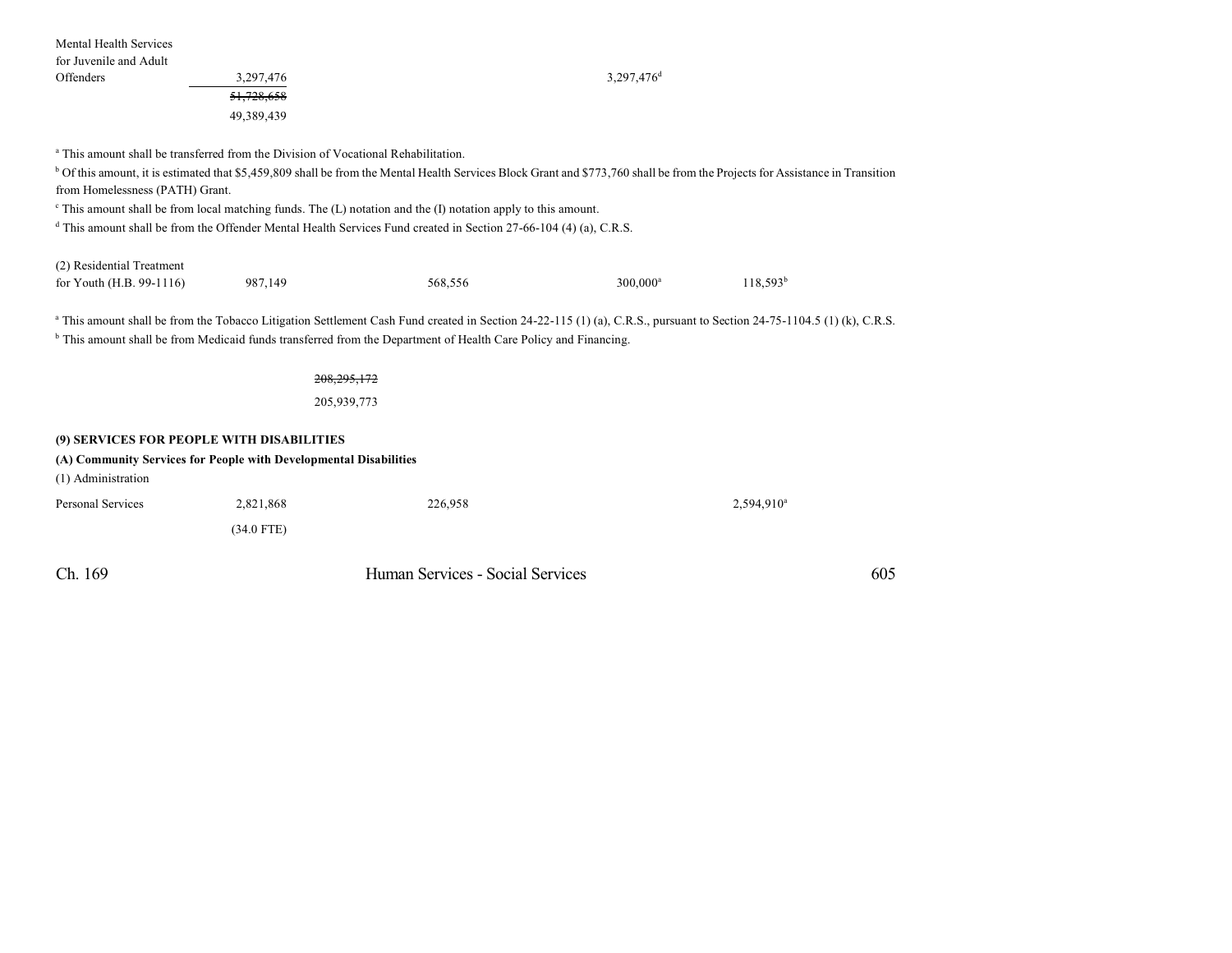|                           |                           |    |              |                               | <b>APPROPRIATION FROM</b> |                                                |  |                             |  |                                       |                     |                                |
|---------------------------|---------------------------|----|--------------|-------------------------------|---------------------------|------------------------------------------------|--|-----------------------------|--|---------------------------------------|---------------------|--------------------------------|
|                           | ITEM &<br><b>SUBTOTAL</b> |    | <b>TOTAL</b> | <b>GENERAL</b><br><b>FUND</b> |                           | <b>GENERAL</b><br><b>FUND</b><br><b>EXEMPT</b> |  | <b>CASH</b><br><b>FUNDS</b> |  | <b>REAPPROPRIATED</b><br><b>FUNDS</b> |                     | <b>FEDERAL</b><br><b>FUNDS</b> |
|                           | \$                        | \$ |              | \$                            |                           | \$                                             |  | \$                          |  | \$                                    | \$                  |                                |
| <b>Operating Expenses</b> | 148,523                   |    |              |                               |                           |                                                |  |                             |  |                                       | $148,523^{\circ}$   |                                |
| Community and Contract    |                           |    |              |                               |                           |                                                |  |                             |  |                                       |                     |                                |
| Management System         | 137,480                   |    |              |                               | 41,244                    |                                                |  |                             |  |                                       | $96,236^a$          |                                |
| Support Level             |                           |    |              |                               |                           |                                                |  |                             |  |                                       |                     |                                |
| Administration            | 57,368                    |    |              |                               |                           |                                                |  |                             |  |                                       | 57,368 <sup>a</sup> |                                |
|                           | 3,165,239                 |    |              |                               |                           |                                                |  |                             |  |                                       |                     |                                |

<sup>a</sup> These amounts shall be from Medicaid cash funds transferred from the Community Services for People with Developmental Disabilities, Administration line item in the Department of Health Care Policy and Financing.

| $(2)$ Program Costs <sup>30</sup> |             |  |
|-----------------------------------|-------------|--|
| Adult Comprehensive               |             |  |
| Services for 4,471.2              |             |  |
| Medicaid Full Program             |             |  |
| Equivalents (FPE)                 | 329,907,455 |  |
| <b>Adult Supported Living</b>     |             |  |
| Services for 692 General          |             |  |
| Fund FPE and 3,417.5              |             |  |
| Medicaid FPE                      | 46,728,721  |  |
| <b>Family Support Services</b>    | 3,255,842   |  |
| Children's Extensive              |             |  |
| Support Services for 659          |             |  |
| Medicaid FPE                      | 13,201,051  |  |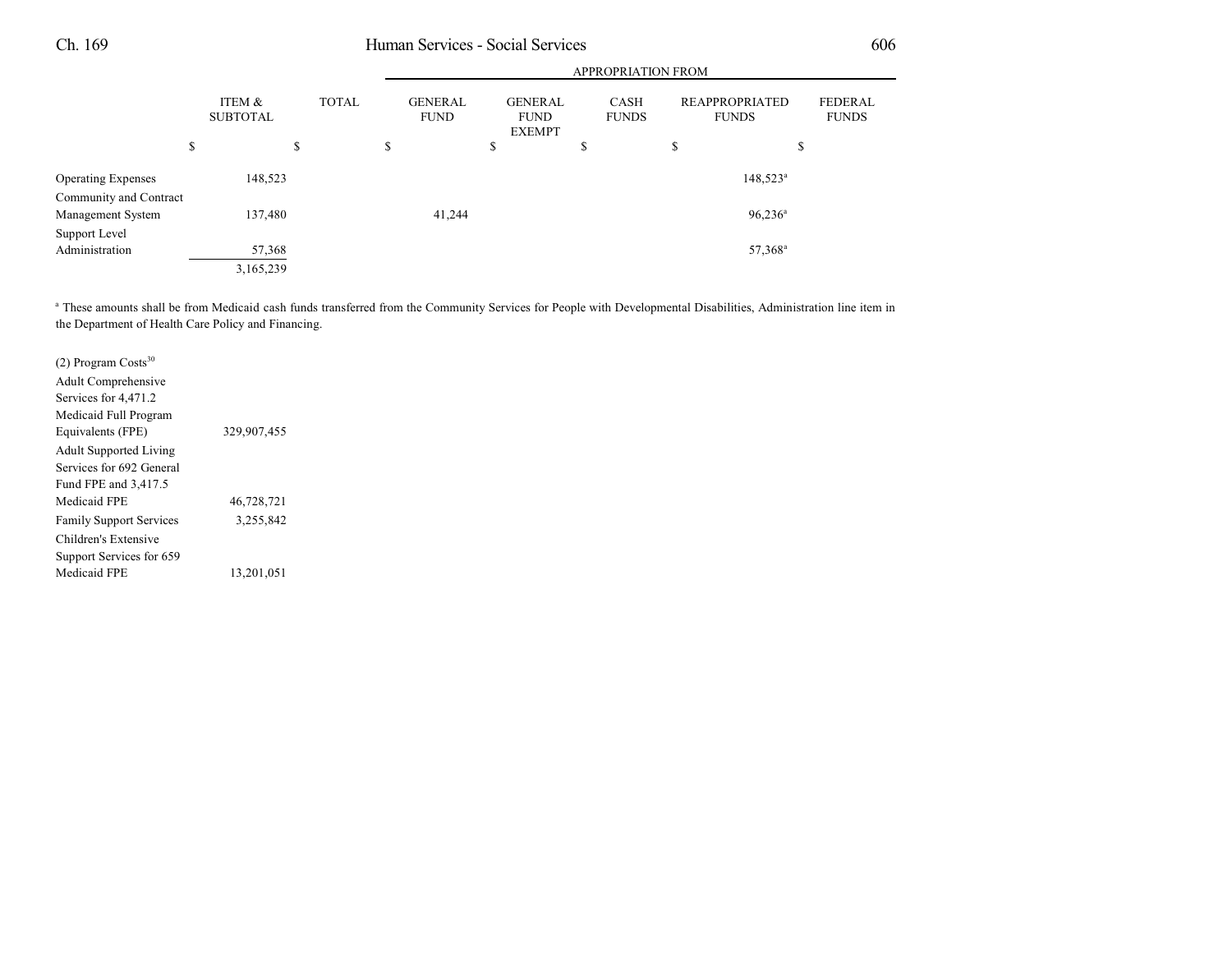| Case Management for              |             |            |                         |                          |
|----------------------------------|-------------|------------|-------------------------|--------------------------|
| 692 General Fund and             |             |            |                         |                          |
| 8,547.7 Medicaid FPE             | 25,717,760  |            |                         |                          |
| <b>Eligibility Determination</b> |             |            |                         |                          |
| and Waiting List                 |             |            |                         |                          |
| Management                       | 2,987,431   |            |                         |                          |
| Preventive Dental                |             |            |                         |                          |
| Hygiene <sup>31</sup>            | 64,239      |            |                         |                          |
|                                  | 421,862,499 | 16,484,491 | 30,802,357 <sup>a</sup> | 374,575,651 <sup>b</sup> |

<sup>a</sup> Of this amount, \$30,798,715 shall be from client cash sources, and \$3,642 shall be from local funds. The (L) and (I) notation shall apply to \$3,642.

<sup>b</sup> This amount shall be from Medicaid funds transferred from the Community Services for People with Developmental Disabilities, Program Costs line item in the Department of Health Care Policy and Financing.

| (3) Early Intervention Services <sup>32</sup><br>Early Intervention |              |            |                   |                             |
|---------------------------------------------------------------------|--------------|------------|-------------------|-----------------------------|
| Services                                                            | 36, 115, 007 | 17,177,707 | $10,895,900(f)^4$ | 8,041,400(f)<br>$(6.5$ FTE) |
| Early Intervention<br>Services Case                                 |              |            |                   |                             |
| Management                                                          | 7,315,534    | 2,733,049  |                   | $4,582,485$ °               |
|                                                                     | 43,430,541   |            |                   |                             |

Of this amount, an estimated \$5,969,466 (L) shall be from local funds and \$4,926,434 shall be from the Early Intervention Services Trust Fund created in Section <sup>a</sup> 27-10.5-709 (2) (a), C.R.S. The \$4,926,434 is exempt from the restrictions on state spending imposed by Section 20 of Article X, of the State Constitution pursuant to Section 27-10.5-709 (2) (a), C.R.S.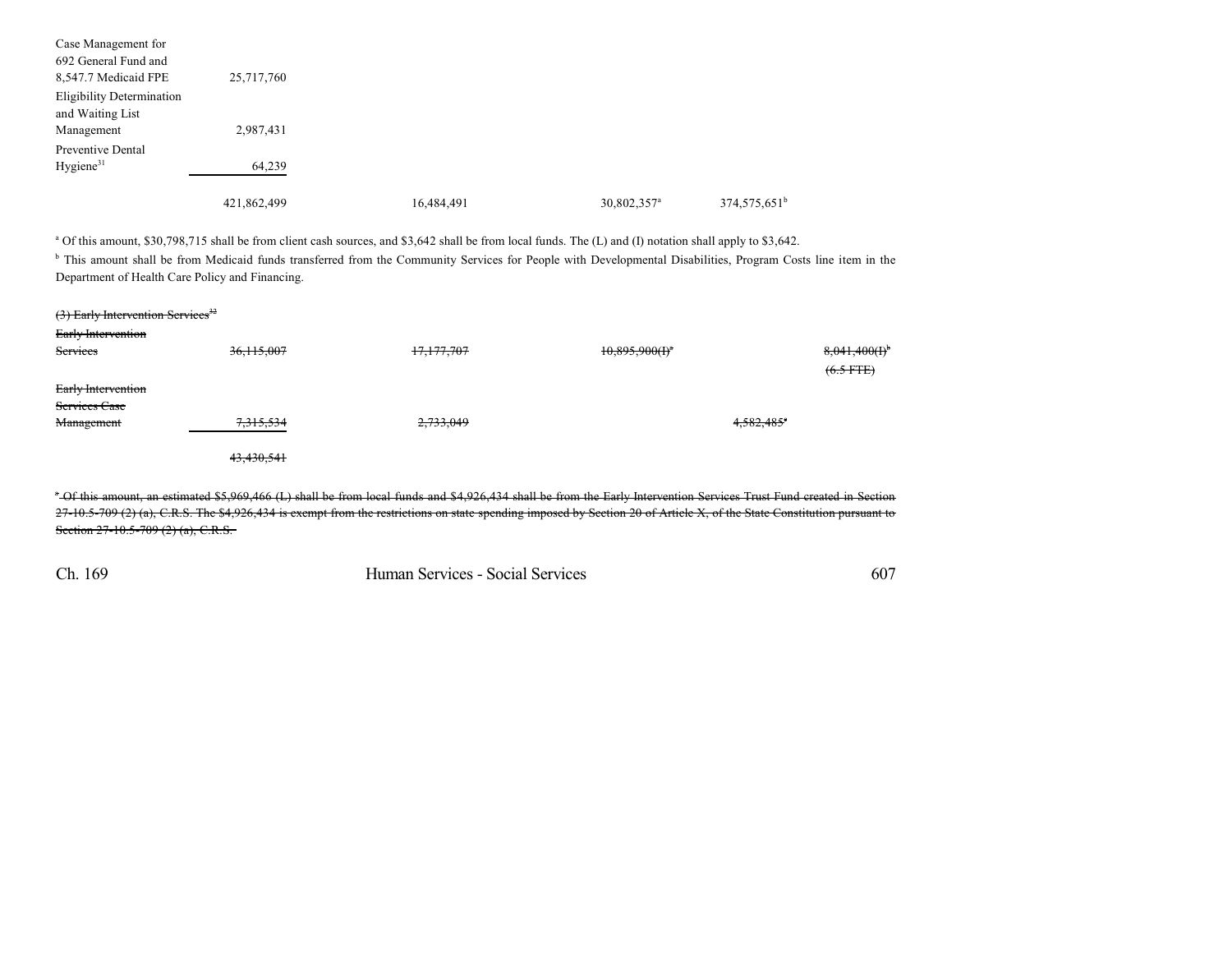|                                                                                                                                                                                                                                                                                                                                   |                           |       |                               | APPROPRIATION FROM                             |                             |                                |                                |  |  |
|-----------------------------------------------------------------------------------------------------------------------------------------------------------------------------------------------------------------------------------------------------------------------------------------------------------------------------------|---------------------------|-------|-------------------------------|------------------------------------------------|-----------------------------|--------------------------------|--------------------------------|--|--|
|                                                                                                                                                                                                                                                                                                                                   | ITEM &<br><b>SUBTOTAL</b> | TOTAL | <b>GENERAL</b><br><b>FUND</b> | <b>GENERAL</b><br><b>FUND</b><br><b>EXEMPT</b> | <b>CASH</b><br><b>FUNDS</b> | REAPPROPRIATED<br><b>FUNDS</b> | <b>FEDERAL</b><br><b>FUNDS</b> |  |  |
|                                                                                                                                                                                                                                                                                                                                   |                           |       |                               |                                                |                             |                                |                                |  |  |
| $^{\circ}$ This amount reflects funds anticipated to be received pursuant to Part C of the federal Individuals with Disabilities Education Improvement Act<br>FThis amount shall be from Medicaid funds transferred from the Community Services for People with Developmental Disabilities. Early Intervention Services line item |                           |       |                               |                                                |                             |                                |                                |  |  |

APPROPRIATION FROM

in the Department of Health Care Policy and Financing.

### 615,309,388 571,878,847

## **TOTALS PART VII**

| (HUMAN SERVICES) | \$2,163,229,846 \$696,785,662 | <del>\$338,613,036</del> <sup>*</sup> | $$517,852,655^b$ $$609,978,493^c$ |               |
|------------------|-------------------------------|---------------------------------------|-----------------------------------|---------------|
|                  |                               | $$356,215,550^a$                      |                                   | \$610,826,693 |

 $^{\circ}$  Of this amount, \$126,014,974 contains an (L) notation and \$226,061,001 contains an (I) notation.

 $b$  Of this amount, \$1,330,200 contains an (I) notation.

<sup>c</sup> Of this amount,  $\frac{$273,402,352}{$274,250,552}$  contains an (I) notation.

**FOOTNOTES** -- The following statements are referenced to the numbered footnotes throughout section 2.

32 Department of Human Services, Services for People with Disabilities, Community Services for People with Developmental Disabilities, Early Intervention Services -- It is the intent of the General Assembly that expenditures for these services be recorded only against the Long Bill group total for Early Intervention Services.

SECTION 29. Appropriation to the department of public health and environment for the fiscal year beginning July 1,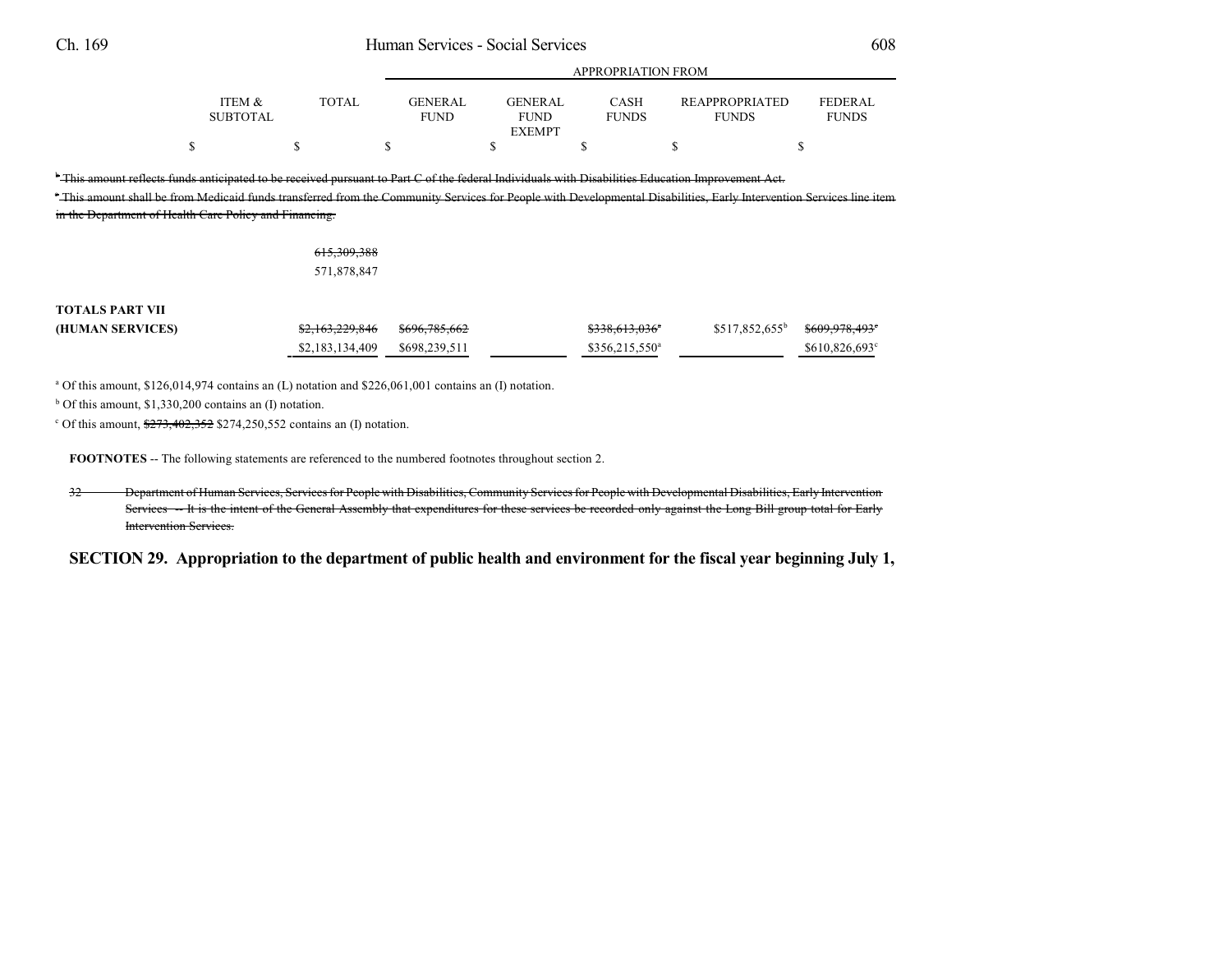**2013.** In Senate Bill 13-230, section 2, **amend** Part XVI (9) (D) and the affected totals as follows:

## **PART XVI DEPARTMENT OF PUBLIC HEALTH AND ENVIRONMENT**

## **(9) PREVENTION SERVICES DIVISION**

| (D) Family and Community Health |            |             |                           |                        |
|---------------------------------|------------|-------------|---------------------------|------------------------|
| (1) Women's Health              |            |             |                           |                        |
| Family Planning Program         |            |             |                           |                        |
| Administration <sup>58</sup>    | 1,050,698  | 395,998     |                           | 654,700(I)             |
|                                 |            | $(5.8$ FTE) |                           | $(6.2$ FTE)            |
| <b>Family Planning Purchase</b> |            |             |                           |                        |
| of Services <sup>58</sup>       | 4,932,026  | 1,223,326   |                           | 3,708,700(I)           |
| Family Planning Federal         |            |             |                           |                        |
| Grants                          | 351,400    |             |                           | 351,400(I)             |
|                                 |            |             |                           | $(3.8$ FTE)            |
| <b>Adult Stem Cells Cure</b>    |            |             |                           |                        |
| Fund                            | 140,000    |             | $140,000^a$               |                        |
| Maternal and Child              |            |             |                           |                        |
| Health                          | 4,659,400  |             |                           | 4,659,400 <sup>b</sup> |
|                                 |            |             |                           | $(15.0$ FTE)           |
| <b>Nurse Home Visitor</b>       |            |             |                           |                        |
| Program                         | 13,729,550 |             | $13,524,950$ <sup>e</sup> | 204,600(f)             |
|                                 |            |             | $(3.0$ FTE)               |                        |
|                                 | 24,863,074 |             |                           |                        |
|                                 | 11,133,524 |             |                           |                        |
|                                 |            |             |                           |                        |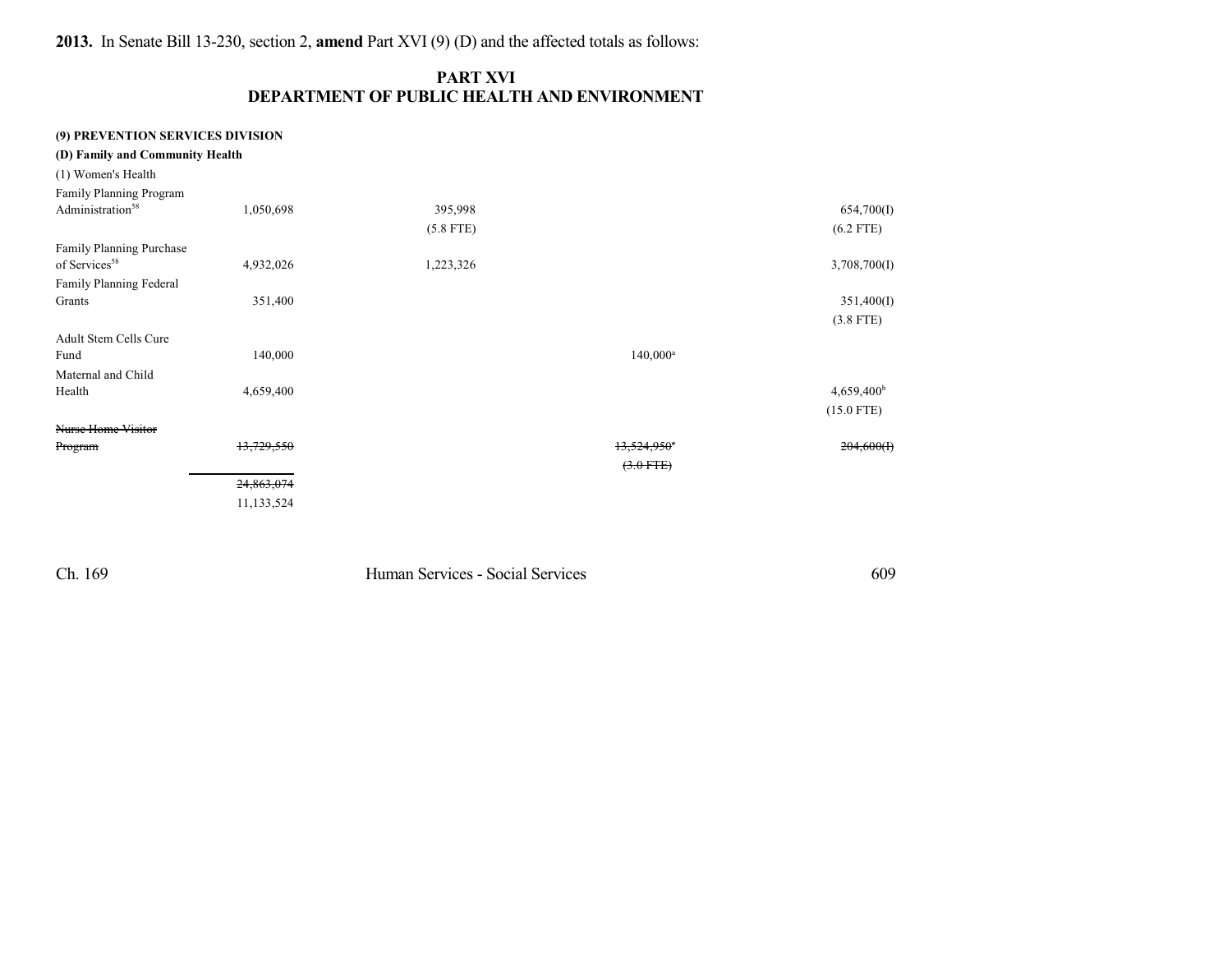|                                                                       |                                                                                                                                                                                                                                                                                                                                                                                                                                                                                       | APPROPRIATION FROM |                               |                                                |    |                             |                                       |                                |
|-----------------------------------------------------------------------|---------------------------------------------------------------------------------------------------------------------------------------------------------------------------------------------------------------------------------------------------------------------------------------------------------------------------------------------------------------------------------------------------------------------------------------------------------------------------------------|--------------------|-------------------------------|------------------------------------------------|----|-----------------------------|---------------------------------------|--------------------------------|
|                                                                       | ITEM &<br><b>SUBTOTAL</b>                                                                                                                                                                                                                                                                                                                                                                                                                                                             | <b>TOTAL</b>       | <b>GENERAL</b><br><b>FUND</b> | <b>GENERAL</b><br><b>FUND</b><br><b>EXEMPT</b> |    | <b>CASH</b><br><b>FUNDS</b> | <b>REAPPROPRIATED</b><br><b>FUNDS</b> | <b>FEDERAL</b><br><b>FUNDS</b> |
|                                                                       | \$                                                                                                                                                                                                                                                                                                                                                                                                                                                                                    | \$                 | \$<br>\$                      |                                                | \$ |                             | \$                                    | \$                             |
|                                                                       | <sup>a</sup> This amount shall be from the Adult Stem Cells Cure Fund created in Section 25-40-103 (1), C.R.S.<br><sup>b</sup> This amount shall be from the Maternal and Child Health Block Grant.<br>This amount shall be from the Nurse Home Visitor Program Fund created in Section 25-31-107(2)(b), C.R.S., which is received as a damage award and, as such, does<br>not constitute fiscal year spending for the purposes of Section 20 of Article X of the State Constitution. |                    |                               |                                                |    |                             |                                       |                                |
| (2) Children and Youth Health                                         |                                                                                                                                                                                                                                                                                                                                                                                                                                                                                       |                    |                               |                                                |    |                             |                                       |                                |
| Health Care Program for<br>Children with Special                      |                                                                                                                                                                                                                                                                                                                                                                                                                                                                                       |                    |                               |                                                |    |                             |                                       |                                |
| Needs                                                                 | 1,381,567                                                                                                                                                                                                                                                                                                                                                                                                                                                                             |                    | 697,467(M)                    |                                                |    |                             |                                       | 684,100 <sup>a</sup>           |
|                                                                       |                                                                                                                                                                                                                                                                                                                                                                                                                                                                                       |                    | $(8.5$ FTE)                   |                                                |    |                             |                                       | $(7.1$ FTE)                    |
| Health Care Program for<br>Children with Special<br>Needs Purchase of |                                                                                                                                                                                                                                                                                                                                                                                                                                                                                       |                    |                               |                                                |    |                             |                                       |                                |
| Services                                                              | 3,409,973                                                                                                                                                                                                                                                                                                                                                                                                                                                                             |                    | 1,847,899(M)                  |                                                |    | 40.874 <sup>b</sup>         |                                       | $1,521,200^a$                  |
| Genetics Counseling                                                   |                                                                                                                                                                                                                                                                                                                                                                                                                                                                                       |                    |                               |                                                |    |                             |                                       |                                |
| Program Costs                                                         | 1,654,417                                                                                                                                                                                                                                                                                                                                                                                                                                                                             |                    |                               |                                                |    | 1,654,417 <sup>c</sup>      |                                       |                                |
|                                                                       |                                                                                                                                                                                                                                                                                                                                                                                                                                                                                       |                    |                               |                                                |    | $(1.0$ FTE)                 |                                       |                                |
| School-based Health                                                   |                                                                                                                                                                                                                                                                                                                                                                                                                                                                                       |                    |                               |                                                |    |                             |                                       |                                |
| Centers <sup>59</sup>                                                 | 5,260,817                                                                                                                                                                                                                                                                                                                                                                                                                                                                             |                    | 5,260,817                     |                                                |    |                             |                                       |                                |
|                                                                       |                                                                                                                                                                                                                                                                                                                                                                                                                                                                                       |                    | $(2.9$ FTE)                   |                                                |    |                             |                                       |                                |
| <b>Interagency Prevention</b><br>Programs Coordination                | 133,284                                                                                                                                                                                                                                                                                                                                                                                                                                                                               |                    | 133,284                       |                                                |    |                             |                                       |                                |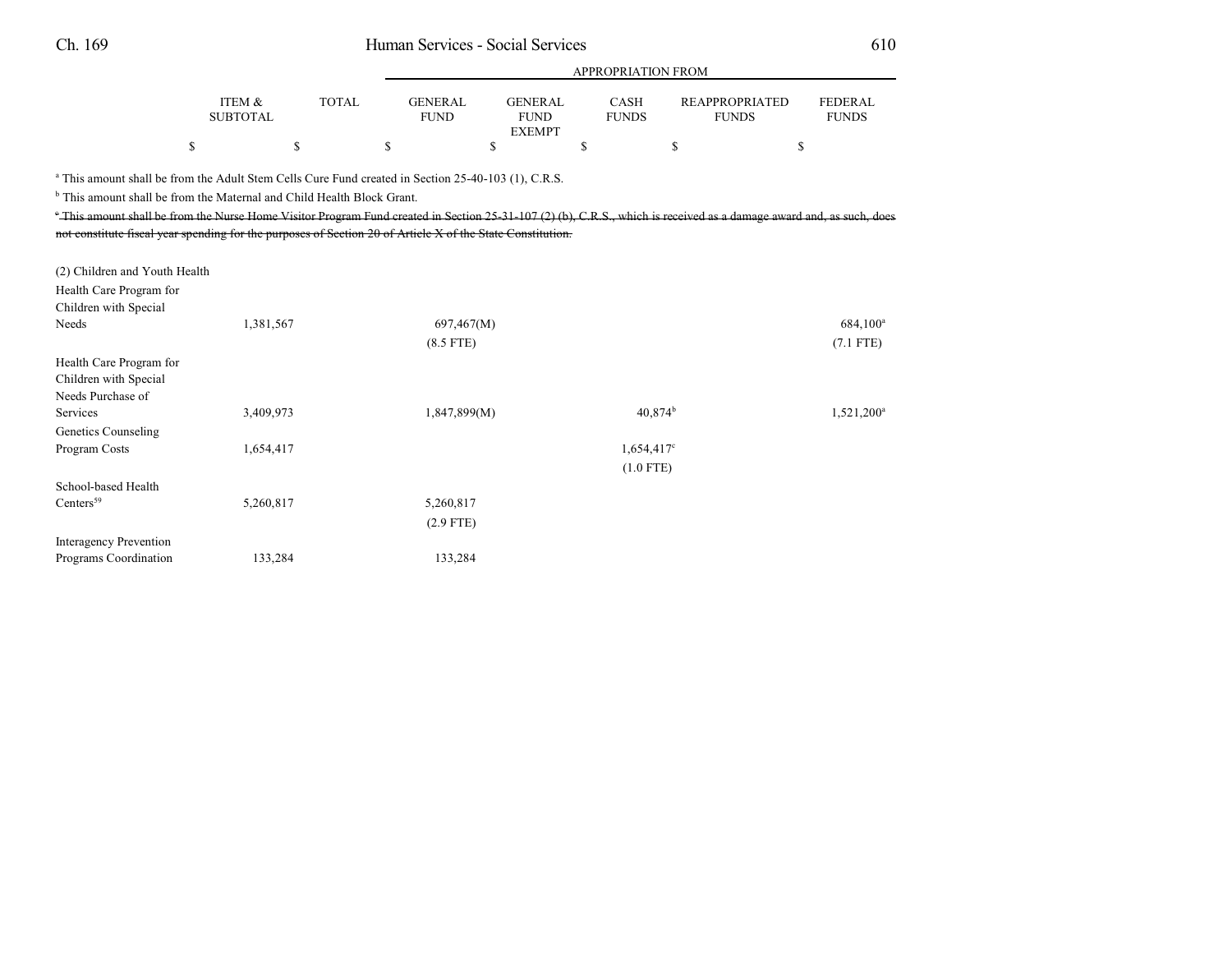Federal Grants 1,108,700 1,108,700 1,108,700 1,108,700 1,108,700 1,108,700 1,108,700 1,108,700 1,108,700 1,108

(2.0 FTE)

12,948,758

<sup>a</sup> These amounts shall be from the Maternal and Child Health Block Grant.

 $<sup>b</sup>$  This amount shall be from client fees.</sup>

<sup>c</sup> This amount shall be from the Newborn Screening and Genetic Counseling Cash Fund created in Section 25-4-1006 (1), C.R.S.

| (3) Injury, Suicide, and Violence Prevention<br>Colorado Children's Trust |           |             |                          |              |
|---------------------------------------------------------------------------|-----------|-------------|--------------------------|--------------|
| <b>Fund Personal Services</b>                                             | 196,577   |             | $75.777$ <sup>*</sup>    | 120,800(f)   |
|                                                                           |           |             | $(1.5 FTE)$              |              |
|                                                                           |           |             |                          |              |
| Colorado Children's Trust                                                 |           |             |                          |              |
| <b>Fund Operating Expenses</b>                                            | 917,937   |             | $395,137$ <sup>*</sup>   | 522,800(f)   |
| <b>Tony Grampsas Youth</b>                                                |           |             |                          |              |
| Services Program                                                          | 5,060,499 | 1,453,849   | $3,606,650$ <sup>b</sup> |              |
|                                                                           |           |             | $(3.0$ FTE)              |              |
| Suicide Prevention                                                        | 384,348   | 384,348     |                          |              |
|                                                                           |           | $(2.0$ FTE) |                          |              |
| <b>Injury Prevention</b>                                                  | 1,971,500 |             |                          | 1,971,500(I) |
|                                                                           |           |             |                          | $(11.4$ FTE) |
|                                                                           | 8,530,861 |             |                          |              |
|                                                                           | 2,355,848 |             |                          |              |
|                                                                           |           |             |                          |              |

These amounts shall be from the Colorado Children's Trust Fund created in Section 19-3.5-106 (1), C.R.S. <sup>a</sup>

Ch. 169 Human Services - Social Services 611

(9.0 FTE)